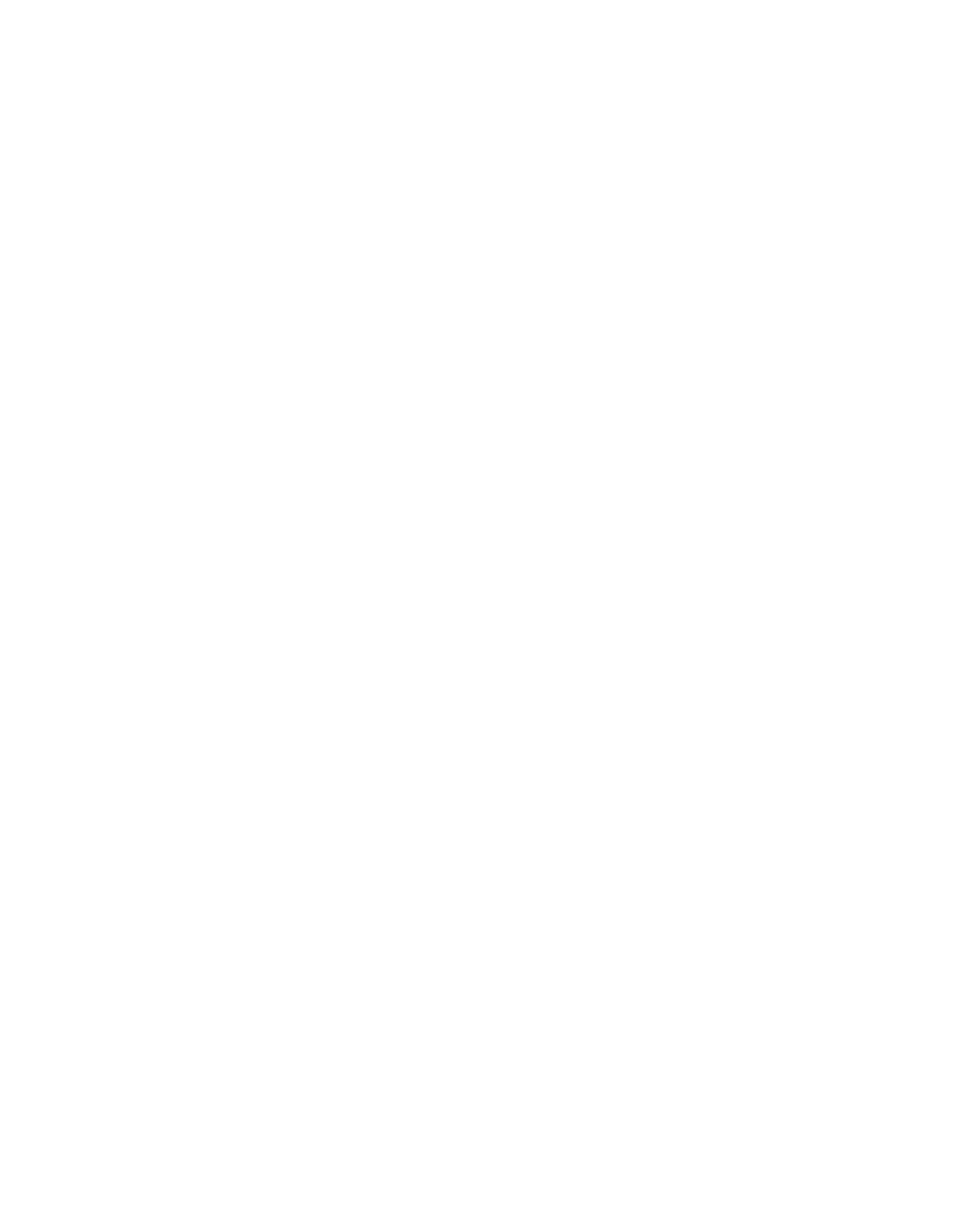#### **Contents**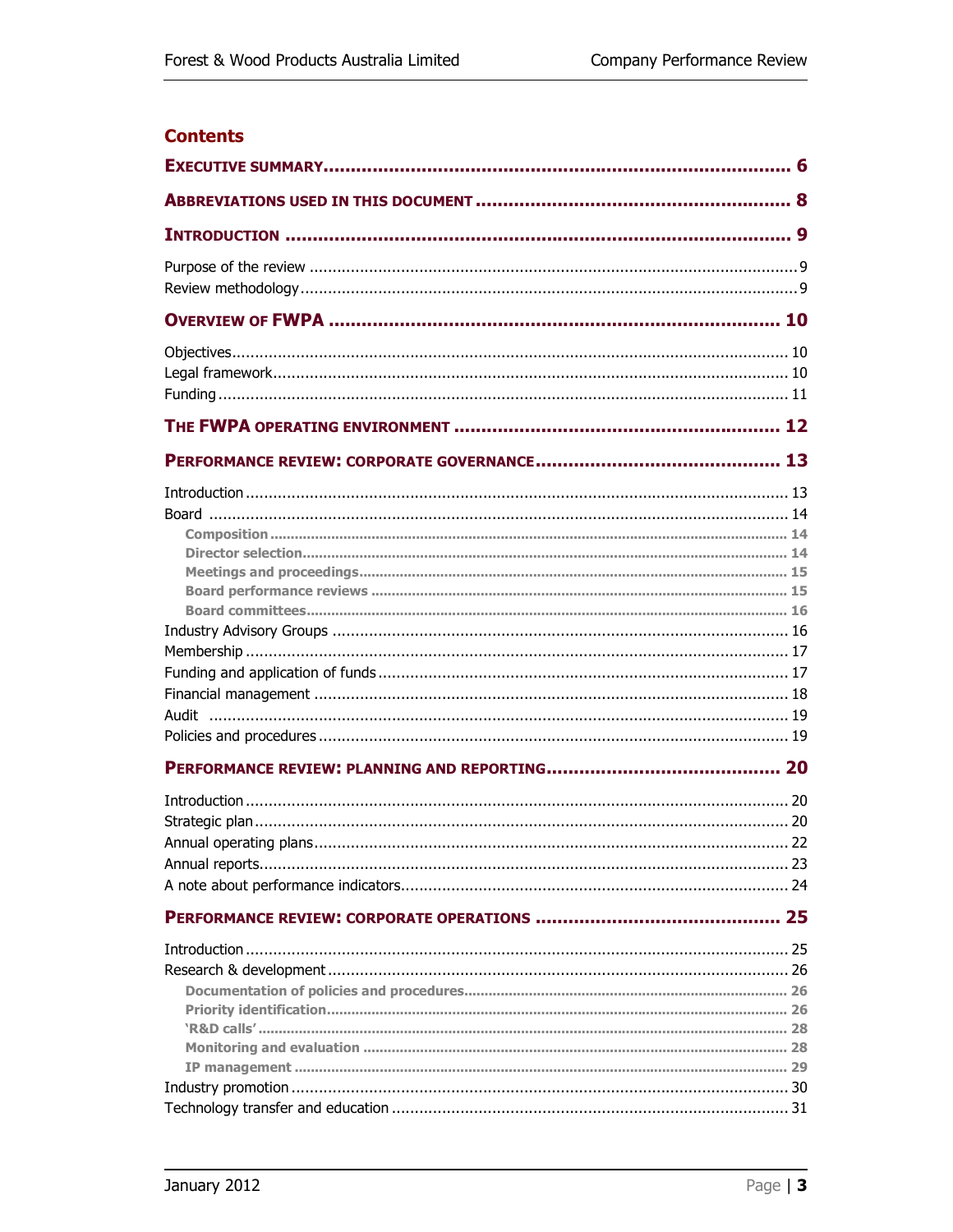| PERFORMANCE REVIEW: DELIVERY OF BENEFITS TO INDUSTRY34            |  |
|-------------------------------------------------------------------|--|
|                                                                   |  |
|                                                                   |  |
|                                                                   |  |
|                                                                   |  |
| APPENDIX 3: OBLIGATIONS UNDER THE SFA: SUMMARY OF PERFORMANCE 40  |  |
| APPENDIX 4: OBLIGATIONS UNDER THE CONSTITUTION: SUMMARY OF        |  |
| APPENDIX 5: REPORTING OF AOP KPIS IN THE 2010/11 ANNUAL REPORT 46 |  |
|                                                                   |  |

# **List of Tables**

## **List of Figures**

|--|--|--|--|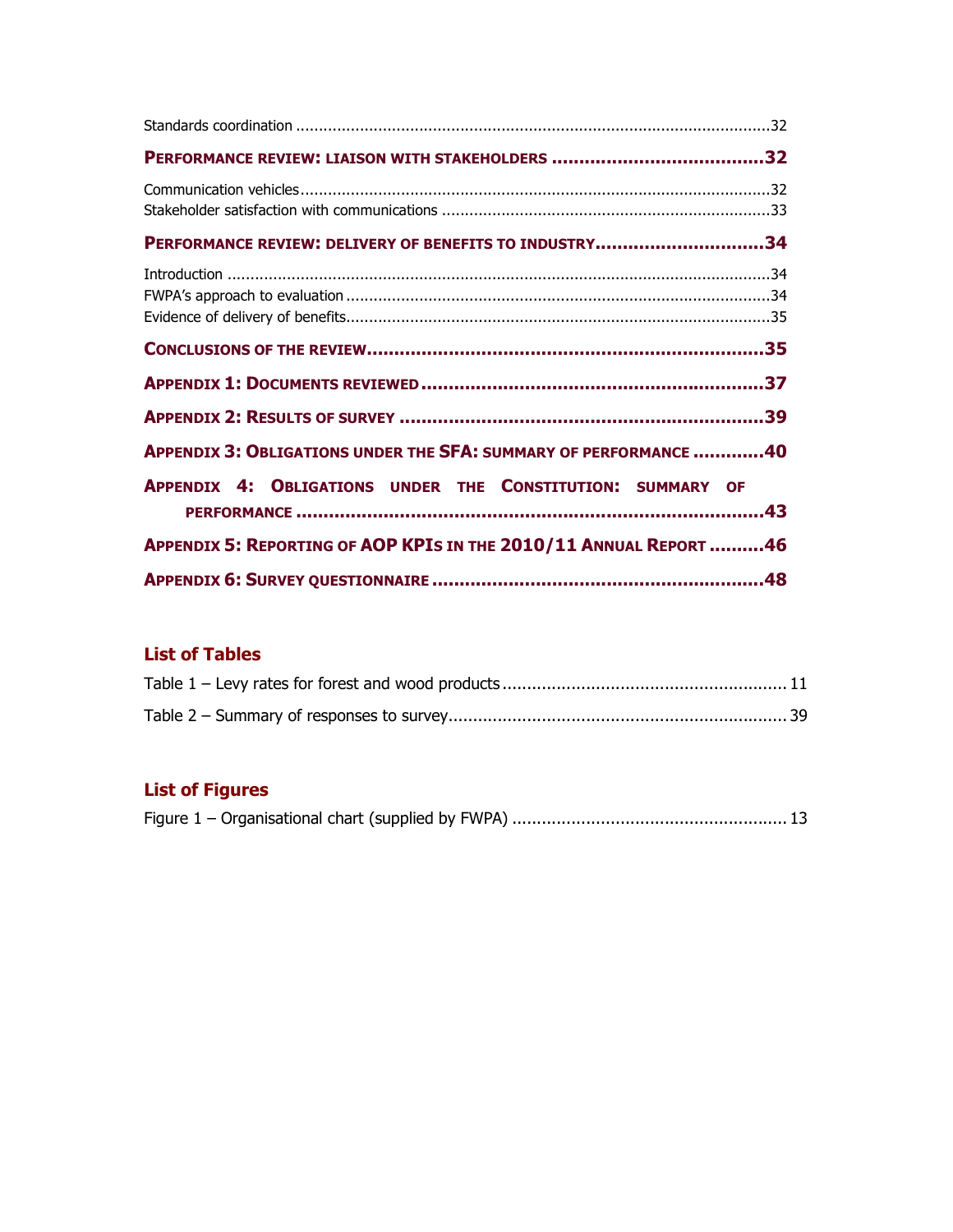#### **Disclaimer**

The information contained in this document has been gained from anecdotal evidence and research. It has been prepared in good faith and is based on a review of numerous FWPA and Commonwealth Government documents, interviews with stakeholders including FWPA directors and management, DAFF staff and the results of surveys and interviews with industry stakeholders. Neither SED Consulting nor its servants, consultants, agents or staff shall be responsible in any way whatsoever to any person in respect to the report, including errors or omission therein, however caused.

#### **Acknowledgements**

This report was prepared by SED Consulting in conjunction with Miracle Dog Pty Ltd and Mrs Kathy Grigg.

The consultants wish to acknowledge and thank the many people who contributed to the preparation of this report. In particular we thank Mr Ric Sinclair and Dr Chris Lafferty at FWPA who ensured that we were promptly provided with any information we required from the company. We are also grateful for the cooperation of other FWPA staff and personnel from DAFF, as well as the many industry members who gave valuable input to this review.



**International Standards Certifications Lic: QAC/R61/0760** 

#### **Document version**

| Lead author   | Scott Williams  |
|---------------|-----------------|
| Version       | 2.0             |
| Date Produced | 11 January 2012 |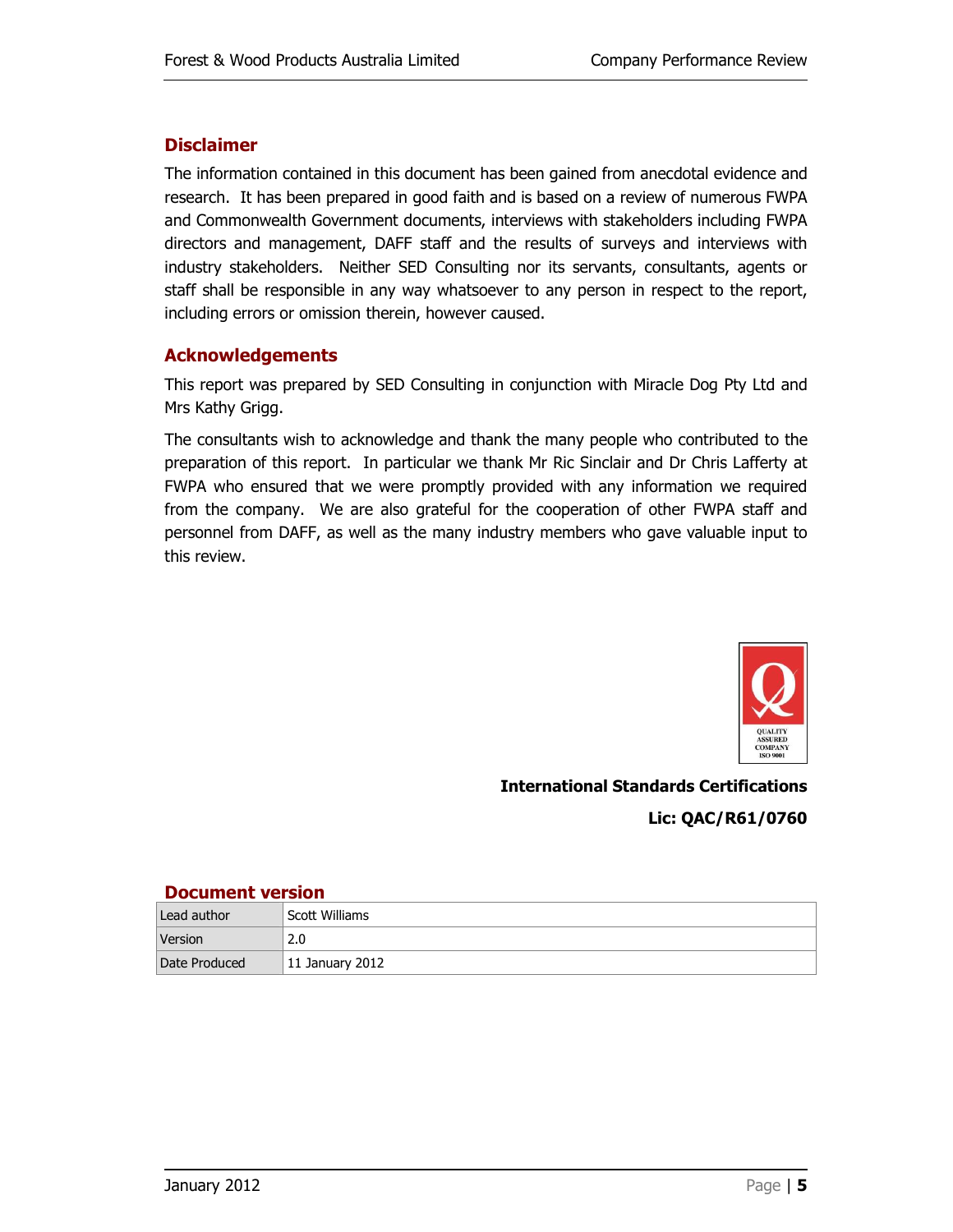#### **Executive summary**

This report presents the findings of the first statutory performance review of Forest & Wood Products Australia Limited (FWPA) as required under its Statutory Funding Agreement (SFA) with the Commonwealth Government. It covers the period from FWPA's establishment, succeeding the Forest & Wood Products Research & Development Corporation (FWPRDC) in September 2007, through to November 2011.

The aims of the Performance Review have been to examine:

- **The Company's performance against its obligations under the SFA and its** Constitution;
- **The Company's implementation of its strategic and operating plans and its** effectiveness in meeting its priorities, targets and budgets under the plans;
- **The efficiency with which the Company carried out the plans, including, but not** limited to, consideration of the following:
	- Whether it met key performance indicators under the plans;
	- FWPA structure and processes;
	- Communication and liaison with stakeholders;
	- Corporate governance;
	- Industry strategy and delivery; and
	- Corporate operations; and
- The delivery of benefits to the industry foreshadowed by the Company's strategic and operating plans.

The methodology for the review involved:

- 1. A desktop review of over 70 documents relating to FWPA's processes, plans and performance.
- 2. An online survey of stakeholders. Approximately 100 FWPA members and 140 levy payers (non-members) were emailed a link to the survey and information about the performance review, including an invitation to send written submissions or to contact the consultants if they wished to provide their views of FWPA. The online survey was also advertised in two recommended industry 'e-journals', namely 'Timber & Forestry E-News' and 'Friday Offcuts'. Forty-eight responses to the survey were received as well as one written submission and three telephone calls from stakeholders.
- 3. Face-to-face or telephone interviews with a range of individuals from stakeholder groups, including FWPA directors and management, staff from the Department of Agriculture Fisheries and Forestry (DAFF), members of the FWPA Industry Advisory Groups and industry researchers.
- 4. Analysis and preparation of this report.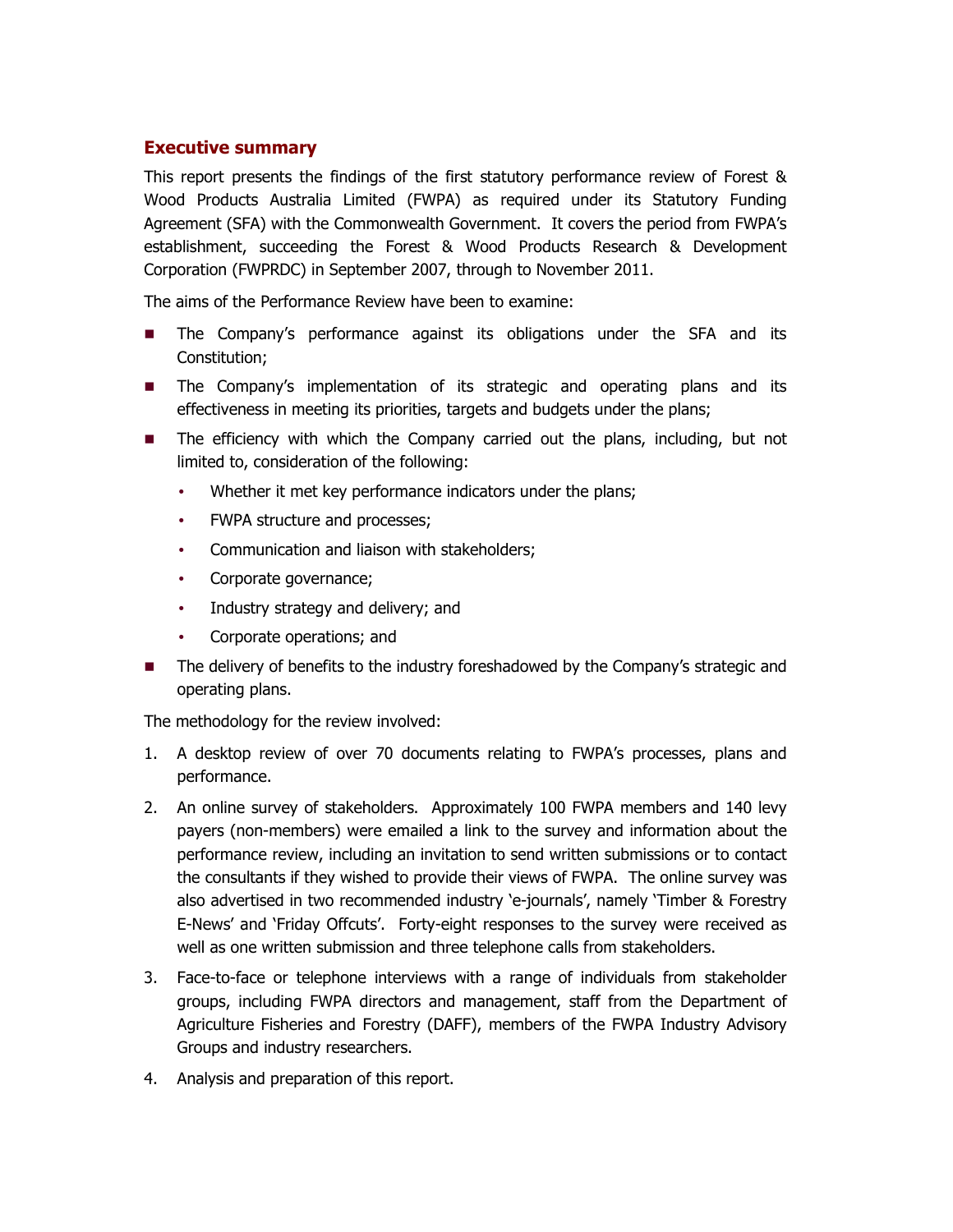This performance review has found that FWPA is a well-run company that has met its obligations under the statutory funding agreement with government. Stakeholders including DAFF have generally described FWPA as performing its functions effectively. Where there were some areas of relative weakness early in FWPA's existence these have generally been addressed over the review period.

There are some opportunities for improvement. We have recommended that FWPA should:

- 1. Develop a Board charter and ensure the Company Secretary keeps abreast of legal and compliance requirements.
- 2. Develop a policy for Board performance reviews, outlining the frequency and manner of such reviews, and encompassing reviews of Board committee performance.
- 3. Develop a conflict of interest policy for the Board, setting out the application of the Corporations Act provisions and outlining how the Board deals with any conflict that arises in the Board's deliberations of the matter.
- 4. Develop a code of conduct for directors.

None of these recommendations reflect any material problem or evidence of inappropriate practices. Rather, they reduce risk at the margins and ensure FWPA is operating at best practice as defined by the ASX Corporate Governance Principles.

This review also notes its support for a series of improvement initiatives that are already underway. These include:

- The establishment of an annual two-day strategic planning process by the Board;
- The updating of the policies and procedures manual;
- **The development of investment plans to guide R&D priority setting, and the** associated consolidation of an industry advisory group process;
- **IMPROVEMENTS** In the alignment of performance measures from strategic through annual operating plans to annual reports (further work is required in this area); and
- **The deliberate policy of frequent visits and other contact with major stakeholders,** including larger levy payers and peak bodies, by the Managing Director.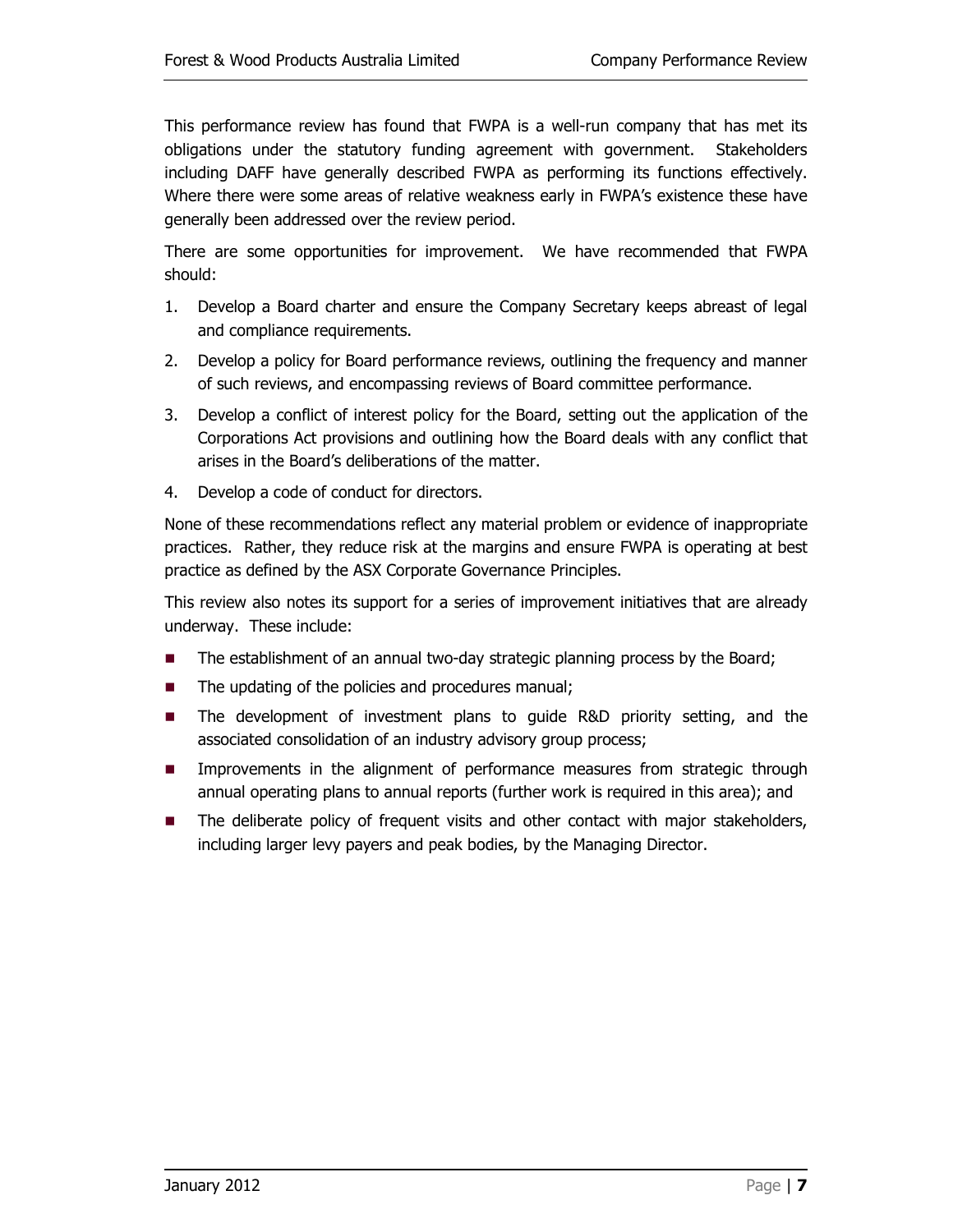### **Abbreviations used in this document**

| <b>Abbreviation   Full term</b> |                                                              |
|---------------------------------|--------------------------------------------------------------|
| <b>AFPA</b>                     | Australian Forest Products Association                       |
| AG                              | (Industry) Advisory Group                                    |
| <b>AOP</b>                      | Annual operating plan                                        |
| <b>ASIC</b>                     | Australian Securities and Investments Commission             |
| ASX                             | Australian Stock Exchange                                    |
| <b>DAFF</b>                     | Department of Agriculture, Fisheries and Forestry (C'th)     |
| <b>FWPA</b>                     | Forest & Wood Products Australia                             |
| <b>FWPRDC</b>                   | Forest and Wood Product Research and Development Corporation |
| IΡ                              | Intellectual property                                        |
| (K)PI                           | (Key) performance indicator                                  |
| <b>LRS</b>                      | Levies Revenue Service (DAFF)                                |
| R&D(&E)                         | Research and development (and extension)                     |
| (R)RDC                          | (Rural) Research & Development Corporation                   |
| <b>SFA</b>                      | Statutory funding agreement                                  |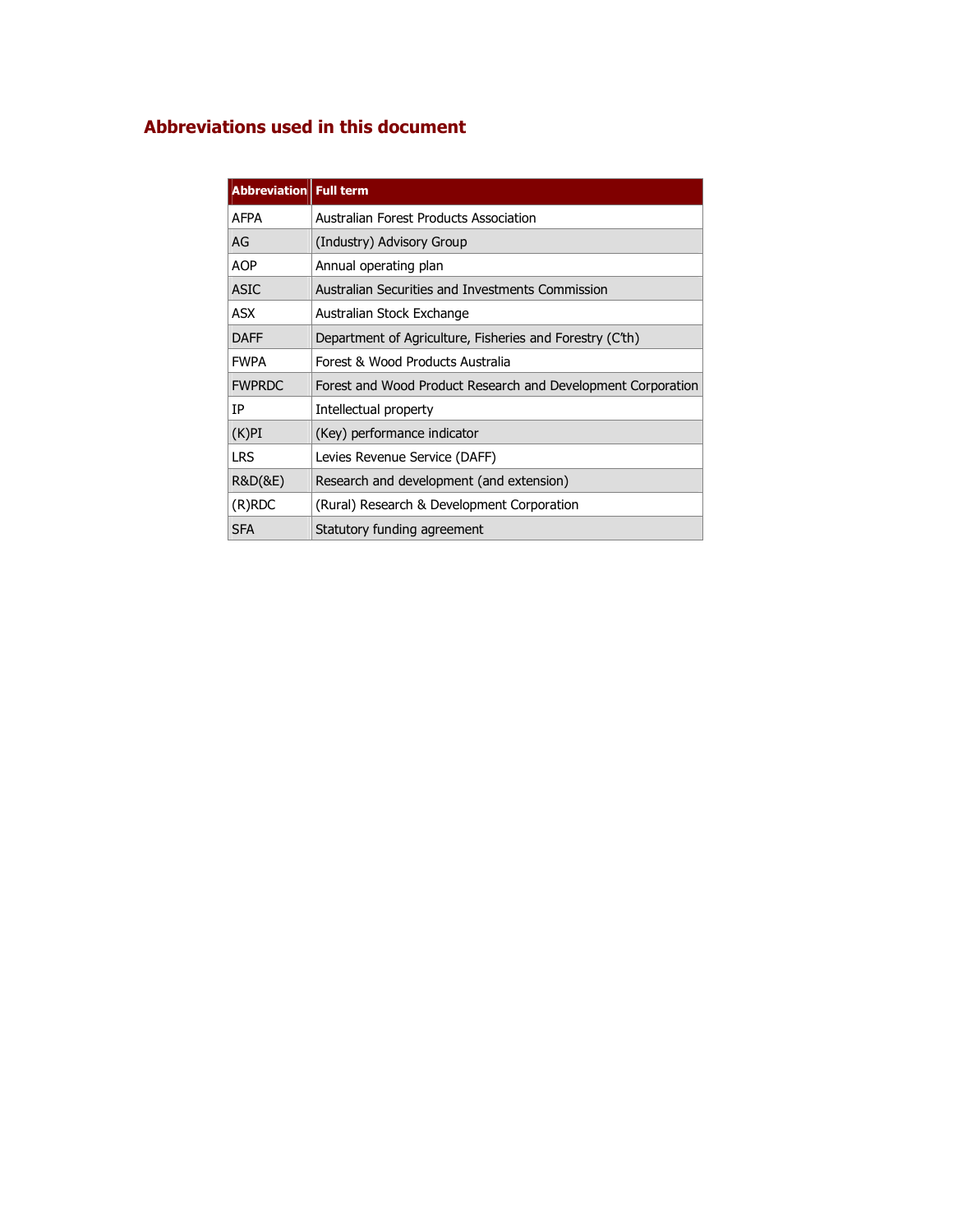#### **Introduction**

#### Purpose of the review

Under the Statutory Funding Agreement (SFA) between Forest & Wood Products (FWPA) and the Commonwealth Government, the first Performance Review of the company is to be completed by 1 February 2012 for the period 2007 to 2011. FWPA is required to publish the review on its website and to make it available to its members at the first general meeting following completion.

The aims of the Performance Review have been to examine:

- **The company's performance against its obligations under the SFA and its** constitution;
- **The company's implementation of its strategic and operating plans and its** effectiveness in meeting its priorities, targets and budgets under the plans;
- **The efficiency with which the company carried out the plans, including, but not** limited to, consideration of the following:
	- Whether it met key performance indicators under the plans;
	- FWPA structure and processes;
	- Communication and liaison with stakeholders;
	- Corporate governance;
	- Industry strategy and delivery; and
	- Corporate operations; and
- The delivery of benefits to the industry foreshadowed by the company's strategic and operating plans.

#### Review methodology

The methodology for the review comprised:

- 1. A desktop review of over 70 documents relating to FWPA's processes, plans and performance. These documents are listed in 'Appendix 1: Documents reviewed'.
- 2. An online survey of stakeholders. The survey questionnaire is provided in 'Appendix 6: Survey questionnaire'. Approximately 100 FWPA Members and 140 levy payers (non-members) were emailed a link to the survey and information about the Performance Review, including an invitation to send written submissions or to contact the consultants if they wished to provide their views of FWPA. The online survey was also advertised in two recommended industry 'e-journals', namely 'Timber & Forestry E-News' and 'Friday Offcuts'.

By the survey cut-off date of 11 November 2011, 48 responses to the survey had been received. The consultants also received one written submission and three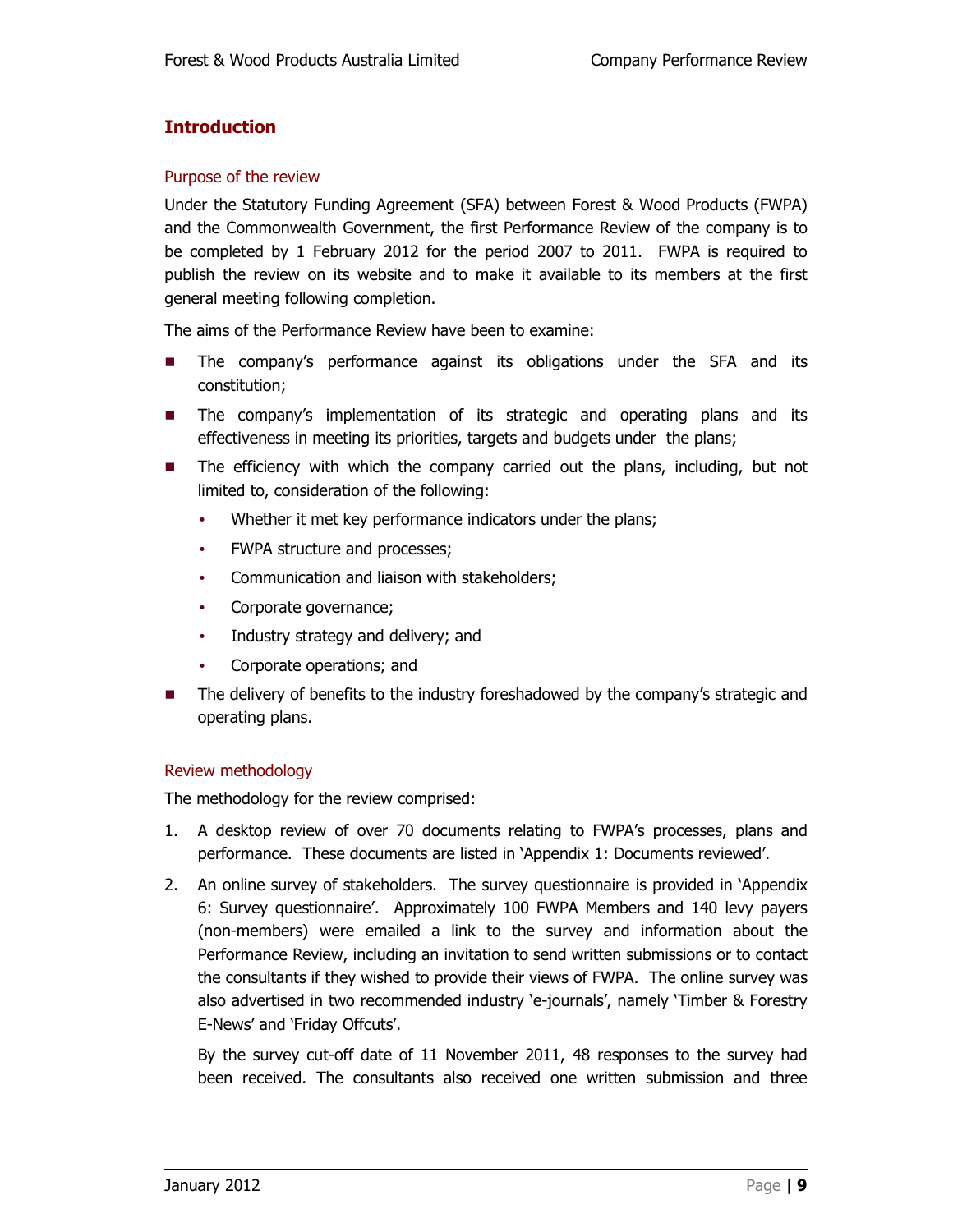telephone calls from stakeholders. A summary of the survey results is provided in 'Appendix 2: Results of survey'.

- 3. Face-to-face or telephone interviews with a range of individuals from stakeholder groups, including FWPA directors and management, staff from the Department of Agriculture Fisheries and Forestry (DAFF), members of the FWPA Industry Advisory Groups and industry researchers.
- 4. Analysis and preparation of this report.

#### **Overview of FWPA**

#### **Objectives**

Forest and Wood Products Australia Limited (FWPA) is the designated Industry Service Body for the forestry and wood industries. It succeeded a statutory authority, the Forest and Wood Product Research and Development Corporation (FWPRDC), which operated between 1994 and 2007.

FWPA invests in research and development, marketing and other activities with the aim of enhancing the industry's competitiveness and sustainability. The company's strategies fall into four main categories with the following purposes:

- 1. Industry promotion: to promote the benefits and usage of forests and wood products, in accordance with changing community attitudes, environmental awareness, and market trends.
- 2. Research and development: to invest in and coordinate research and development to improve the industry's competitiveness, inform its climate change response, enhance investment, increase usage, and ensure the sustainability of forests and wood products are effectively communicated.
- 3. Technology transfer and education: to expand the industry's capacity and capability in knowledge generation and adoption, and promotion; to facilitate growth.
- 4. Standards coordination: to increase the use of wood-based products through the development and/or maintenance of key standards, codes and handbooks.

#### Legal framework

FWPA was established on 3 September 2007 as an industry-owned unlisted public company limited by guarantee under the Corporations Act.

The Statutory Funding Agreement (SFA) between FWPA and the Commonwealth was established under the Forestry Marketing and Research and Development Act 2007 (Cth). The Act enables the Commonwealth to enter into the funding agreement with FWPA to provide 'Forest Service Payments' (i.e. levy payments) which must be spent on marketing, promotion, research and development and other activities benefiting the industry. The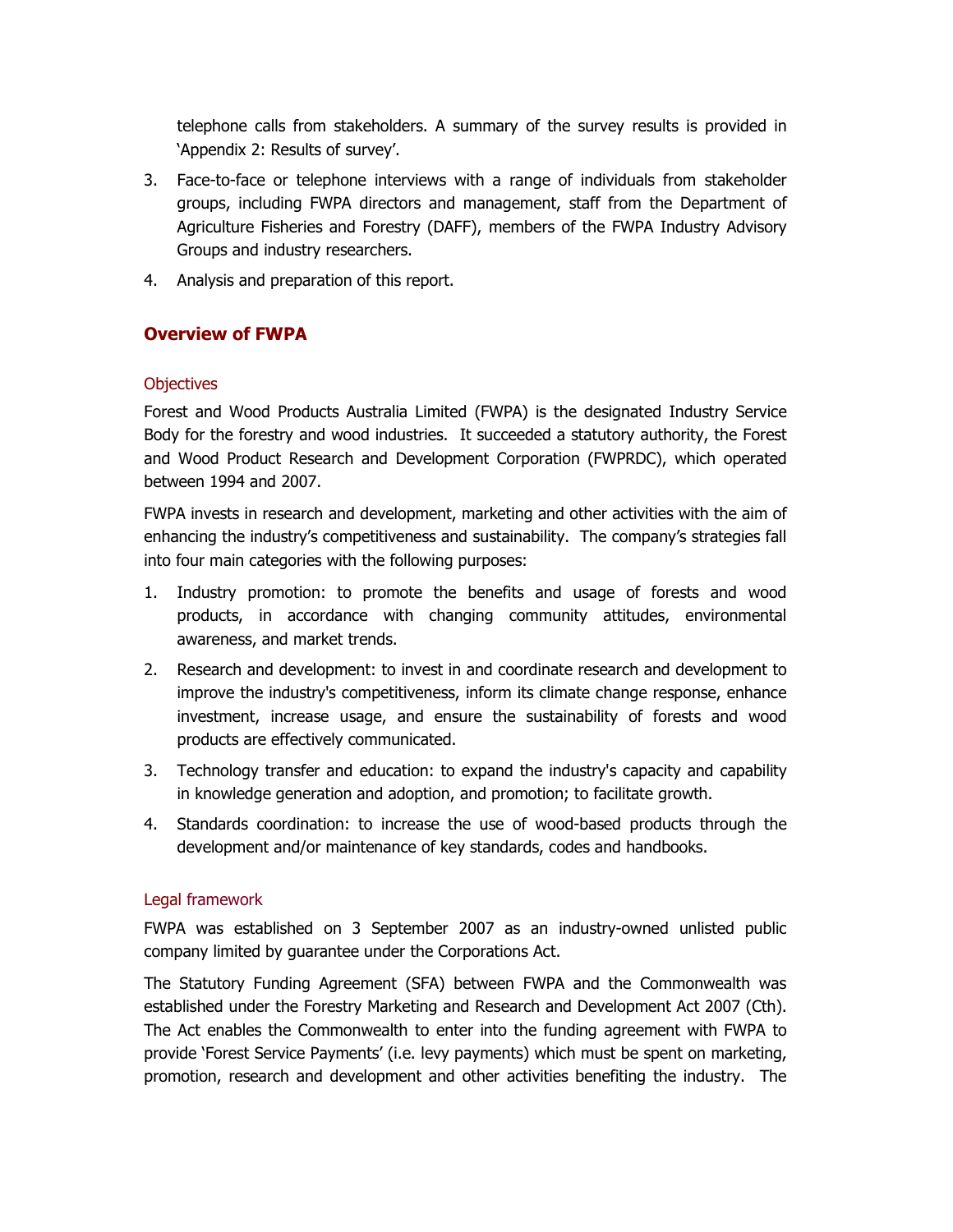Commonwealth also provides a matching contribution ('Matching Payments') for eligible R&D expenditure to a maximum of 0.5% of the industry's gross value of production.

#### Funding

Levies are imposed on businesses for logs delivered to mills for processing, on exported logs and on certain forest products imported into Australia. The Levies Revenue Service (LRS) of DAFF coordinates the remittance of levy funds collected through the tax system to FWPA along with matching Commonwealth funds for approved R&D.

Levy payers (i.e. growers, millers, exporters and/or importers) are liable to pay the levies to LRS in the following categories:

- Domestic levy: logs produced in Australia and delivered to a mill for processing;
- **Export charge: logs produced in and exported from Australia as unprocessed wood;** and
- **IMPORE IMPORE:** logs and certain classes of primary processed forest products imported into Australia.

Minor changes to levy rates were made in 2000 while in 2007, as part of the creation of FWPA, the forest grower levy was established (5c) and the hardwood sawlog levy was increased from 22c to 29c.

The rate of domestic levy, export charge and import charge for forest and wood products is described as follows on the DAFF website (rates current as at 1 July 2007):

| Softwood sawlogs (other than cypress sawlog)                   | 29 cents per cubic metre |  |  |
|----------------------------------------------------------------|--------------------------|--|--|
| Cypress sawlogs                                                | 22 cents per cubic metre |  |  |
| Hardwood sawlogs                                               | 29 cents per cubic metre |  |  |
| Plywood and veneer logs<br>15 cents per cubic metre            |                          |  |  |
| Wood panel pulplogs                                            | 10 cents per cubic metre |  |  |
| Low grade softwood sawlogs                                     | 8 cents per cubic metre  |  |  |
| Softwood roundwood logs                                        | 8 cents per cubic metre  |  |  |
| 5 cents per cubic metre<br>Forest growers                      |                          |  |  |
| Export woodchip hardwood pulplogs<br>3.5 cents per cubic metre |                          |  |  |
| Export woodchip softwood pulplogs                              | Nil levy                 |  |  |
| Paper pulplogs                                                 | Nil levy                 |  |  |

**Table 1 – Levy rates for forest and wood products** 

State government agencies involved in commercial forest growing have entered into contracts with FWPA to pay a forest grower levy at the same rate as private growers.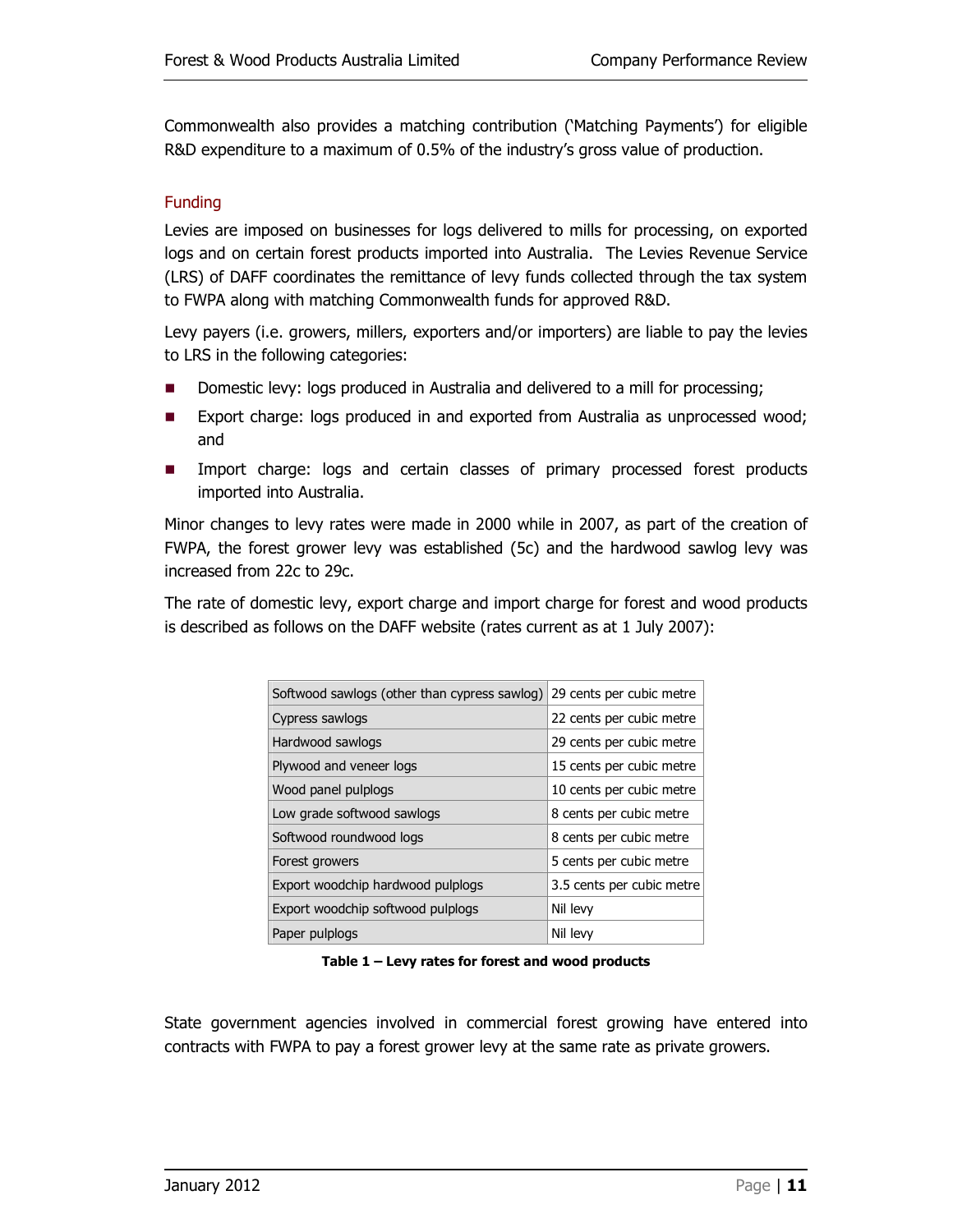#### **The FWPA operating environment**

Like many Australian industries, the forest and wood products industry experienced a full spectrum of economic conditions during the review period. At the commencement of the period in 2007 the industry was experiencing reasonable confidence and optimism buoyed by stable export and domestic demand and continuing investment in the development of forestry businesses and plantations. The demand for forest wood products and wood fibre continued to be reasonably strong into 2008/2009 and the general outlook for the industry remained optimistic.

However the economic conditions changed dramatically when the effects of the global financial crisis were felt with a resounding thud as 2008/2009 progressed. The downturn affected domestic markets (e.g. a reduction in housing demand) and export markets. One high-profile detrimental effect of the crisis was the almost unilateral and dramatic collapse of all the major Australian managed investment scheme (MIS) forestry companies, which had been instrumental in the investment of billions of dollars into predominantly hardwood plantation expansion for wood chip production from the late 1990's.

The scale of the plantation expansion in a little more than a decade had been unprecedented in Australian forestry history. It increased the area of Australia's hardwood plantations to almost equal that of the softwood plantations which, by comparison, had expanded gradually over more than a century. The collapse of MIS companies not only directly affected investors, shareholders and reliant businesses but, anecdotally, may have significantly damaged public confidence in the industry as a whole. It is yet to be seen what full effect these events may have on future investment and workforce attraction rates in the industry.

During the latter part of the review period the industry has been further tested by events such as the tsunami in Japan during 2011. The disaster further softened Japanese demand for wood products, which had already slowed because of a weakened Japanese economy following the global financial crisis. Many Australian woodchip exporters are still having difficulty obtaining contracts for their product, which has also fallen in value in recent years.

Other domestic events have compounded the downturn during the last two to three years. For example, one major forestry company decided to cease native forest harvesting and closed some processing mills, which has detrimentally effected employment in the industry. The downturn has also had a negative impact on many businesses throughout the supply chain, from field contractors, transport companies to processors. More recently the strong Australian dollar has further slowed export markets. It has however been positive for the industry's timber importers, who have experienced a significant improvement in their market as the exchange rate has risen.

The failure in 2011 of the Cooperative Research Centre for Forestry to secure funding for the period 2012 to 2017 has been a blow to industry research and development.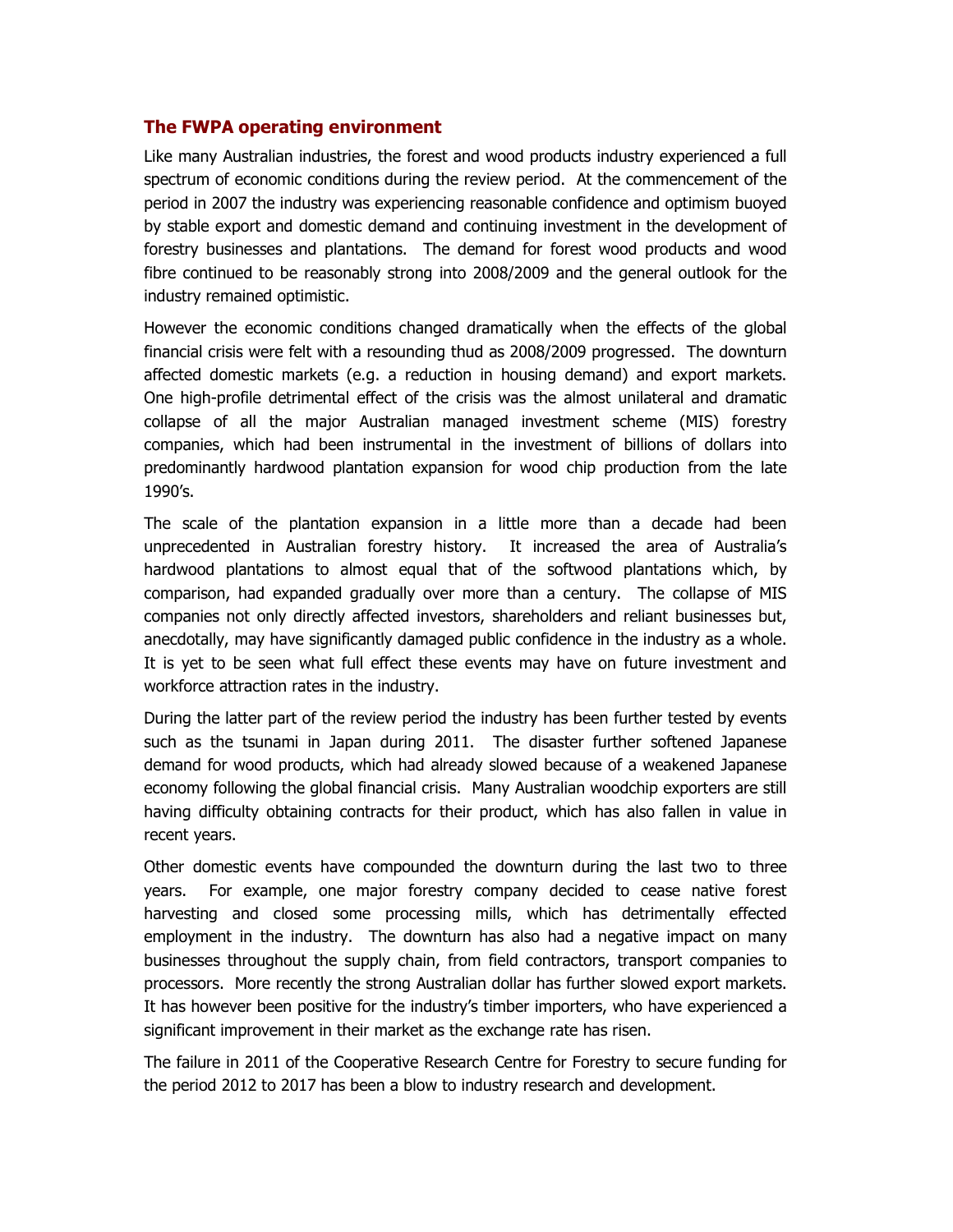#### **Performance review: corporate governance**

#### **Introduction**

FWPA is constituted under the Corporations Act as a company limited by guarantee (the Constitution) and has a funding agreement with the Commonwealth of Australia, the Statutory Funding Agreement (SFA). As such its primary governance requirements are as outlined in these documents and in the Corporations Act.

The aspects of the governance of FWPA that have been reviewed include:

- The Board and its operation;
- **Membership**;
- **Application of funds and financial management;**
- **Audit**;
- **Industry relationships; and**
- Governance policies including the risk management, fraud control and IP management plans.

The findings in this section have been informed by consultation with directors, management, DAFF and auditors and through a comprehensive review of documentation from FWPA.

The organisational structure of FWPA comprises a Board of eight including the Managing Director, four management personnel and support staff of five. This structure (as at November 2011) is shown in Figure 1.



**Figure 1 – Organisational chart (supplied by FWPA)** 

The management and staff, although few in number, are supported by the Board committees and industry advisory groups which provide significant input to the operations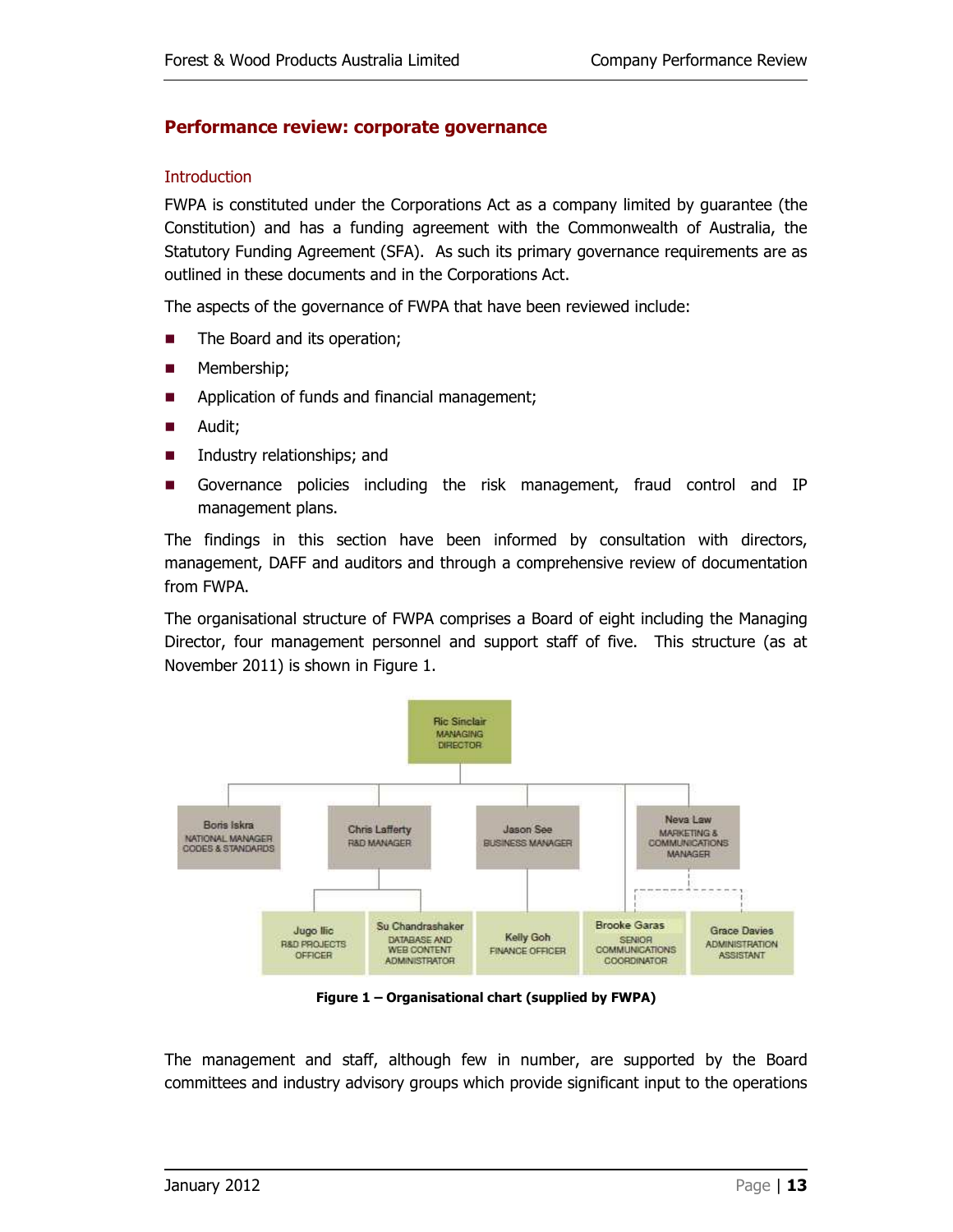of FWPA. The interaction and respect between these groups and the management of FWPA is particularly constructive.

#### **Board**

#### Composition

Since the formation of FWPA in 2007 its Board has comprised eight directors with a minimum of two being independent as defined in the Constitution, i.e. not a director or employee of a member or a related entity of a member or of an industry association or like body.

The Constitution and the SFA set out the skill requirements that should be covered collectively by the Board and these have been generally met with care taken to achieve an appropriate skills balance through director renewals. The directors from industry come from major firms and from very senior levels in those firms. It should be noted that there is not a director with formal finance/accounting qualifications, however there is a director who is a qualified Chartered Secretary and has had previous experience on Audit Committees.

Whilst it is not required that the Board conform directly with the ASX Corporate Governance Principles and Recommendations these provide a useful benchmark. The composition of the Board is generally consistent with the ASX Principles. The Chair is not an independent director as per the definition of an independent director in the Constitution but is an independent director as defined in the ASX Corporate Governance Principles. In consideration of this type of organisation as an industry services body and with up to seven directors from industry it is likely that the Chair would be an industry director.

#### Director selection

The role of a nominations committee, as outlined in the ASX Corporate Governance Principles, is carried out in part by a Director Selection Committee as required by the Constitution. The committee is required to identify and recommend for nomination persons for election at the annual general meeting. This committee comprises an FWPA director as (non-voting) chair, a representative of each of the four national representative bodies and at least one other suitably qualified person nominated by the FWPA directors. There was some commentary to this review that members should be able to directly elect members to the Board. The Constitution (section 13.10) has provision for members to propose candidates for consideration by the Director Selection Committee and also for voting members who hold a combined total of at least 10% of votes to have a candidate nominated for election. This process is endorsed as it enables strong participation by the industry representative bodies in the nomination of directors for election to the Board while also providing for members to directly nominate candidates with the minimum voting criteria met. Further roles of a nominations committee, such as the process for Board evaluation, are carried out directly by the Board.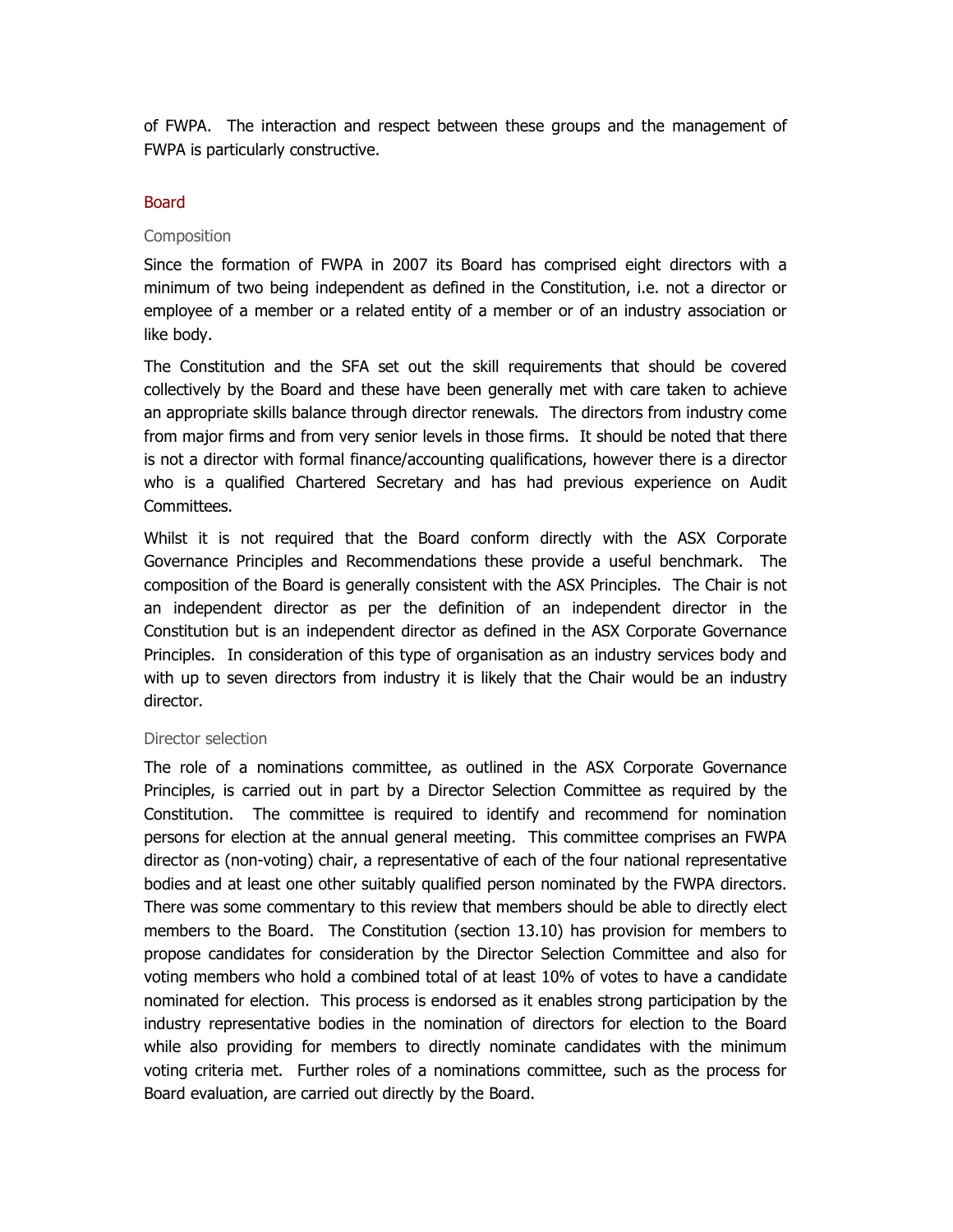#### Meetings and proceedings

The Board generally holds seven meetings per year with one of these being a short meeting after the annual general meeting plus additional committee meetings which are normally held three times per year. The meeting agendas are structured well with separation of decision, discussion and information items and the quality of Board papers is generally of a good standard. An outcome of a recent Board performance review is to allow time at Board meetings for discussion on issues facing the industry and how FWPA can assist to address these.

A two-day strategic planning session was held for the first time in 2011 and was considered beneficial. It is intended to continue these on an annual basis and this is strongly supported to ensure that the important role of the Board in setting the strategic direction of the company is exercised with the appropriate level of input and discussion which can best be achieved through a focussed session separate from normal Board considerations.

Although Board proceedings generally operate well, there is not a Board Charter in place to guide the operations of the Board. An internal audit has recommended that a position description for directors be developed, however we feel that it is preferable to develop a Board charter which sets out the collective role of the Board and its relationship with management. The role of a Board is as a collective group and although individual directors need to exercise independence of judgement, their responsibilities are as a group. For this reason a document that sets out these responsibilities for the Board is preferable to individual position descriptions and hence we recommend that a Board Charter be developed and agreed by the Board. This is also consistent with the ASX Corporate Governance Principles.

The role of Company Secretary is carried out by the R&D Manager who, while not formally qualified in this function, has completed the AICD Company Directors' course. He is assisted in this role by the Business Manager and has a well documented Obligations and Compliance Summary in place which lists the obligations arising from the SFA, the Australian Securities and Investments Commission (ASIC) and the Constitution. Given this situation, we recommend that the R&D Manager keeps abreast of company secretarial requirements through appropriate legal advice when necessary and also through information sources such as ASIC, Chartered Secretaries Australia and AICD and attendance at appropriate courses.

**Recommendation:** FWPA should develop a Board Charter and ensure the Company Secretary keeps abreast of legal and compliance requirements.

#### Board performance reviews

A Board performance review was conducted early in 2011 by the Chair via a questionnaire and discussion with each director. This followed a review done previously by an external facilitator. The outcomes of the 2011 review were documented with improvement opportunities agreed by the Board. These included having occasional external speakers at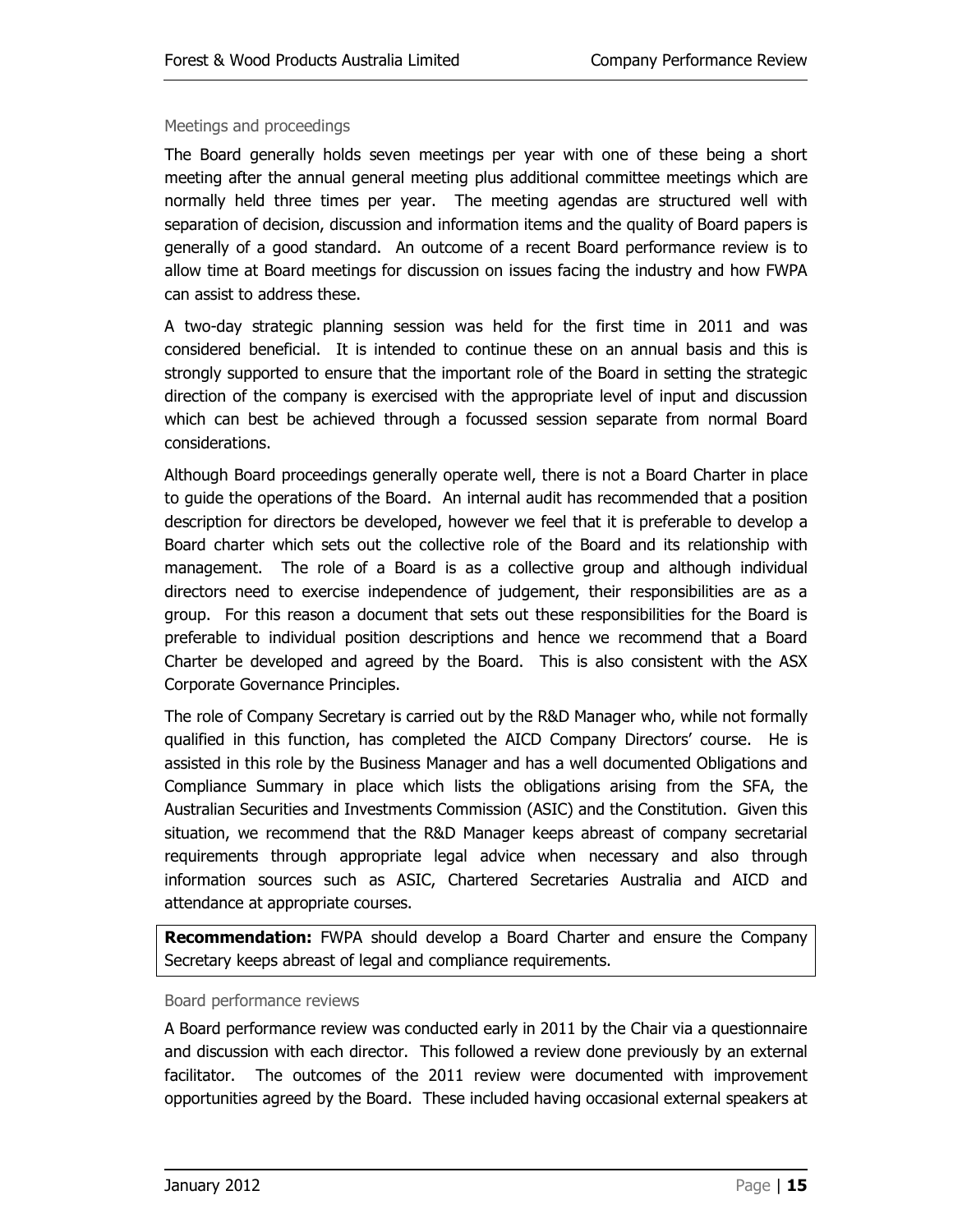Board dinners, modification of the Board agenda to allow more time for discussion on industry issues, limiting the time for presentation to the Board and using directors to communicate messages to industry.

It was indicated that an annual Board review would take place with consideration of using an external facilitator in some years. There is not a specific policy in place for Board reviews and to ensure that an appropriate process is put in place for these performance reviews it is recommended that a policy be developed by the Board which outlines the frequency of reviews and the manner by which they would be conducted, e.g. internally or externally through the use of an appropriately skilled external reviewer.

**Recommendation:** FWPA should develop a policy for Board performance reviews, outlining the frequency and manner of such reviews, and encompassing reviews of Board committee performance.

#### Board committees

There are three Board committees:

- Audit and Finance Committee;
- Research and Development Investment Committee; and
- **Promotion, Services and Communications Committee.**

Each of the committees has a terms of reference and meets on a regular basis with minutes of these meetings provided to the Board. There has not been any review of the performance of the committees and it is recommended that future Board performance reviews also encompass a review of committee performance to ensure that any opportunities for improvement are identified (as described above).

#### Industry Advisory Groups

FWPA also has three Industry Advisory Groups (AGs) chaired by a director and comprising industry representatives who provide advice to the company on investment priorities and feedback on research proposals. The three AGs are:

- Market Access and Development;
- Solid Wood Processing; and
- Sustainability and Resources.

At the start of the review period there were five AGs but the number has been rationalised to three. A further change, as a result of recent changes to the Constitution, is that where AGs used to provide advice to the Board they now provide advice to the company.

In appointing the Advisory Groups, FWPA aims to strike a balance of skills and sector representation. FWPA regards the level of interest in AG membership as a barometer of stakeholder engagement. The most recent call for membership applications was well over-subscribed.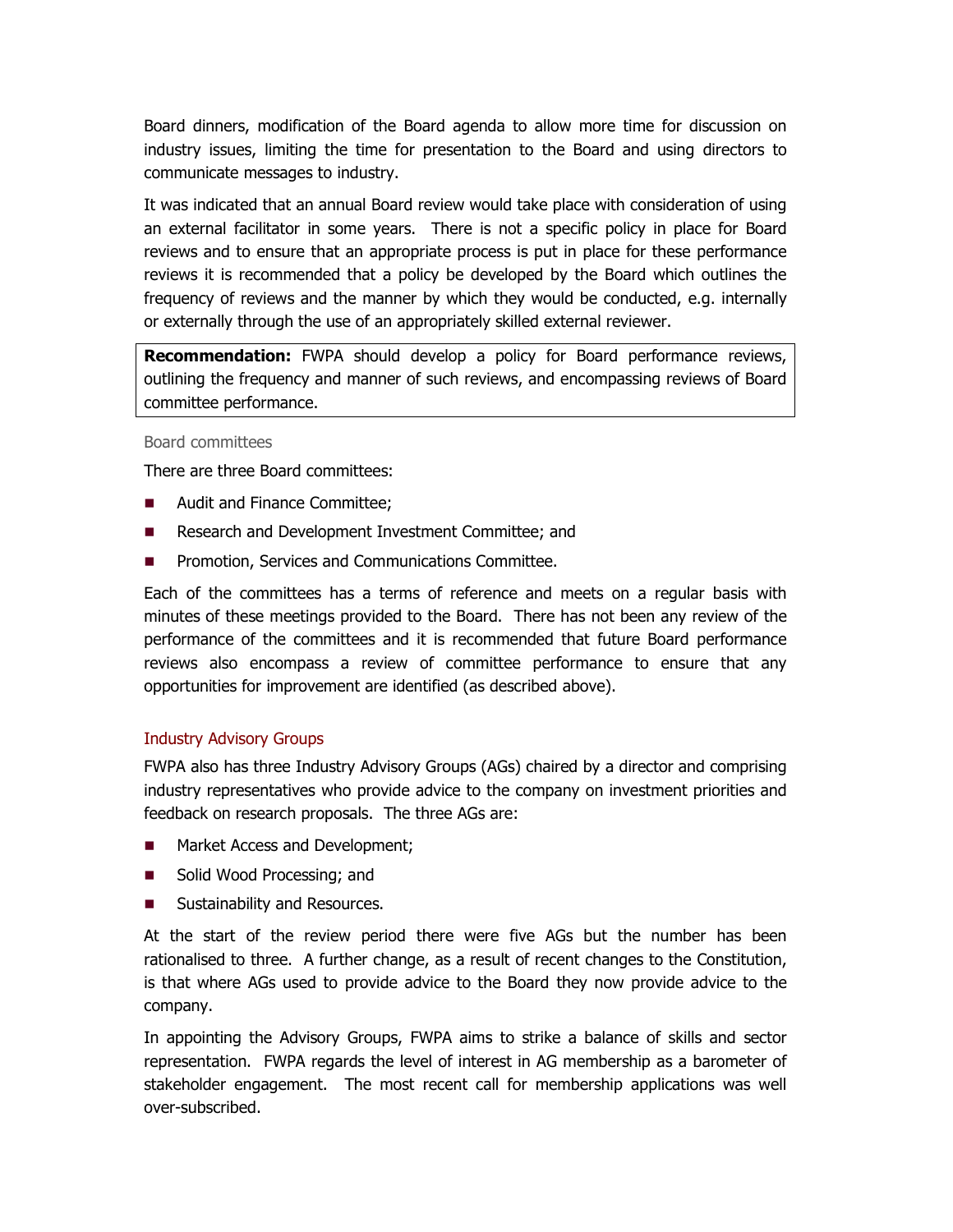The AGs meet three times per year, although this is expected to reduce to twice/year once the investment planning process (see below) is complete. The FWPA Project Officer acts as secretariat for the Advisory Groups.

Interviews with a small number of AG members indicate that the groups are well supported by industry. Like any such groups, achieving a balance between sufficient information and communication and too much or too little is always problematic. Some comments of note were that greater summarising of AG papers would be preferred and that more timely feedback on the outcomes of Board considerations would be appreciated. The other main issue related to portfolio balance, i.e. short term applied versus longer term pure ('blue sky') research. Further comment on this is made in the R&D section of this report.

#### **Membership**

The constitution provides for two types of members: voting members, who are levypaying members, and associate members, who have an involvement in the industry, such as representative bodies. As at September 2011 there were 80 voting members and no associate members. The voting members represent approximately 80% of domestic production and include all major growers and processors, a particularly strong representation of industry. There are a large number of small producers in the industry, particularly managed investment scheme growers, and following the provision of a list from DAFF membership offers are to be sent to these producers.

The Members Register and the Voting Entitlements Register, after being out of date in an earlier part of the review period, are now up to date and maintained regularly. Voting entitlements have been advised to members as required and no review of entitlements has been necessary.

Currently there are no associate members and earlier this year the Board agreed a process for admission of associate members with an application fee of \$500 and renewal each year at the same fee. To date there have been expressions of interest but no applications.

#### Funding and application of funds

FWPA is primarily funded by four levies – differentiated for growers, processors, importers and state entities. These levies represent approximately 55% of total revenue for FWPA with the remainder being matching government contributions and other income such as interest on investments.

Expenditure of funds is classified differently and is done by program area, hence not attributing expenditure directly to industry sector. It is important therefore that consultation and communication with industry is thorough to ensure that each of the levy paying sectors understands and supports the allocation of funding between program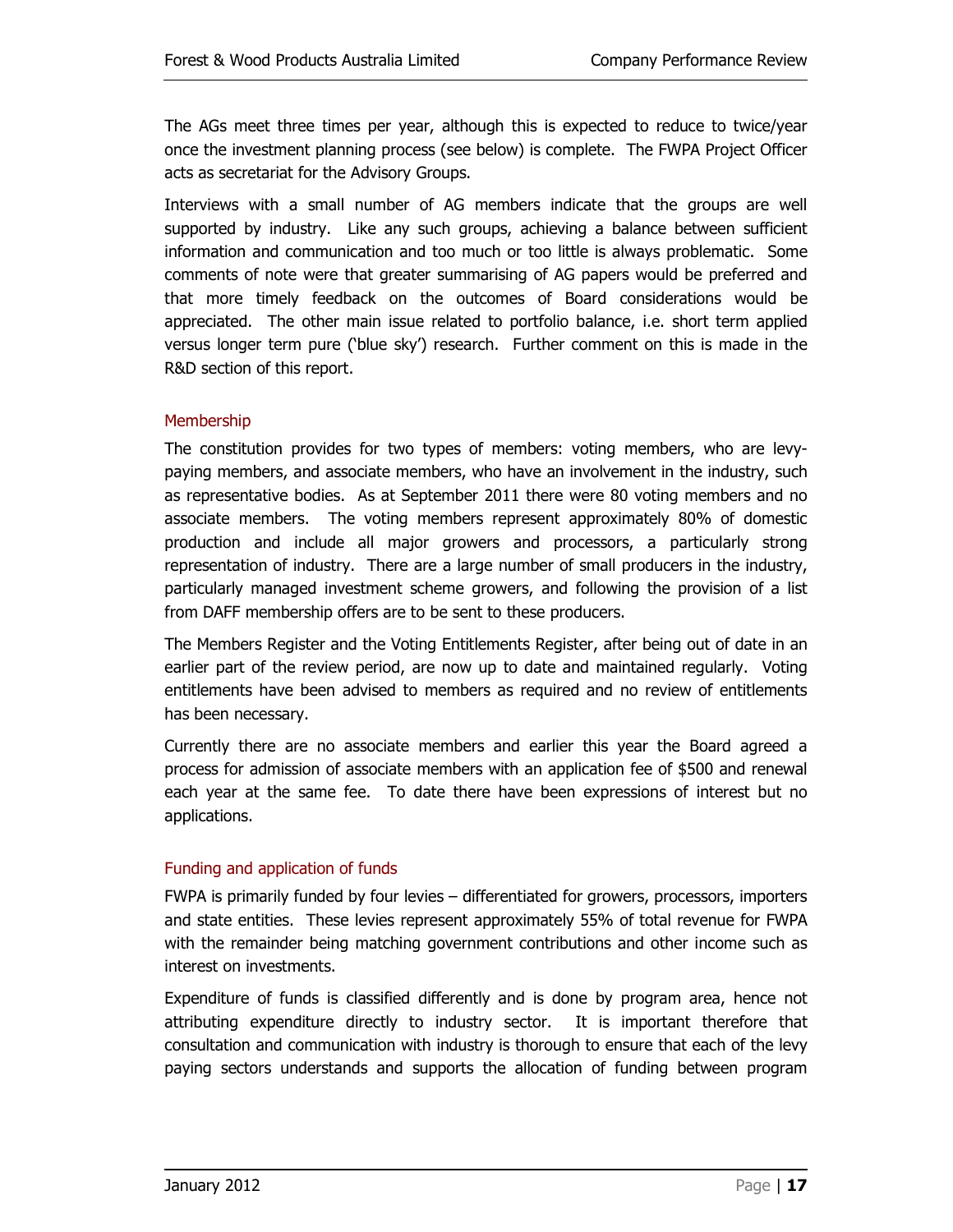areas. The Industry Advisory Groups are particularly important in this regard as are other direct consultation mechanisms.

FWPA management reports that it endeavours to match the quantum of its investments with the various revenue streams so that different groups of levy payers are equitably treated. This is not an exact science, as there are spillovers between different activities, but such monitoring is commended. We note that almost all RDCs would undertake the same type of monitoring across various levy payer segments so that the balance of investment is not only equitable but demonstrably so.

There are several requirements in the SFA with regard to the application of funds, in particular section 5, which requires:

- The expenditure of funds consistent with strategic and operating plans, the government R&D priorities and the Levy Principles and Guidelines;
- The amount invested in R&D for 2007 to 2012 be not less than the average of revenue received from the Commonwealth in the last three years of FWPRDC i.e. \$6.73 million; and
- No expenditure of funds on agri-political activity.

From the analysis done and audit assurances, the SFA requirements have been met by FWPA over the period of the review. DAFF has also advised that FWPA has met its obligations under the SFA.

#### Financial management

FWPA maintains its accounts in accordance with SFA requirements under Australian Accounting Standards and hold funds in Australian bank accounts using only the four large Australian banks. As required by clause 6.1 of the SFA it reports separately the levy payments, State Growers' contractual payments, R&D activities and Commonwealth matching payments for R&D. There is a formal delegations-of-authority document in place which covers the Board, management and staff delegations.

The auditors have provided assurance that the transferred assets, liabilities and funds from the former FWPRDC have been applied as required by the SFA for the same activities as the FWPA levy income is applied and also for transitional and winding up activities of the FWPRDC.

As required by clause 11 of the SFA, financial information has been provided to the Commonwealth at the six-monthly intervals.

Despite the tumultuous events that have tested all segments of the industry during the review period, FWPA has survived in a relatively strong position. Although the company's income fell slightly during 2008/9, it has remained in a strong financial position thanks to its considerable reserves. Its strong balance sheet allowed FWPA to continue delivering its commitments to invest in research and development and to undertake promotion of the industry via the 'Wood. Naturally Better' program. FWPA also managed to establish a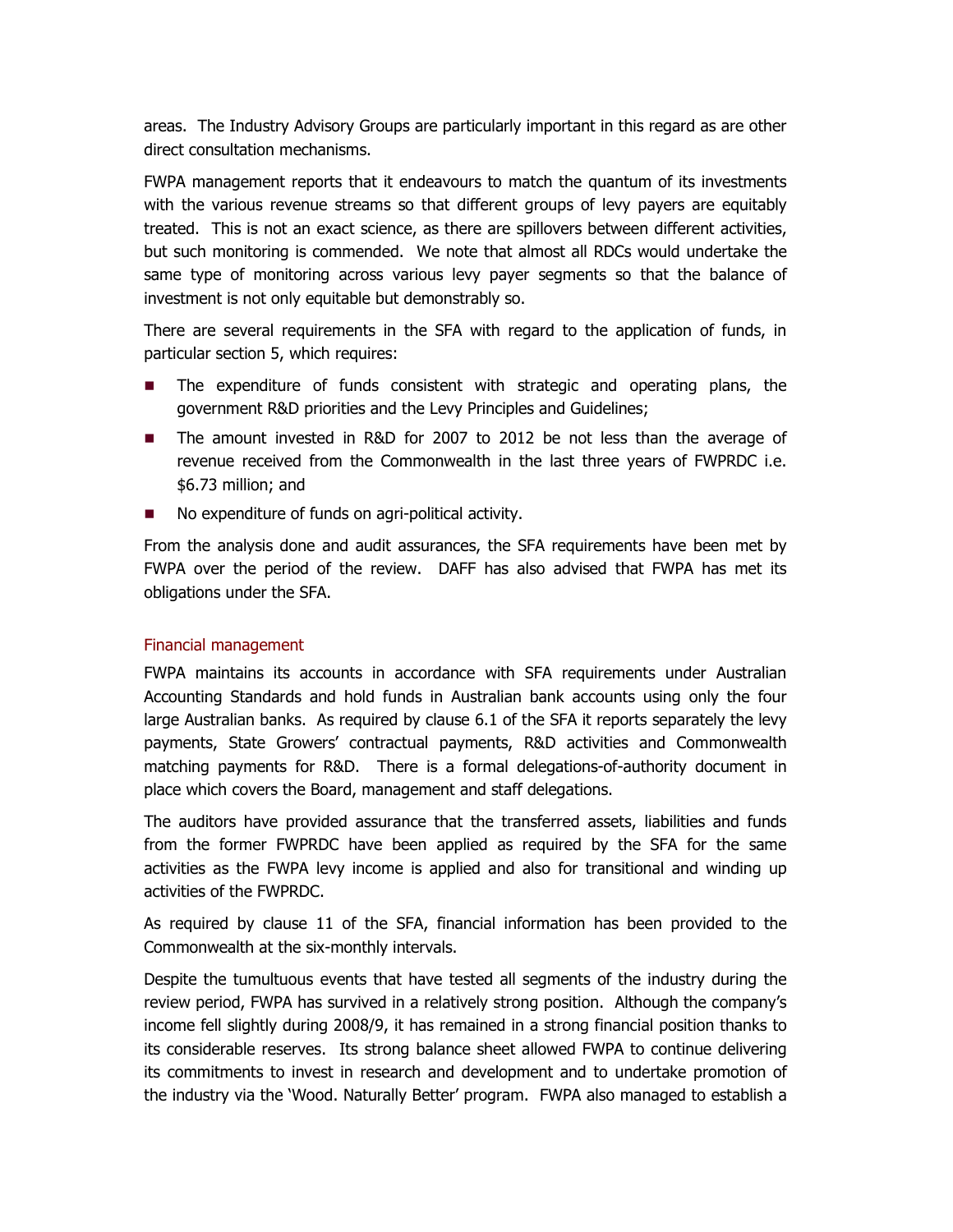new industry service in building codes and timber standards during this period and took a strategic initiative in the area of industry education.

#### Audit

External audit for annual financial accounts has been done by Crowe Horwath, part of the WHK group, with unqualified audit reports issued for each year of the review period. The partner involved with the audit, Peter Sexton, has been satisfied that the compliance obligations of FWPA have been well met and regards the organisation to be well run at a Board and management level and there have not been any unresolved issues with the organisation.

FWPA also has an internal audit function carried out by BDO with a three-year plan in place covering operational, compliance and financial areas. There is evidence of the recommendations and agreed action plans of these audits being actively monitored by management and the Audit and Finance Committee. The Audit Plan is also matched to the Risk Management Plan which is a sound practice to ensure those risk areas which are auditable are covered in the plan. There has been a consistent finding regarding policies and procedures requiring updating and this is commented upon in the following section of the report.

#### Policies and procedures

FWPA has a Policies and Procedures Manual with four major sections: Corporate Governance and Management, Research and Development Investment, Financial and Administration/Human Resources.

This manual has been a carryover from the previous organisation, FWPRDC. While it is comprehensive in the topics it covers, it is well out of date in several parts and has some areas of overlap with potentially conflicting policies. This has been the subject of an internal audit with the same finding recorded. There is an agreed management action to update the manual by mid 2012 and we would strongly encourage that this be achieved. A separate schedule of outdated and overlap areas will be provided to management to assist in their updating.

Conflict of interest policy – a paper was presented at a recent Board meeting to consider the adoption of a formal policy on conflict of interest and also an annual report on any payments to related parties. This was not progressed at the time as it was felt that there were existing procedures in place for the declaration of interests and the recording of related party transactions. The existing procedures provide only for the declaration of a conflict or potential conflict and do not outline what constitutes a conflict of interest or how any such conflict should be dealt with by the Board. The Corporations Act is quite specific about personal and material conflicts and it is important for the Board of FWPA to have a policy in place that applies the provisions of this Act in the context of FWPA's operations. It is recommended that a policy on conflict of interest be developed for the Board.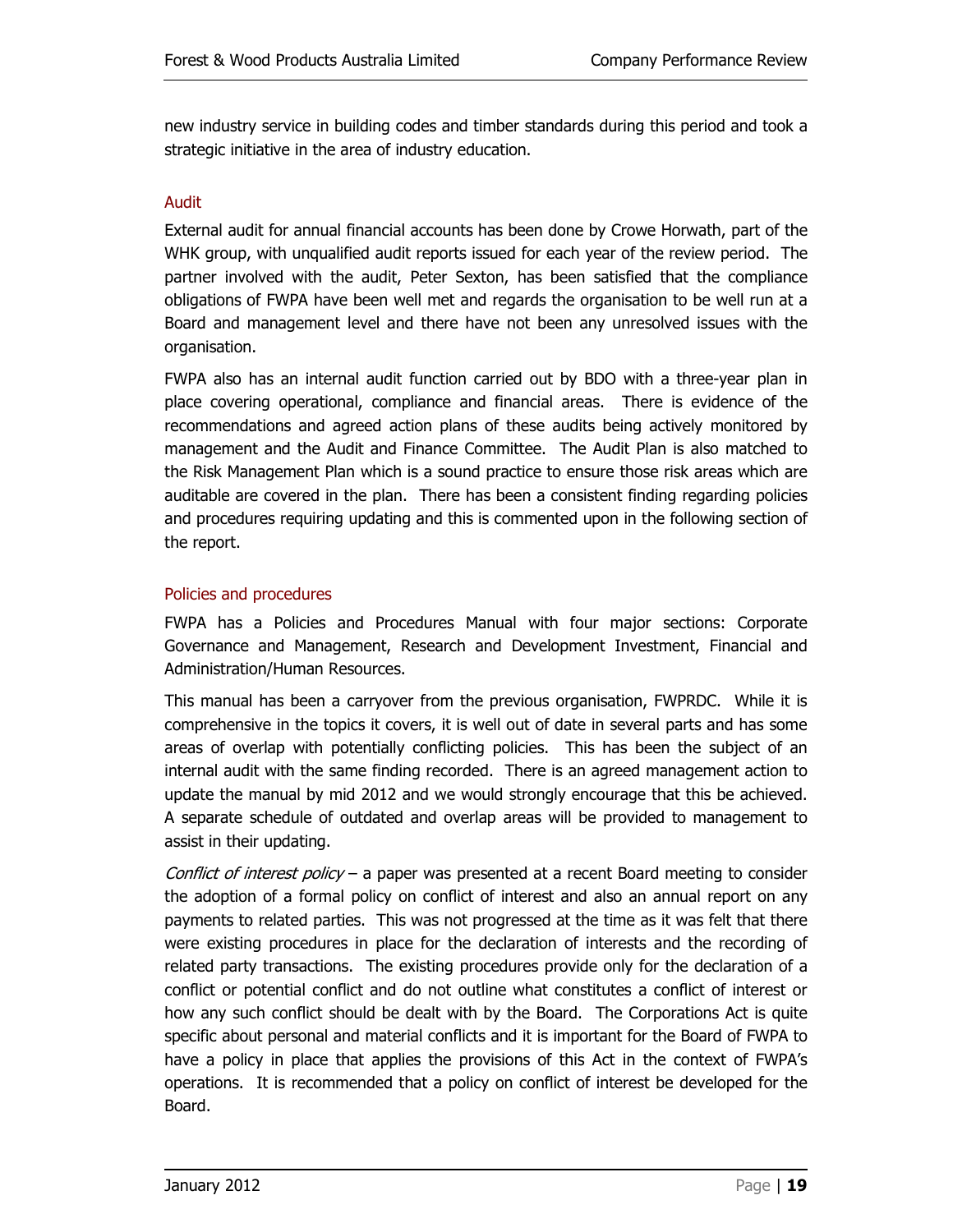**Recommendation:** FWPA should develop a conflict of interest policy for the Board, setting out the application of the Corporations Act provisions and outlining how the Board deals with any conflict that arises in the Board's deliberations of the matter.

Code of conduct – this is included in the General Conditions of Employment but as such applies to staff employed under these conditions. There was no evidence of a code of conduct applying to directors and it is recommended that either one be developed in conjunction with the Board charter referred to earlier, or that the existing code be reviewed for applicability to staff and directors and stand alone from the General Conditions of Employment.

**Recommendation:** FWPA should develop a code of conduct for directors.

Risk management plan – this has been recently updated and provided to DAFF as per the SFA requirement. It is a comprehensive plan with an accompanying risk register. The plan provides that the Audit and Finance Committee has at all meetings a standing agenda item on risk to review all material risks and report on any non compliance with documented controls. It also encompasses the Fraud Control Plan.

*Intellectual property management plan* – a comprehensive plan has been prepared and provided to DAFF as per the SFA requirements. As described below ('Research & development, Documentation of policies and procedures') the IP Management Plan is adequate and pragmatic, as it sees commercialisation as only one route to tech transfer.

There are many documents and reports made available to members and levy payers on the website and consideration could be given to also making available further governance documents such as the Board charter, if developed as recommended, the code of conduct and a summary of the risk management policies.

#### **Performance review: planning and reporting**

#### **Introduction**

While this review covers the period 2007/08 through to 2010/11, particular focus is placed on the latter years as these most likely better reflect the company as it is today – having transferred from a Commonwealth Statutory Authority (FWPRDC) to an industry owned service organisation (FWPA).

This transition of the company over the past four years is evident from examination of its strategic plan (Forest and Wood Products Australia – Strategic Plan 2009-2013) and progressive changes to operating plans and annual reports.

#### Strategic plan

The strategic plan is a very clear and concise document. It has provided sufficient detail to guide the company while at the same time being written in a manner to enable flexibility in the application of its strategies (see commentary on standards setting).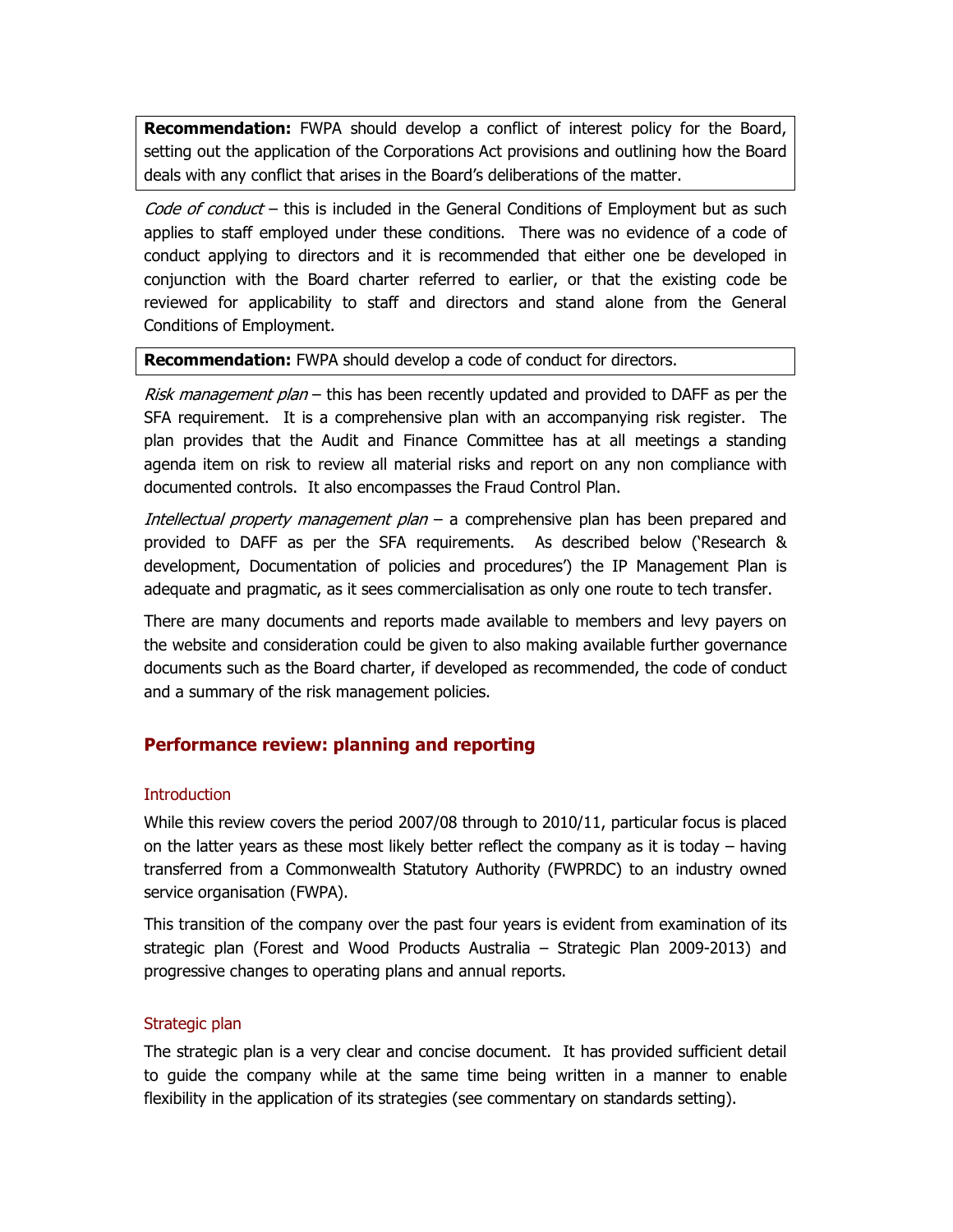The company's requirements in relation to strategic and operational plans are covered by clauses 9.1, 9.2, 9.3 and 9.4 of the SFA. The coverage of each clause is listed below.

Clause 9.1 requires FWPA to:

- a) Develop and adopt within 9 months of commencement;
- b) Review and update annually;
- c) Make available to levy payers and state growers; and
- d) Provide to the Minister within 28 days of Board resolution.

FWPA management and DAFF have confirmed that these criteria have been met. The strategic plan was developed and adopted within 9 months of FWPA commencing (Sept 2007) with the implementation of the plan commencing 1 July 2008 following a period of significant industry consultation (Chair, 2007/08 Annual Report). Regional workshops were held across Australia prior to the finalisation of the plan.

While FWPA reviews the strategic plan each year as part of the development of annual operating plans, there is no evidence that, until recently, the strategic plan has been formally updated annually. This is not unusual. It is noteworthy, however, that changes to the strategic plan were incorporated in 2011 and management advises that it intends to move to a rolling 5-year strategic plan. Such an approach is supported so as to enable FWPA's strategy to be adaptive to changing circumstances.

The strategic plan has also been made available to levy payers and state growers (via the web), and was provided to the Minister within 28 days of Board resolution as required.

While it is evident that FWPA's strategic direction has altered somewhat over the last three years (for example, refinement of the education and technology transfer strategy and standards co-ordination) it is our view that these 'new' initiatives are consistent with the strategic direction of the company. It is also our understanding that these refinements were discussed with DAFF prior to implementation.

It is also notable that FWPA intends to hold an 'Industry Summit' in early 2012 as both an approach to engender broader engagement with industry and as a precursor to a new strategic planning cycle. This approach, as outlined by FWPA senior management, is strongly supported.

Clause 9.2 relates to the content requirement of the strategic plan. The 2009-13 plan covers the requirements of sub-sections a) to j) adequately. Numerous key performance measures / indicators to monitor progress toward outputs and outcomes are listed. During the next strategic planning phase it is suggested that consideration be given to make these KPIs more specific and objective. That said, while many investors would like to see metrics against most / all KPI's, this can become problematic. Some organisations seek to list KPIs that they believe investors would want to see (such as changes in sales of a product) but, while laudable, such metrics are often not within the control of an industry service organisation such as FWPA.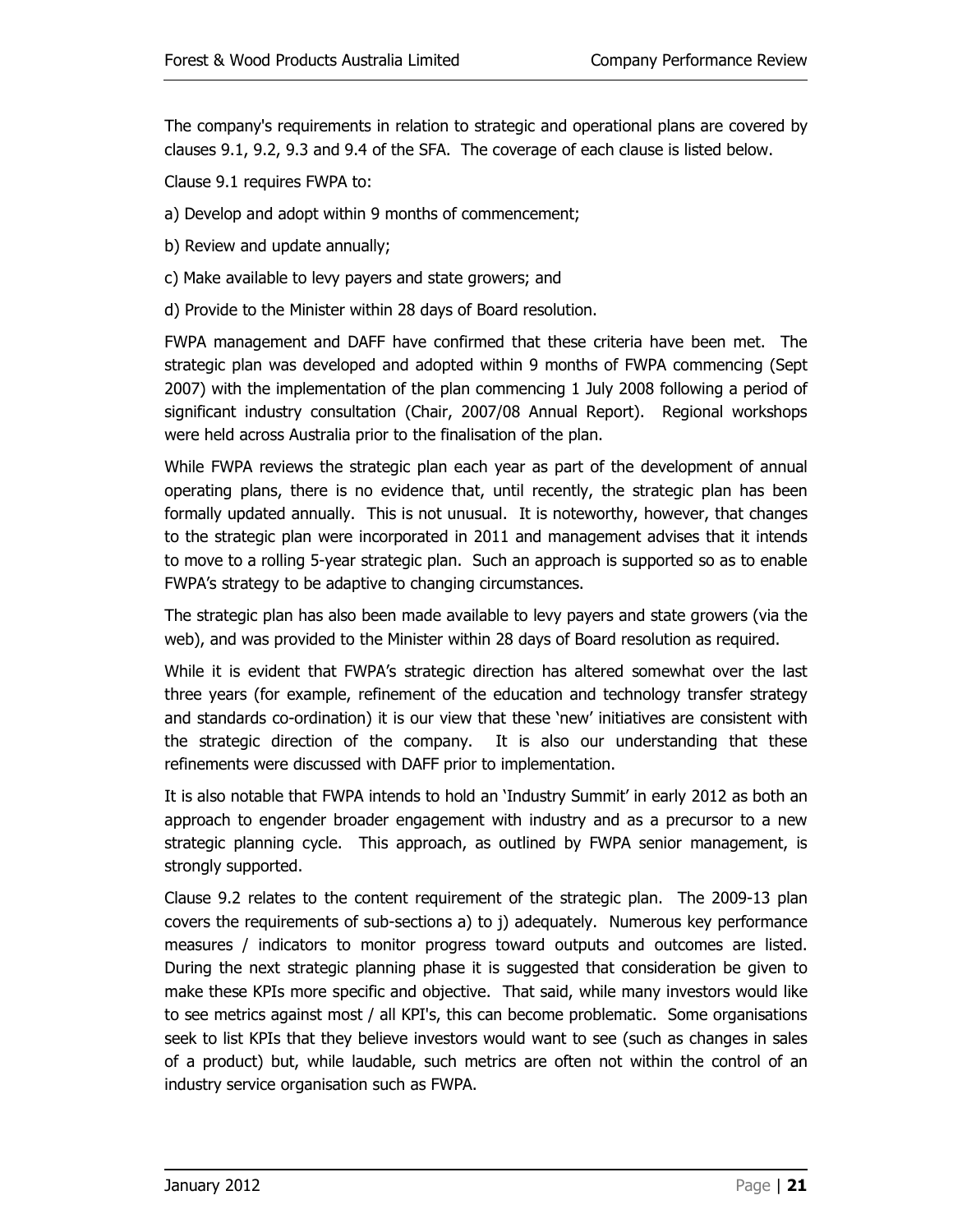Finally, the degree of detail in relation to budget forecasts is quite limited and refers merely to income at the start and end of the period. It would be anticipated that members would appreciate more detail in regard to forecast income and expenditure.

During the course of this review, a paper on performance indicators, prepared for FWPA by Australian Business Class (2010), was viewed. This document clearly enunciates the definition and role of various organisational performance indicators and will no doubt be a valuable tool for the organisation as it prepares new plans and reports.

Further comment is made in relation to performance indicators in the section on reporting.

Clauses 9.3 and 9.4 largely relate to the consultation process required in the development of such plans. As noted above, we are satisfied that adequate consultation was undertaken with levy payers, industry sectors and Government. Furthermore it is apparent that the priorities of these groups were taken account of in the planning process.

#### Annual operating plans

The company's requirements in relation to annual operating plans (AOPs) are covered by clauses 9.5 to 9.7 of the SFA. Clause 9.5 requires the company to cover:

- $\blacksquare$  Intended operations for the next financial year;
- **Promotion, R&D and industry service programs;**
- A statement about how those programs align with the strategic plan and meet levy payer and Government priorities;
- **Performance indicators, timetable and milestones;**
- Estimates of income and expenditure; and
- Any other matters that directors consider should be included.

It is the view of this review that FWPA clearly meets all requirements of the SFA in relation to AOPs.

The degree of detail that organisations include in AOPs varies significantly. On one level, they can be brief, publicly-available documents that outline the organisation's intended activities at a high level. Others are confidential, extremely detailed plans that also serve as a management tool. FWPA acknowledges that its AOPs are definitely in the former camp. DAFF has indicated its satisfaction with the content of the AOPs.

While outside of the scope of this review, it is suggested that FWPA may wish to review the detail (outcome versus output) and objectivity (applying metrics wherever possible) to performance indicators in future AOPs not from a statutory compliance perspective but in order to make the linkage between strategic plans, AOPs and annual reports more seamless (see below).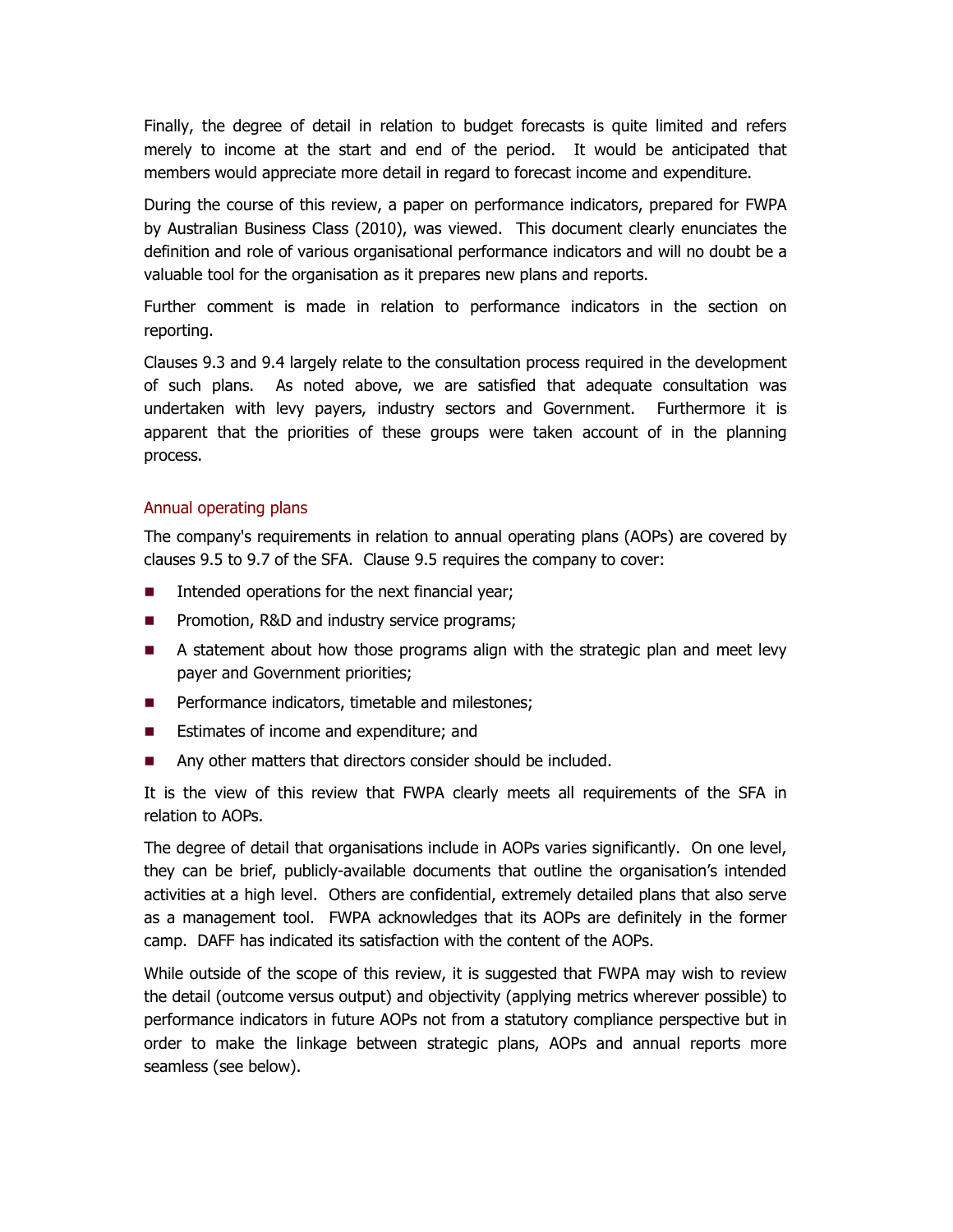#### Annual reports

The company's requirements in relation to annual reports are covered by clause 3 of the SFA. FWPA's annual reports are well written and have improved over the review period. This review concludes that the annual reports clearly meet the requirements of the SFA. 'Appendix 3: Obligations under the SFA: summary of performance' provides specific detail in this regard.

Sections of the annual report, such as the 'Strategic Framework', 'Alignment with Government R&D priorities', and much of the detail provided within the 'Operations' reports on the organisation's four strategies are very good.

Notwithstanding, it is our view that the annual reports do not spell out, as clearly as they could, the value/benefits that FWPA provide to levy payers, industry and Government. This view is reinforced by examining the Managing Director's presentation to the 2011 Annual General Meeting. That presentation detailed very clearly specific objective outcomes that the organisation had achieved over the past 12 months. Examples include:

- Changes in level of recognition of advertising;
- **EXECUTE:** Feedback from 'Wood Solutions' seminars;
- Outcomes from R&D (e.g. value of optimising kiln schedules; reduction in sampling / analysis costs from the use of NIR; NPV increase from tree breeding; BCAs from growing, processing and marketing projects etc);
- **Industry capability assessment; and**
- **EXECUTE:** Areas covered by standards coordination.

While some of these are included within the body of the Annual Report 2010/11 they are found only by a detailed reading, whereas they should be specifically included up-front in the 'Highlights' section. Were this to be the case then the value of FWPA's work would be acknowledged far more readily and widely.

One other area of improvement relates to the handling of performance indicators in the strategic and operating plans and then reporting within the annual report. For reasons outlined in the AOP section above, the linkage is not always as clear and transparent as it could be. A summary of the linkage between performance indicators in AOPs and annual reports is provided in 'Appendix 5: Reporting of AOP KPIs in the 2010/11 Annual Report'.

By way of example, the following shows the current linkage for one performance indicator in current FWPA documents (2010/11):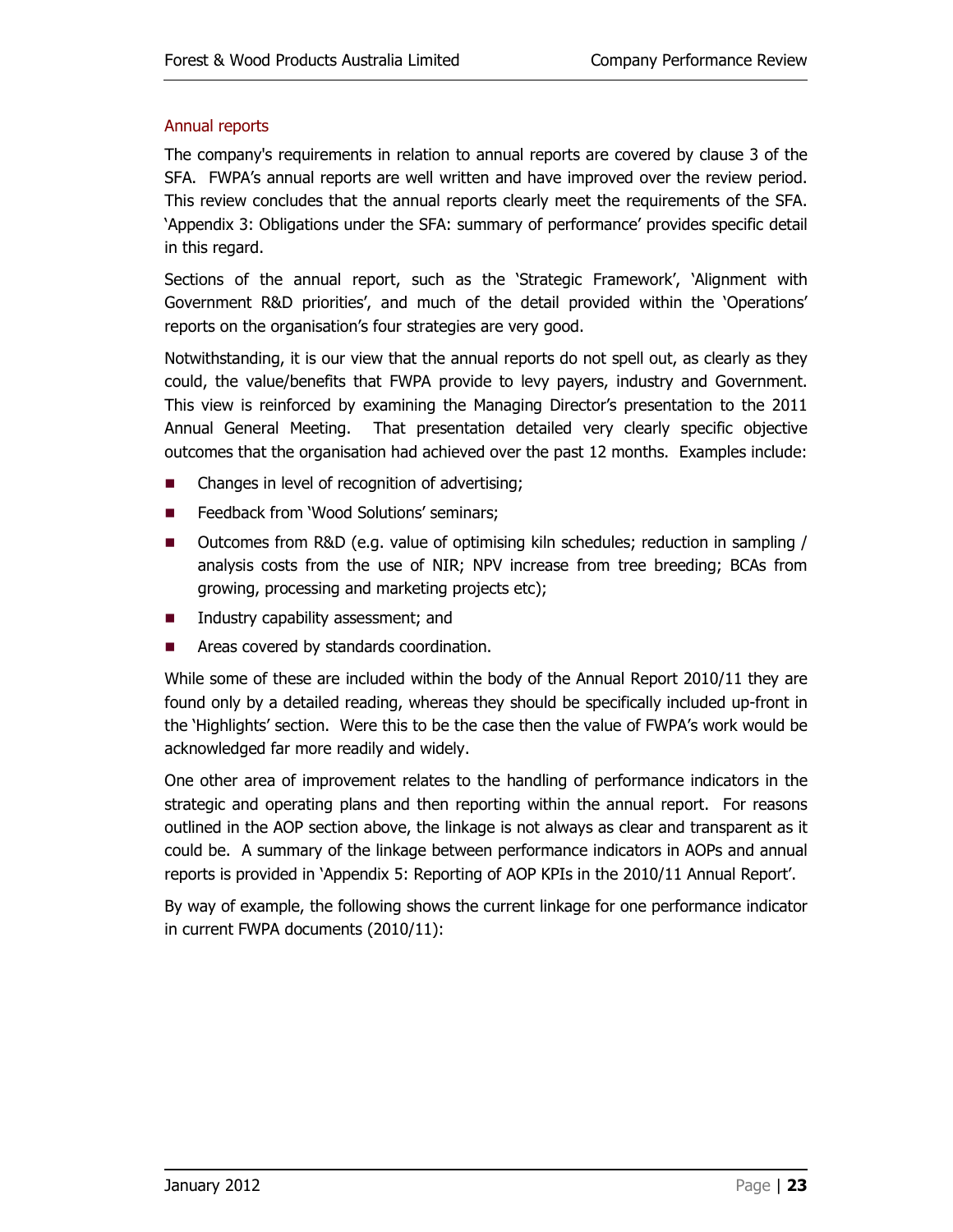| <b>Strategic plan</b>                                                                                                 | <b>Annual operating plan</b>                                                                                                                      | <b>Annual report</b>                                                                                          |  |
|-----------------------------------------------------------------------------------------------------------------------|---------------------------------------------------------------------------------------------------------------------------------------------------|---------------------------------------------------------------------------------------------------------------|--|
|                                                                                                                       |                                                                                                                                                   |                                                                                                               |  |
| <b>Strategy 1: Promote the</b><br>benefits and usage of forests<br>and wood products                                  | Consumer and specifier recall<br>$\bullet$<br>of the program activities and<br>branding.                                                          | Not specifically recorded, although<br>there were many outputs listed.<br>There are also results on 'Reliable |  |
| <b>Output - structured promotional</b><br>campaigns                                                                   | Improvement in consumer and<br>specifier perceptions of wood<br>and forest products.                                                              | source of information about the<br>environment'.                                                              |  |
| <b>Outcome - improved community</b><br>and market awareness of, and<br>satisfaction with, forest and wood<br>products | Increase in purchase intent by<br>٠<br>consumers and specifiers of<br>wood and forest products in<br>decorative and construction<br>applications. |                                                                                                               |  |

An alternative and more direct flow of KPIs may be along the following lines:

| <b>Strategic plan</b>                                                                                                                                                        | Annual operating plan (2010/11<br>PIs)                                                                                                                                                                                                                                                       | <b>Annual report</b>                                                                                                                                                                                                                                                                     |
|------------------------------------------------------------------------------------------------------------------------------------------------------------------------------|----------------------------------------------------------------------------------------------------------------------------------------------------------------------------------------------------------------------------------------------------------------------------------------------|------------------------------------------------------------------------------------------------------------------------------------------------------------------------------------------------------------------------------------------------------------------------------------------|
| <b>Strategy 1: Promote the</b><br>benefits and usage of forests<br>and wood products                                                                                         | Consumer and specifier recall<br>of the program activities and<br>branding.                                                                                                                                                                                                                  | Market research showed<br>٠<br>(number and timing of<br>research).                                                                                                                                                                                                                       |
| <b>Output - structured promotional</b><br>campaigns<br><b>Outcome - improved community</b><br>and market awareness of, and<br>satisfaction with, forest and wood<br>products | 2% improvement in consumer<br>٠<br>and specifier perceptions of<br>wood and forest products<br>$(baseline = xx\%)$ .<br>5% increase in purchase intent<br>by consumers and specifiers of<br>wood and forest products in<br>decorative and construction<br>applications (baseline $= xx\%$ ). | Consumer perceptions of<br>٠<br>wood and forest products<br>increased by x% to xx%.<br>Specifier perceptions of wood<br>and forest products increased<br>by $x\%$ to $xx\%$ .<br>x% increase to xx% in<br>purchase intent by consumers<br>and specifiers of wood and<br>forest products. |

These are not new ideas for FWPA. Indeed, discussions with staff indicate a strong desire to move in this direction but they have been impeded because of a lack of benchmarking data which are now becoming available. It must be remembered that marketing, capacity building and standards coordination have only been strategies since the organisation became a service organisation in late 2007.

#### A note about performance indicators

The report for the Board by Australian Business Class provides a solid framework for FWPA to refine its performance indicators (PIs). It is the belief of this review that PIs can be 'over-cooked' and thus become a source of frustration and inordinate time wasting if set inappropriately. When it comes to PIs, there is no one specific answer – whatever works best for an organisation, the Board, staff and stakeholders is what is appropriate.

It is suggested that PIs should be set which are SMART:

- **Specific**
- **Measurable**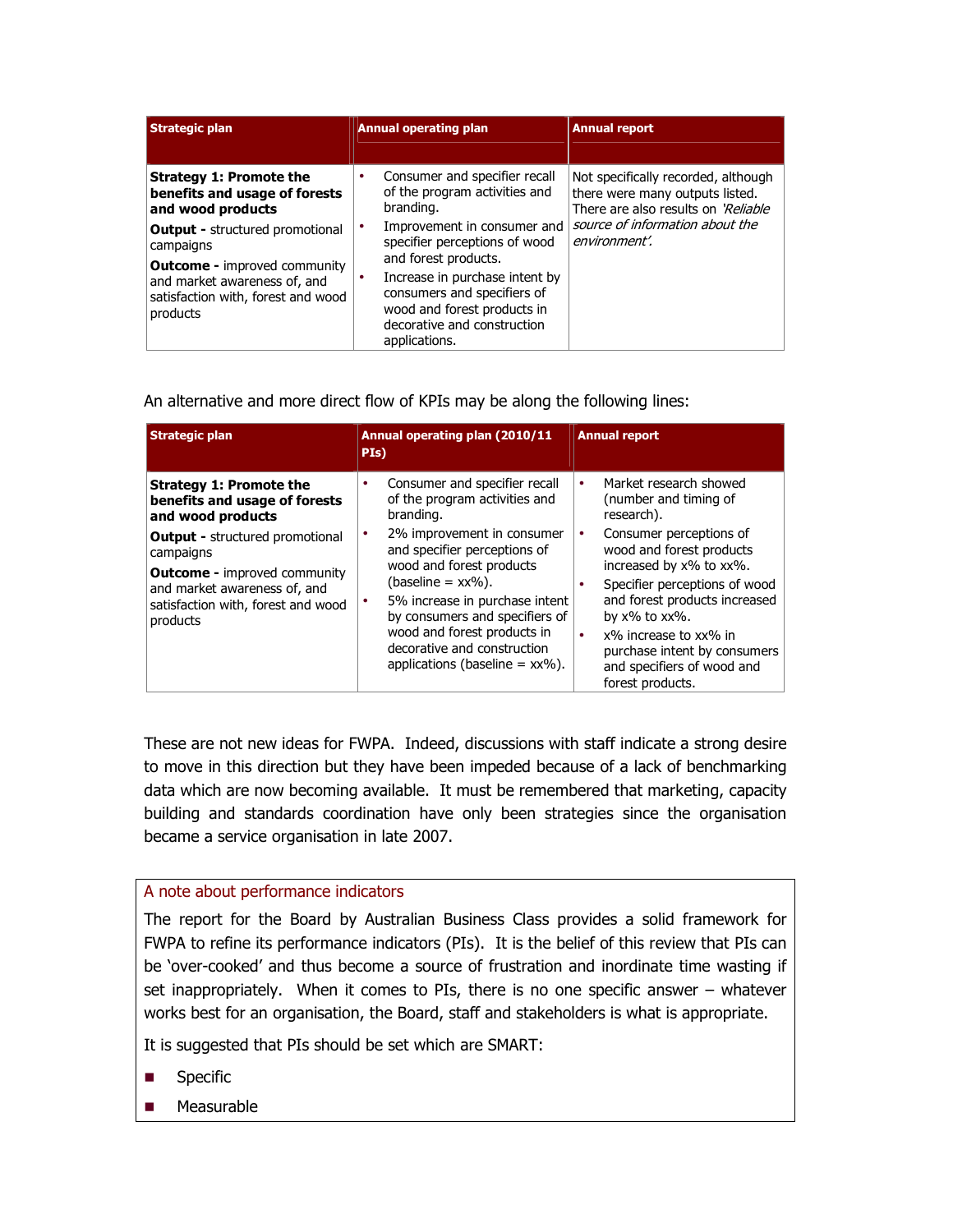- **Achievable**
- **Realistic**
- **Time-based**

It is also suggested that PIs should be a combination of Process, Outputs and Outcomes, especially for an organisation such as FWPA, for example:

#### **Process**

- Number of new R&D projects commissioned
- **Percentage of milestones delivered on time**
- $\blacksquare$  etc

#### **Outputs**

- New widget available on the market
- **Information resource published**
- **Potential benefit (ex-ante)**
- $\blacksquare$  etc

#### **Outcomes**

- Adoption of widget by industry
- Benefit/cost analysis from adoption (ex-post)
- $\blacksquare$  etc

#### **Performance review: corporate operations**

#### **Introduction**

This section of the review examines the policies, processes and procedures adopted by FWPA in delivering on its core functions. While the RD&E activities of FWPA warrant special consideration given the transition of FWPA from an RDC to an industry based company, the review has also briefly examined elements of other FWPA strategies which have been introduced since its formation in late 2007.

These strategies are:

- **Industry promotion;**
- Technology transfer and education; and
- Standards coordination.

In general, we find that the R&D management processes used by FWPA appear sound and consistent with those adopted by most rural RDCs. Other operations have also been found to be well managed and are consistent with adopted plans.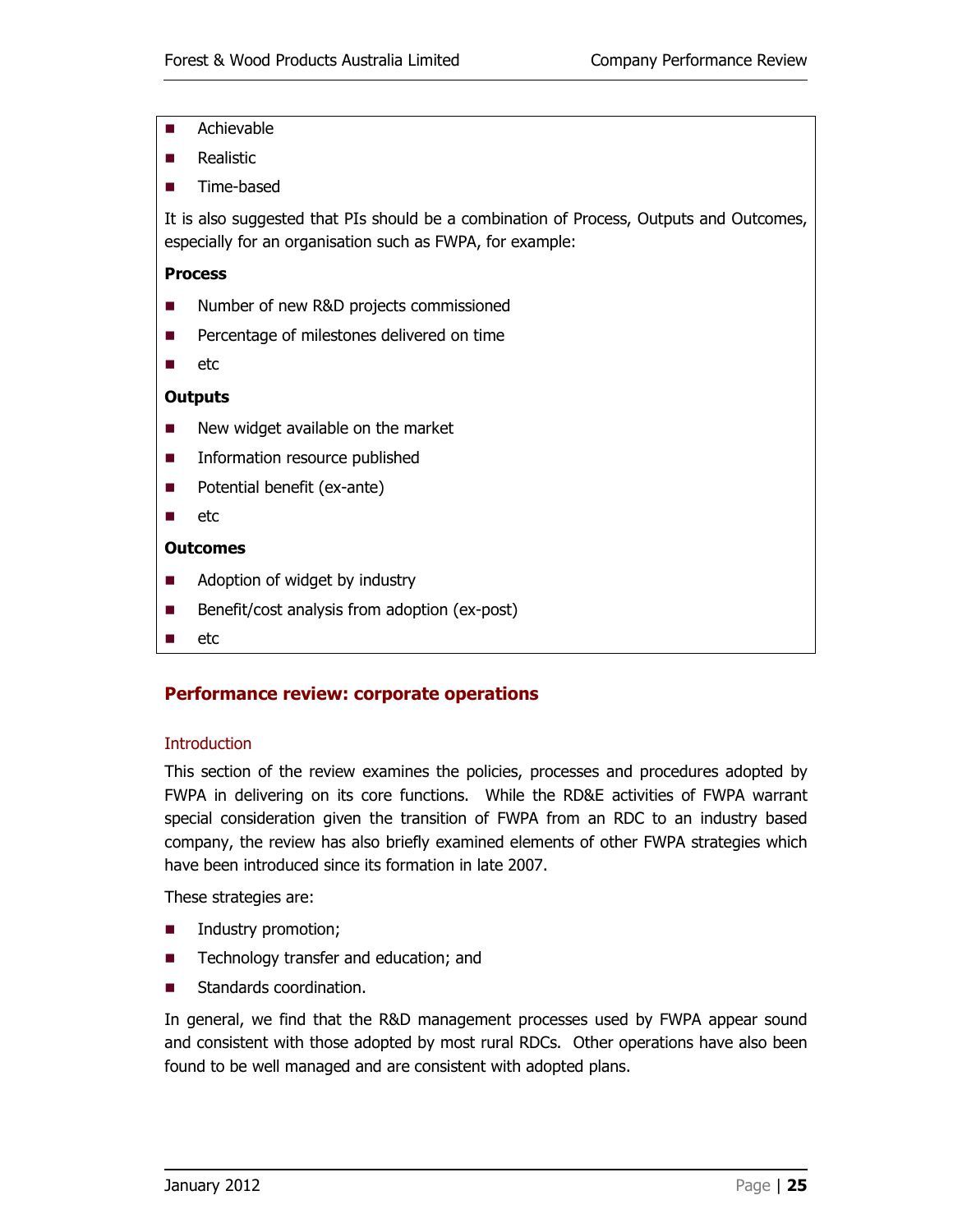#### Research & development

Documentation of policies and procedures

The processes for management of the investment portfolio are described in the FWPA Policies and Procedures Manual under 'Research & Development'.

As noted above in 'Performance review: corporate governance', the Policies and Procedures Manual is overdue to be updated. The section on R&D processes in the manual is long-winded and contains too much historical detail. The section could be shortened significantly to make it more readable. There are also inaccuracies that need rectifying (for example, four AGs are listed). These shortcomings were also noted in the internal audit of March 2011.

As noted above, we strongly encourage the updating of the Policies and Procedures Manual by the target mid-2012 date.

#### Priority identification

This review does not comment on the appropriateness of the particular investments made by FWPA whether in industry promotion, R&D, technology transfer and education or standards coordination, because these are a matter for the industry. We note that FWPA does not have the maintenance of capacity for forestry and timber research as a corporate objective. The view of the Board (and, it seems, of stakeholders) is that R&D must deliver rapid results to the industry and there is therefore a marked skew of investment towards applied rather than strategic R&D.

This review does, however, consider whether the processes followed in prioritising, managing and evaluating these investments allow for the most effective and efficient prosecution of FWPA's charter.

Investment in the four strategic areas is guided by a series of investment plans, one for each of the R&D Investment Priorities themes approved by the Board in May 2009 and refined from the Strategic Plan 2009-13. Eight of these (including the Education Plan) have been completed:

- Wood as a Sustainable Building Material;
- Water Use Efficiency, Access to Water Resources and Balanced Policy Outcomes;
- **Industry Statistics;**
- Increasing the Use of Wood Products in Residential Construction;
- Genetic Improvement to Increase Productivity and Wood Quality and Manage Risk;
- Climate Change and Commercial Forestry Improved Decision Making and Risk Reduction;
- **IMPROVIGHT IMPROVING WOOD QUALITY AND YIELD, and Tools for Forest Management; and**
- **Education.**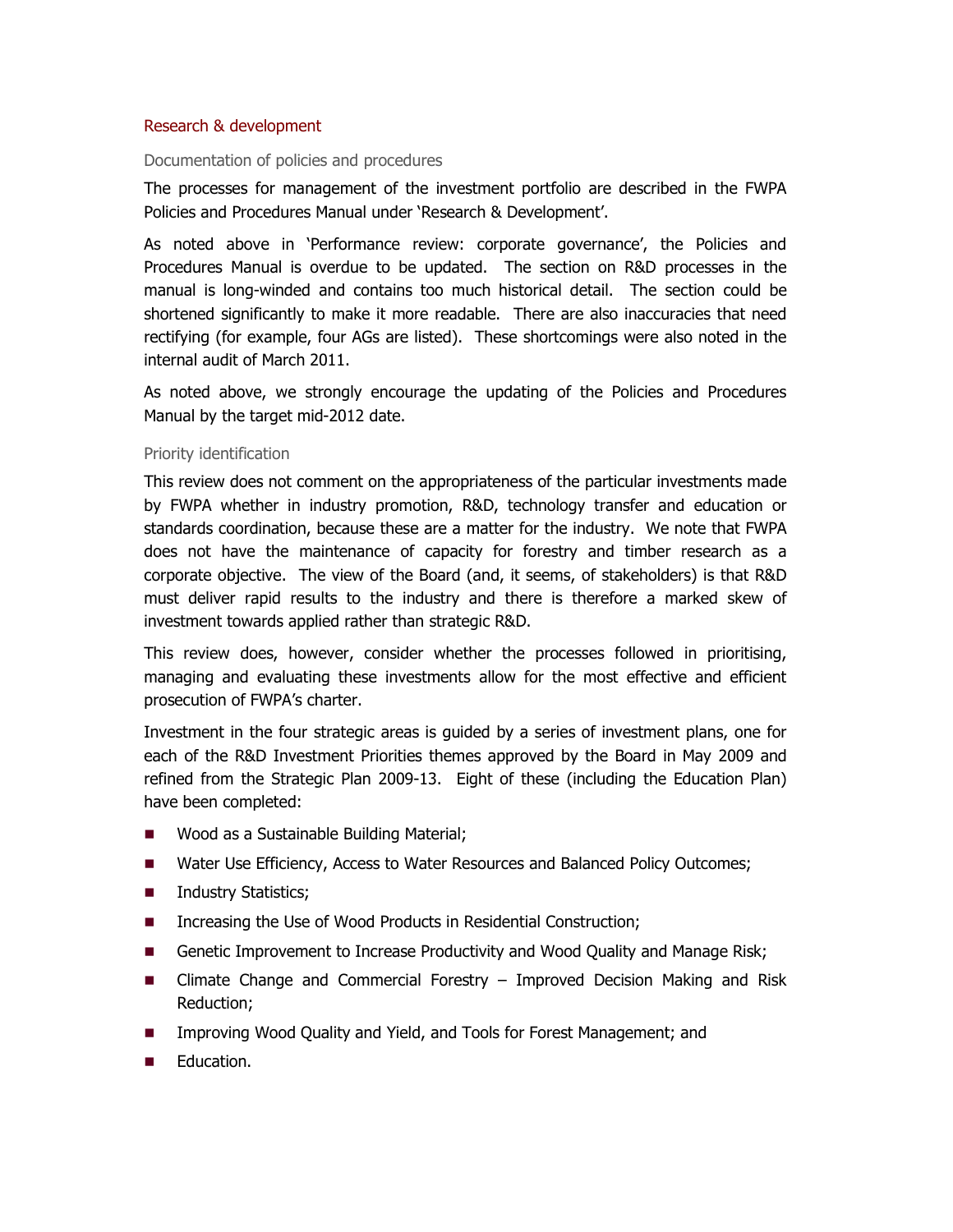The remaining four investment plans are scheduled for endorsement in early 2012. These are:

- Solid Wood, Engineered Wood and Pulp and Paper Products: Performance and Yield;
- **Maximising Product Yields and Values from Current Resources;**
- **Forest Biosecurity and Preparedness; and**
- Timber Construction in Commercial and Industrial Buildings.

The investment plans are 'owned' by the Advisory Groups. They have been prepared over the last two years for FWPA and the relevant Advisory Groups by external consultants who are highly knowledgeable in the particular field but who do not have a direct interest in the implementation of the plan (for example, a researcher seeking funding). The consultant works with the Advisory Group to identify its priority outcomes, then consults with the research and other providers to identify the opportunities to achieve those outcomes.

The individual plans follow different formats, but all usually articulate:

- $\blacksquare$  The objective of the plan;
- An evaluation of past and current investment;
- A SWOT analysis;
- A description of the context of the plan (technology platforms, industry practice, potential for gains etc);
- A summary of any stakeholder consultation;
- A 5-year investment plan, stating priorities and strategies (primary and secondary 'recommendations');
- Guidelines for investment, showing indicative investment by FWPA under each recommendation and by species;
- **Dutcomes and indicators of success; and**
- A list of references and summary of stakeholder input.

The investment plan approach is commendable. The plans translate the high-level strategic plan into a far more tangible description of R&D needs. It is notable, though, that the investment plans vary in their format and in their level of detail. For example, the plan for 'Increasing the Use of Wood Products in Residential Construction' includes a very detailed listing of strategies and assessment of potential for success, impact, effort and cost. These are not found in the 'Genetic Improvement' plan.

This inconsistency is not ideal and it would be preferable for all of the plans to be as similar as possible in their structure so that readers become familiar with the format and learn quickly where to find specific information. Consistency of planning also facilitates consistent monitoring and reporting.

However, it is acknowledged that very different topics – for example, statistics versus water use efficiency – will require some difference of approach, and that the audiences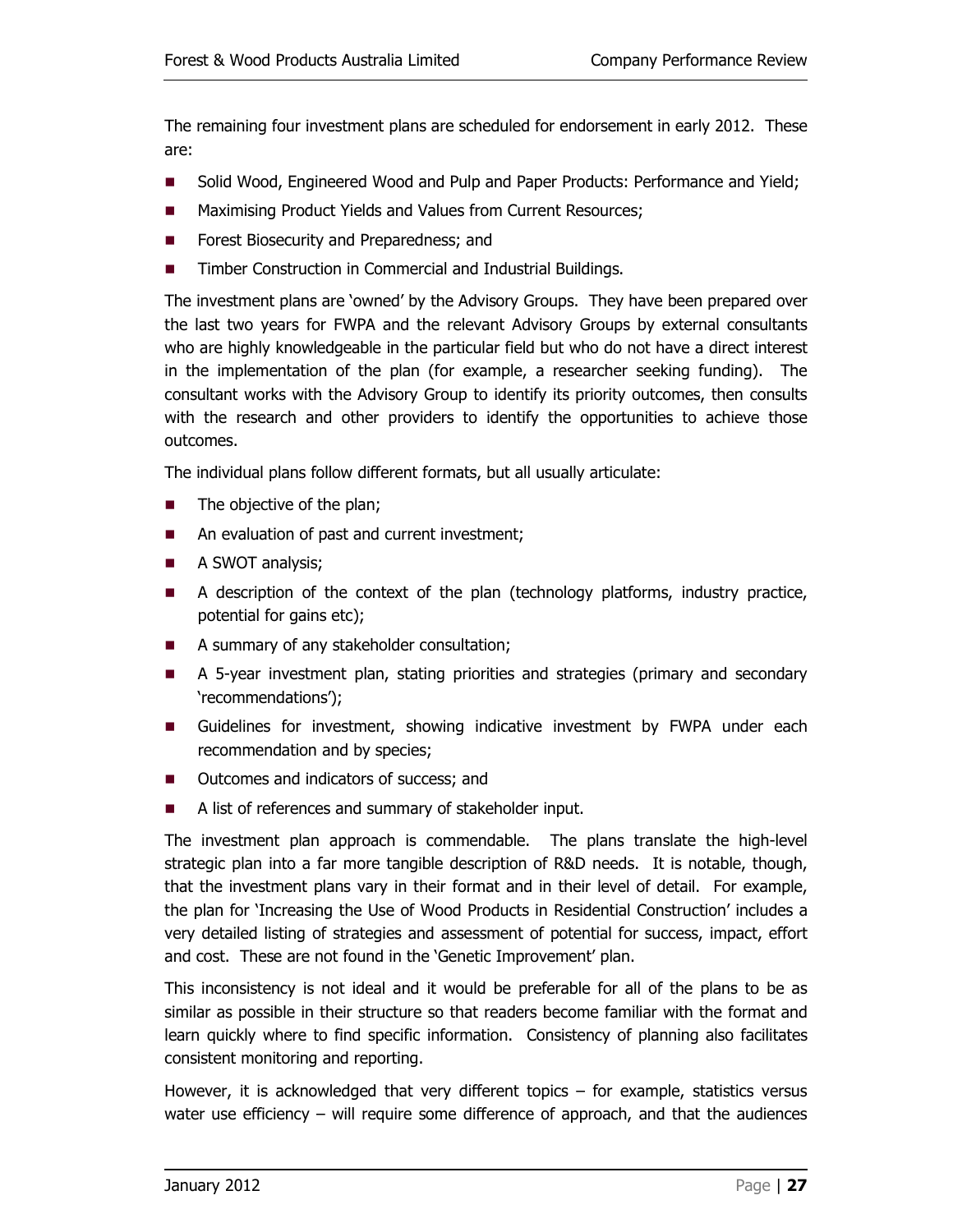for each plan will differ. We also note that standard writing instructions were issued to each author by FWPA.

#### 'R&D calls'

The plans are publicly available on the web site. They form the basis for twice-yearly R&D 'calls', the most recent of which took place in June/July 2011. FWPA also commissions some projects directly.

Project application forms are also available on the web site. There is no separate 'preliminary proposal' template. The preliminary form was considered less necessary with the move towards investment plans and defined priorities, so certain elements of the form were incorporated into the full application form and it was discontinued.

There was a disappointing response to several of the investment priorities with only 'Genetics' fully subscribed. This appears to reflect a transition from researcher-led to industry-led R&D which, in turn, reflects the shift from Government ownership and management of forestry assets. There is also a severe deficit of skilled industry personnel (see above).

Project proposals received by FWPA are assessed by the relevant Advisory Group. Projects recommended for funding by the AG are passed to the MD (<\$100k per annum and <2 years); the Board R&D Investment Committee (<\$250k, 3 years); or the full Board for funding approval, as per general delegations of authority.

The R&D contract is lengthy but not abnormally so by RDC standards. Its pragmatic IP clause (see below) is to be commended.

#### Monitoring and evaluation

R&D projects and associated contracting, finances, intellectual property (IP) and other aspects are managed internally by the R&D Manager and the R&D Officer. There are no external program or project managers. An SQL-based project, program and portfolio management and reporting system, WoodBase, was adapted several years ago from the Fisheries R&D Corporation system FishBase.

In addition, each project has a Steering Committee (SC) appointed prior to the delivery of the second project milestone. Each SC is made up of project funders, research providers and other industry stakeholders (preferably users of the project output). The SC plays a role in monitoring the project progress and endorsing (or otherwise) milestone reports, as well as advising on the commercialisation or extension of project outcomes.

Templates for milestones, final report and audited final financial report are provided on the FWPA web site. It is notable that FWPA stipulates fixed, synchronised payment dates (in April, August and December) for large, multi-year projects (not consultancies). The WoodBase system provides automated reminders for these milestones in advance of their due dates.

We have mixed views on setting synchronised milestone payment dates. In theory, at least, this approach means that milestone reports do not necessarily coincide with logical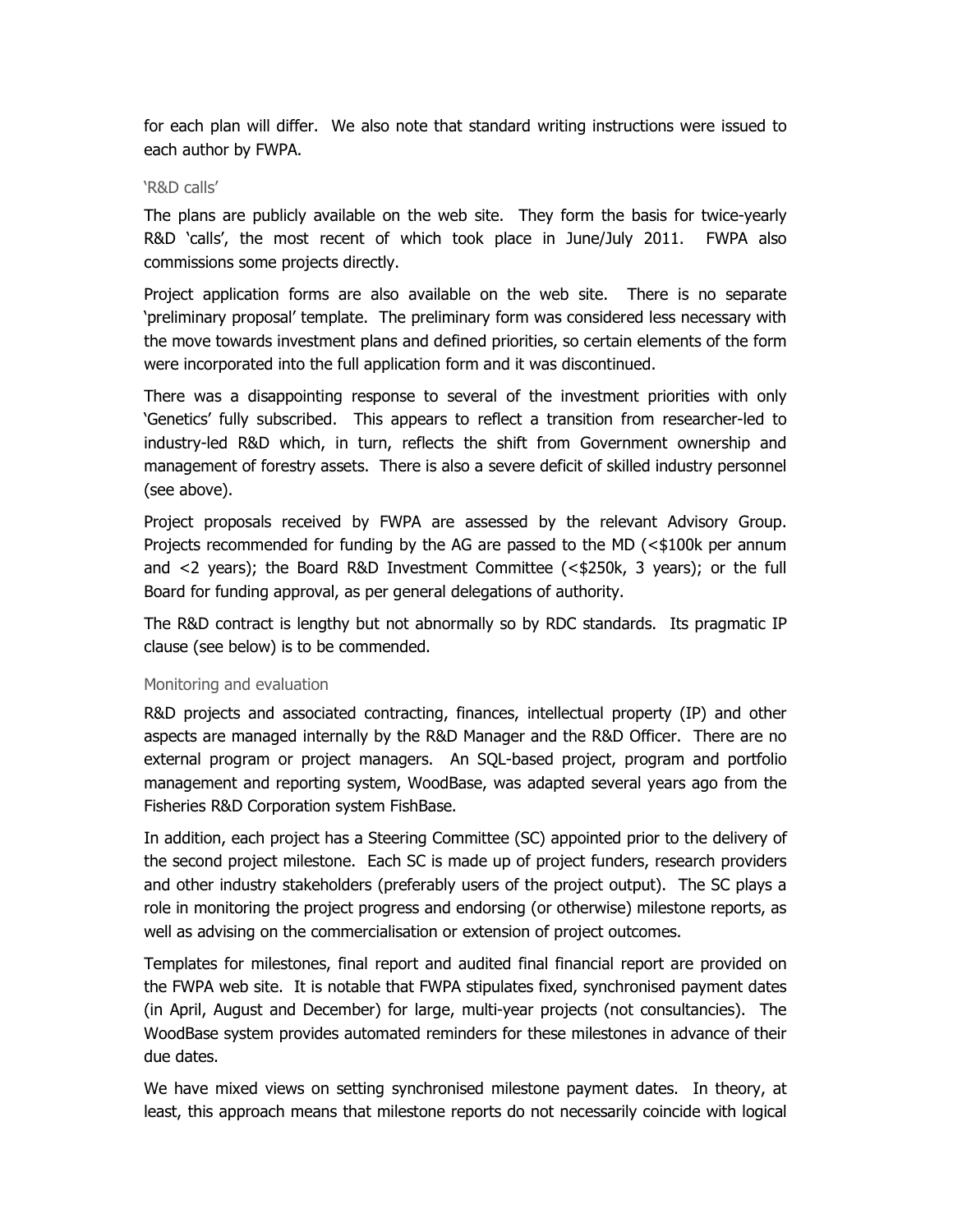achievement or decision points along the course of a project; that management has a concentrated workload at certain times of year, potentially leading to delays in milestone processing; and that smaller providers must effectively 'carry' the cost of a project for up to four months between payments, although it is noted that there is provision for a 20% upfront payment.

However, we accept FWPA's experience that 'activities tend to naturally gravitate around whatever payment processes we put in place' and that, formerly, there was a mindset among researchers that June 30 was the date by which everything had to be completed. This led to the end of the financial year being a highly congested work period. Management has a strong belief that the establishment of the synchronised milestone payment dates has fixed this major problem. The company has not received any negative feedback from research organisations about this requirement. Provision for an upfront payment of up to 20% of the project value on contract execution also offsets the long gap between payments.

Clearly, management has thought through the pros and cons of its approach to setting milestone dates. We would not propose any change to the system if it works for both FWPA and its research providers.

The templates for milestones, final report and audited final financial report appear to be comprehensive without imposing an undue burden on the researcher. The internal audit of March 2011 recommended the development and use of a contract variation form and some modifications to the R&D contract. These recommendations have reportedly been implemented by management.

The outcomes of R&D projects are periodically evaluated. A sample of nine projects from the entire program was reviewed in June 2010, while a further six were evaluated in October 2011, by an external consultancy group applying a benefit/cost analysis. The internal audit report recommended that a performance review be undertaken at the conclusion of each project. This step has now been introduced and is to be commended.

There is little monitoring of projects on a portfolio basis for risk/return, time to market, ease of implementation or other parameters. This is perhaps understandable. The investment profile is heavily skewed towards the applied, practical part of the R&D spectrum; there is little if any 'blue-sky' research. Also, the under-investment against R&D investment plans suggests that there is no real need to make project fund/no fund decisions based on considerations of portfolio balancing.

#### IP management

FWPA has a recent and comprehensive Intellectual Property Management Plan (June 2011). The policy of FWPA in respect to IP is summarised in the following excerpts from the plan:

'Rapid and effective adoption by the industry of project results is a key outcome sought by FWPA. This can be through commercialisation or alternative adoption pathways leading to uptake by industry. These pathways include: licensing of inventions; consulting and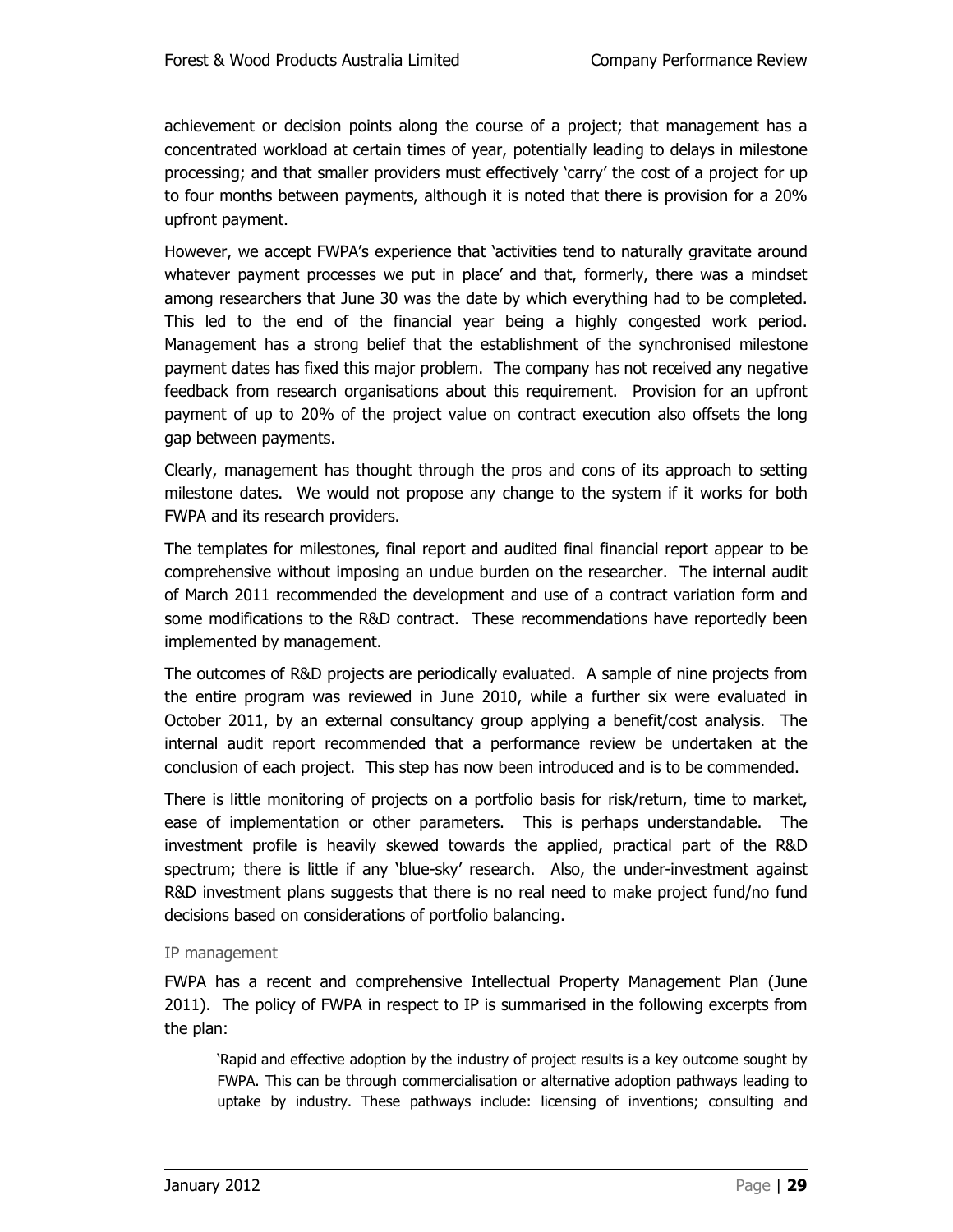contract research; creation of spin-off companies and joint ventures; and publishing, in paper form or electronic media. The agreed adoption pathway will be assessed against whether it provides a fast, sustainable and efficient means of transferring project outcomes to industry' (executive summary); and

'FWPA's company philosophy, in line with its constitution and objects, is to maximise the availability of the Project IP by making the underpinning project outputs available for adoption and use by the industry without undue restrictions. The company considers that protection and commercial exploitation of Project IP should only be pursued where it is clearly in the best interests of the Australian forest and wood products industry to do so. That is to say that protection and commercial exploitation will deliver recognised industry benefit above and beyond direct transfer and adoption of project outputs. Commercialisation of Project IP is decided on a case-by-case basis' (section 4.5.4).

FWPA's R&D contract contains a standard IP clause which vests full ownership of project IP in the researcher with FWPA retaining a 'perpetual, irrevocable, royalty-free, nonexclusive licence to use and reproduce the Project Intellectual Property Rights for research and education purposes'.

The IP Plan takes a pragmatic approach to transferring IP to industry to benefit industry, and does not solely rely on 'commercialisation' via patents, licensing and royalties which, in the opinion of the consultants preparing this review, can often be protracted and expensive and detract from industry adoption of R&D.

#### Industry promotion

FWPA's strategy is to 'Promote the benefits and usage of forests and wood products, in accord with changing community attitudes, environmental awareness, and market trends'. It implements this strategy by a variety of means including structured promotion campaigns; market research on customer needs, market trends and community attitudes; and an underpinning quantification of environmental benefits of forest and wood products. The strategy is overseen by the Board's Promotion, Services and Communication Committee.

The industry promotional strategy is implemented by FWPA in accordance with its strategic and operational plans. A budget of approximately 30% of FWPA investment is referred to in the strategic plan and this is largely reflected in the most recent AOP (2010/11). However, from a reporting perspective, investment in this strategy is not identified separately from other non-R&D activities within the Annual Report 2010/11. It is suggested that separate reporting of expenditure across industry promotion, technology transfer and education and standards coordination would lead to greater transparency for levy payers and members (it is also noted that these three strategies are also quite closely inter-related).

While it is not within the scope of this review to make an assessment of the appropriateness of the promotional strategy employed by FWPA, it is noted that the core Wood. Naturally Better<sup>™</sup> consumer campaign (with its underlying message that wood products are functional, appealing and good for the environment) has been well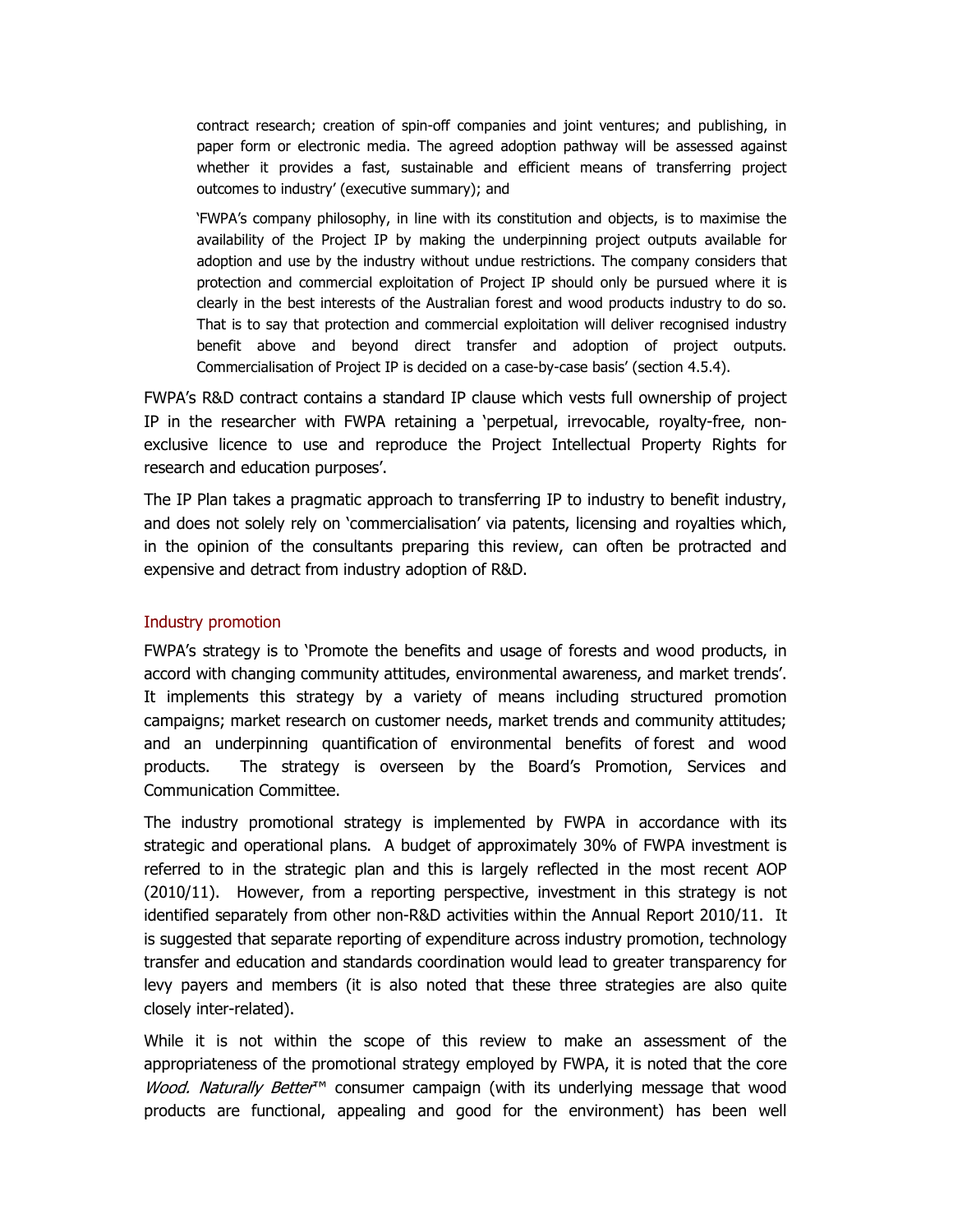researched and implemented and appears sound. The other promotional pillar, *WoodSolutions™*, aimed at building specifiers, complements the consumer activities and seeks to address the lack of knowledge (identified by market research) as a major barrier to increased use of wood in building construction.

It is also of note that the recent decision to undertake a two-year program with Planet Ark that includes Planet Ark's brand endorsement of *Wood. Naturally Better*™ advertisements and other programs has been well considered and should significantly assist in overcoming some of the shortfalls identified by FWPA in its promotional strategy (Board, December 2010).

While it is apparent that FWPA has been effective in meeting its priorities, targets and budgets under the plans, it is not always easy from key published documents (e.g. annual reports) to assess the value of these investments.

#### Technology transfer and education

The company's technology transfer and education activities have developed from its strategy to 'Grow the industry's capacity and capability in knowledge generation and adoption, and promotion, to facilitate expansion'. As noted in the 'Performance review: planning and reporting' section of this report, this refinement is fully consistent with the strategic direction of the company.

A budget of approximately 7% of FWPA investment is referred to in the existing strategic plan but budget allocation for this area has increased to approximately 21% (AOP, 2010/11) largely at the expense of its R&D expenditure as the company seeks to increase its focus on the 'extension' of its RD&E activities. This is considered to be a sound approach.

The 'Zed' report, '*Improving the effectiveness of R&D technology transfer and adoption: A* report for FWPA on a more effective mechanism to facilitate the transfer of technologies and R&D reports to industry, Final Report October 2010'has been instrumental in guiding the company's additional investment in this area. It was commissioned to address FWPA's concern regarding the communication and adoption of the findings from its research and development (R&D) investments. The report made seven key recommendations which have been largely adopted by FWPA.

FWPA adopted a revised and expanded technology transfer and adoption program in December 2010 especially in relation to its industry database, a new R&D-based newsletter, website, additional sponsorships and conferences, and focussed stakeholder meetings and seminars (R&D Works). Over time, these expanded communication approaches should provide a positive outcome. For example, the R&D Works seminars are well attended and supported.

Without repeating them here, similar comments to those made above (for industry promotion) in relation to financial and output / outcome reporting for this activity are pertinent.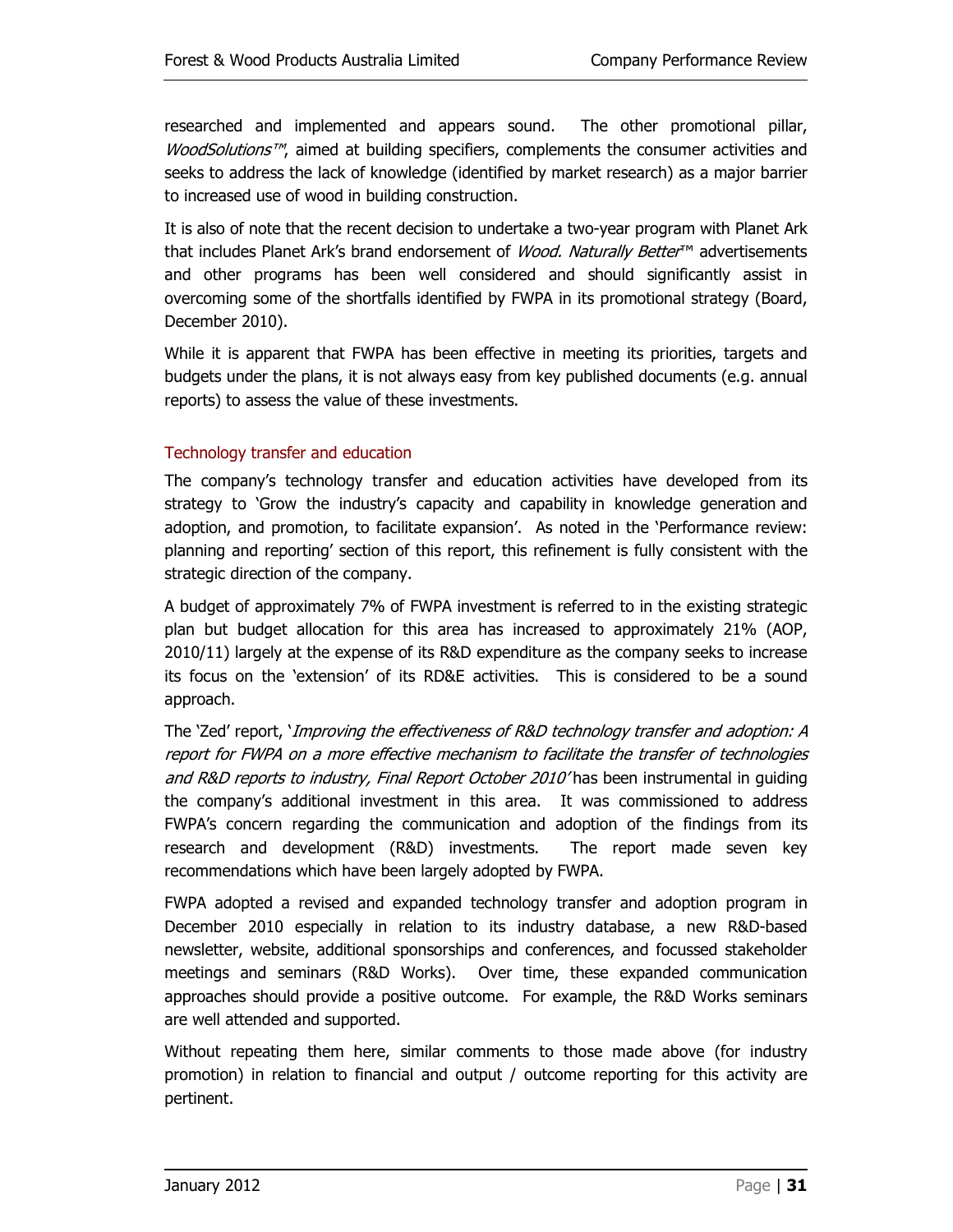#### Standards coordination

FWPA's activities in relation to standards coordination are relatively new and have emerged from the strategy to 'Increase FWPA's capacity and scope to provide services for the industry's benefit'. As with the company's refined strategy in relation to technology transfer, standards coordination is viewed as fully consistent with the strategic direction of the company.

Following widespread industry consultation, the Board agreed that FWPA would coordinate the development of timber standards and codes for the forest and wood products sector in mid 2009. The plan underpinning this activity considers both the opportunities and challenges that would arise from such a role.

Investment in this area was forecast to be approximately 3% of FWPA's investment budget (Strategic Plan, 2009-2013) and most recently was listed as 4% (AOP, 10/11). A standards manager was appointed in October 2009 to coordinate activities in this area and a modest reallocation of budget was made accordingly.

Since 2010/11, the only industry service provided by FWPA has been the coordination of the industry's needs for timber standards and building codes. While it may be too early to make an assessment of the effectiveness in meeting its priorities in this area, it is apparent from reporting that significant progress is being made (Annual Report, 2010/11).

Despite this being a small investment for FWPA, some reporting of expenditure in this area would be beneficial in documents such as annual reports.

#### **Performance review: liaison with stakeholders**

#### Communication vehicles

FWPA utilises a number of vehicles in order to communicate with stakeholders. It hosts or partners with other organisations in several web sites, namely:

- $\blacksquare$  The corporate site, www.fwpa.com.au;
- The promotional site www.naturallybetter.com.au;
- The product technical site www.woodsolutions.com.au;
- The industry careers site www.growingcareers.com.au; and
- The industry educational site www.forestlearning.edu.au.

The corporate web site provides member and public access to important corporate documents (including investment plans), technical reports and information on upcoming events.

FWPA produces two newsletters: R&DWorks, which presents updates on FWPA-funded R&D; and Leading Edge, a general magazine carrying stories across all areas of FWPA business. Leading Edge was intended to be published quarterly but has been released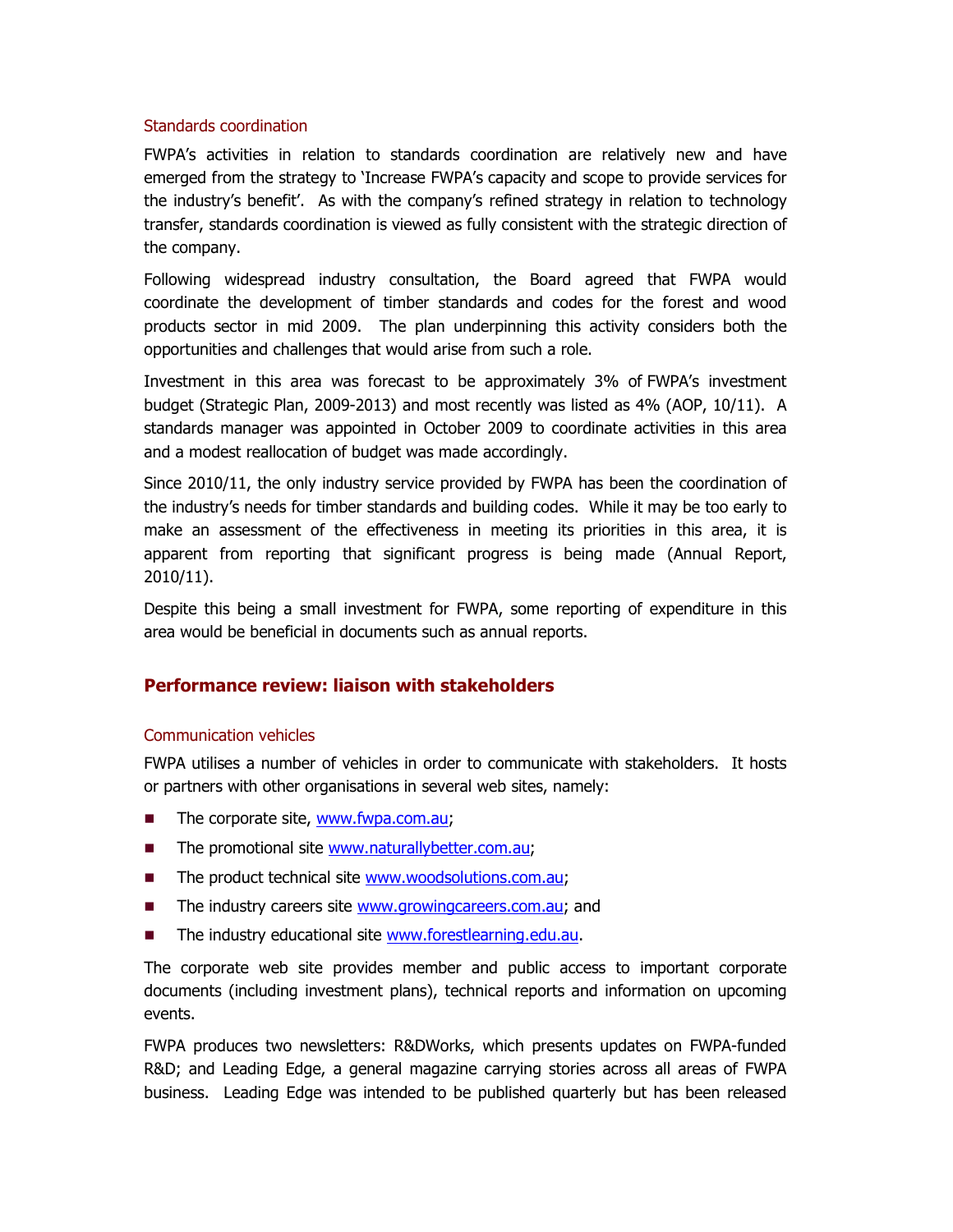irregularly over the last two years. From 2012 Leading Edge will be replaced by an 'emag' entitled ForWood which will be published quarterly on the third week of January, April, July and October.

Regular contributions are placed in the magazine Australian Forest Growers. Articles also appear in other magazines at various times, online and print, including:

- **Australian Timberman (hard copy);**
- Australian Forests & Timber News (hard copy);
- **Daily Timber News (online);**
- Timber e-news (online); and
- Friday Off-cuts (online).

Over the last six months FWPA has been running R&D Works seminars as part of its technology transfer program. These seminars have been conducted in over a dozen sites across Australia located where there is a strong forest and wood product industry presence (such as Mt Gambier). Each seminar involves twelve short presentations on completed R&D relevant to the audience.

This year FWPA has sent out, and handed out at events, a large number of USB sticks containing videos, reports and other resources.

FWPA also sponsors a number of trade and industry shows.

#### Stakeholder satisfaction with communications

The results of the survey conducted for this review indicate that stakeholders are generally happy with the quality of communications from FWPA, approximately 77% rating it as 'average', 'above average' or 'excellent'. Respondents rated e-mail as the most common vehicle for receiving information from FWPA, followed by e-news, roadshows, the web site and magazines.

Seventy-four percent rated FWPA's responsiveness to issues and concerns of members at average or above.

Industry members commented favourably to this review on the frequency and value of visits and phone calls to them by the FWPA Managing Director. The 'R&D Works' forums have been well received and the recent AGM in Canberra was noted as a particularly successful event.

DAFF also indicated that FWPA's communications has improved considerably over the lifetime of the organisation and is of a high standard.

DAFF and industry stakeholders reported that the consultation process with respect to the strategic plan was thorough and provided a genuine opportunity for input. As noted earlier, FWPA is planning an industry 'summit' in early 2012, the objective of which will be to gain stakeholder input to the next iteration of the strategic plan. This approach is to be commended.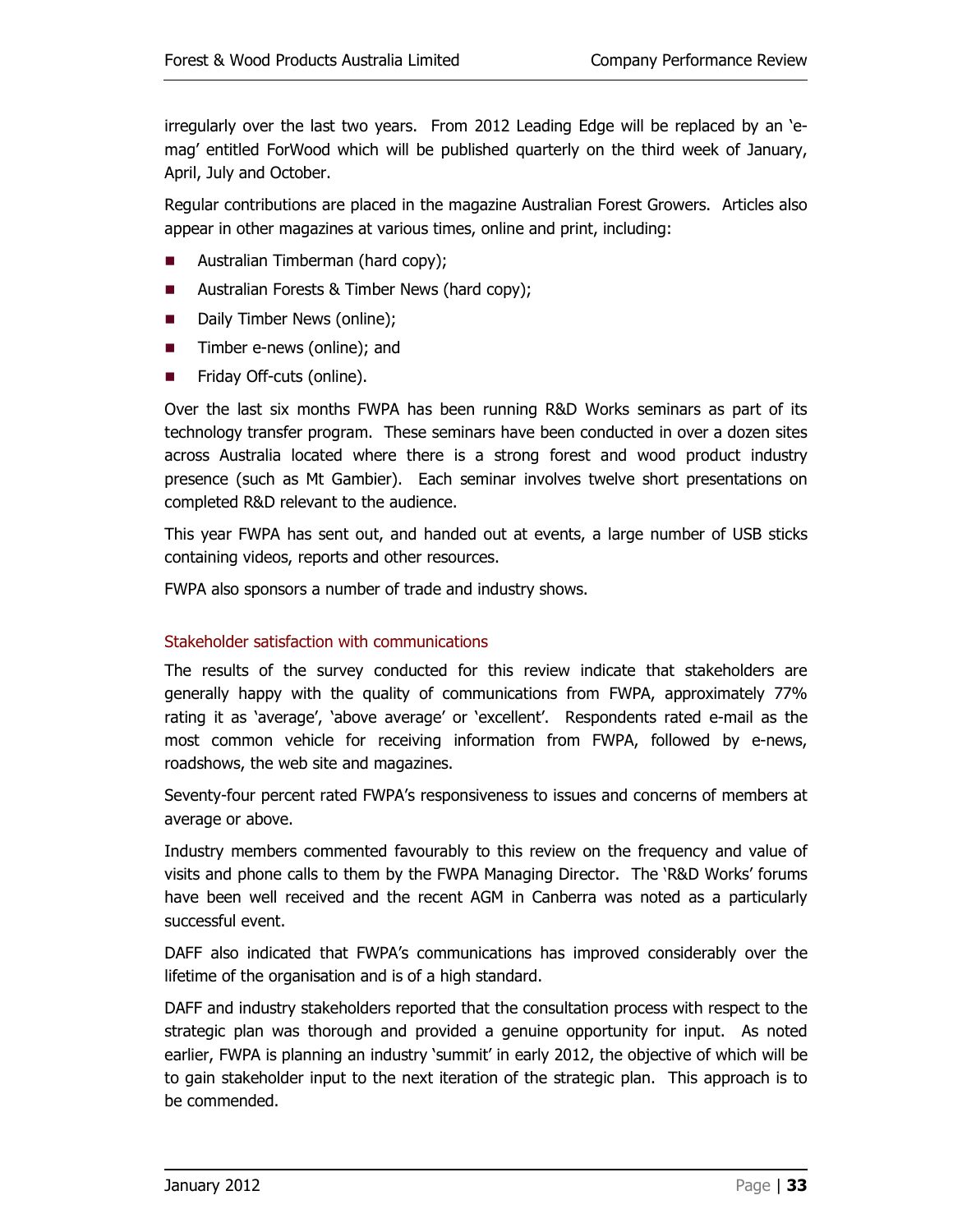#### **Performance review: delivery of benefits to industry**

#### **Introduction**

It is not within the scope of this review to undertake a *de novo* econometric evaluation of the benefits delivered by FWPA. Instead the review has sought to examine existing evidence that: (i) FWPA is undertaking sufficient and robust evaluation of its activities and that (ii) this evaluation is demonstrating FWPA's delivery of positive outcomes for each of its stakeholders.

It is acknowledged here that the evaluation of the performance of rural RDCs is different to that for most public companies. Metrics such as return on assets, share price and net profit after tax are not relevant to industry service bodies such as FWPA. These companies must instead develop measures that estimate the impact of their activities on the wellbeing of their levy payers and (in the case of the Commonwealth matching funds) of the Australian public.

It is also noted here that FWPA faces some particular challenges in evaluating the benefits delivered by its R&D program especially in relation to forestry projects. Put simply, it takes a long time to grow a tree to maturity, much longer than it takes to grow a cereal crop, a sheep or a cow. Evaluations of forestry projects will inevitably involve a large reliance on assumptions and ex-ante evaluations.

#### FWPA's approach to evaluation

There is no mention of performance evaluation in the Policies and Procedures Manual. This is an omission that should be rectified. As noted in the 2011 Annual Report, measuring return on investment by the Rural RDCs is a Government priority, and it should be the subject of systematic examination by FWPA. This suggests the need for a stated policy position and the development of regular practices and procedures.

Having said that, FWPA does monitor its effectiveness in delivering benefits to stakeholders. Two detailed benefit/cost analyses of a representative sample of the R&D portfolio have been undertaken (June 2010 and October 2011 – the latter a draft at the time of this review). These analyses have followed the guidelines of the Council of Rural Research & Development Corporations and appear to have been conducted rigorously by a reputable firm with an understanding of the industry.

Other examples of FWPA monitoring and evaluation activities are post-event satisfaction surveys for R&D Works, specifier and other seminars; tracking of traffic and usage activity on the various web sites; and evaluations of the effectiveness of promotional campaigns.

As noted above ('Research & development, Documentation of policies and procedures'), an internal audit report of March 2011 recommended that a performance review be undertaken at the conclusion of each project. This recommendation has reportedly been implemented by management.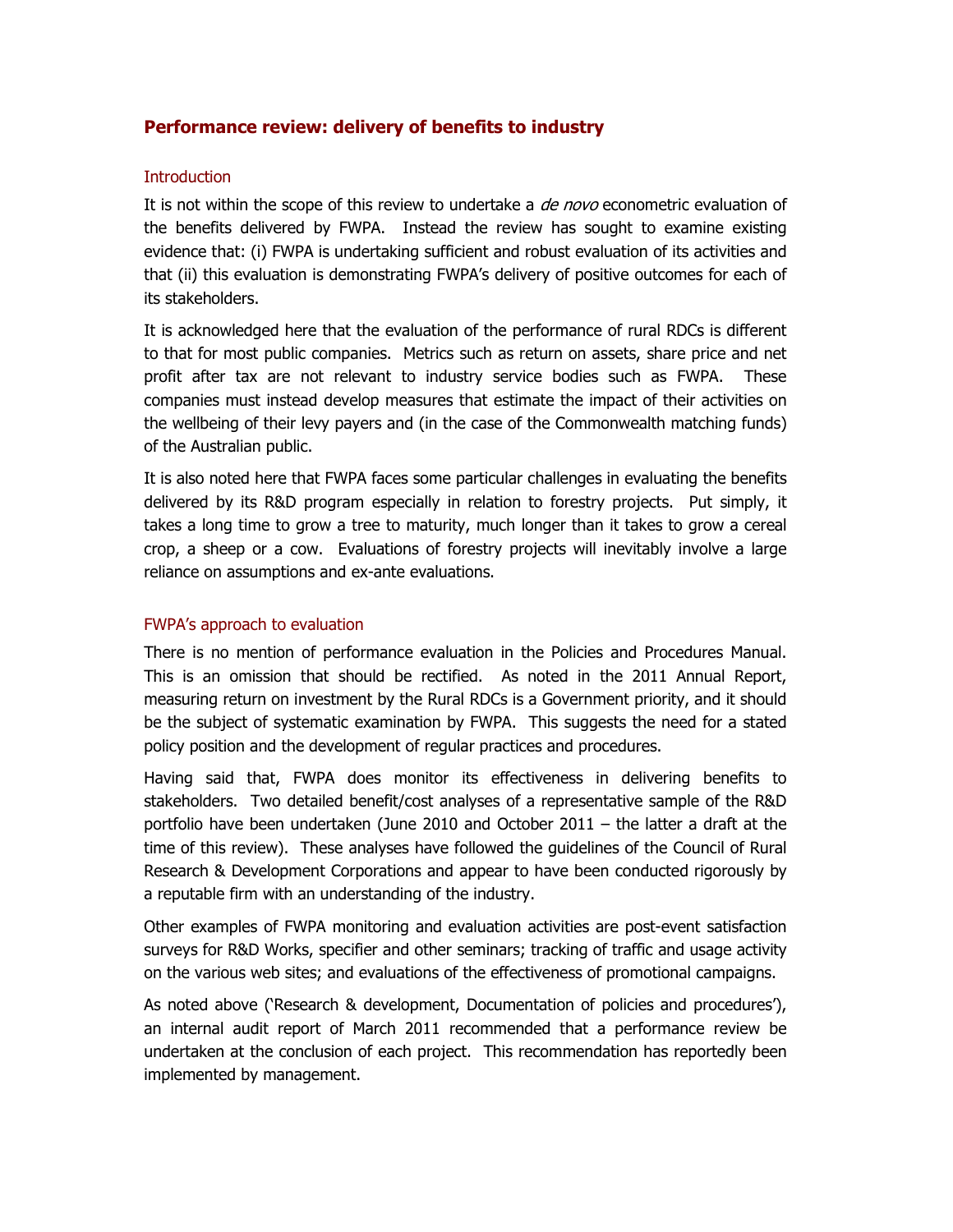#### Evidence of delivery of benefits

As noted above, it is not within the scope of this review to provide an estimation of the overall economic, environmental or social value delivered by FWPA. We have however reviewed the available evidence for the delivery or otherwise of benefits by the company.

On the basis of documents viewed, interviews undertaken and survey results, we conclude that FWPA is overall providing positive value to the industry and to the broader community. The major piece of evidence to support this conclusion is the estimated benefit/cost ratios (BCRs) on growing, processing and marketing projects of 2.4, 5.4 and 14.8 respectively as estimated in 2010. The draft 2011 evaluation shows a less clear-cut distinction between the returns on different project categories but estimates BCRs of between 1.5 and 6.3 for a sample of six projects.

The survey conducted for this review found that stakeholders were generally positive about the value for money offered by FWPA and its effectiveness in addressing the issues and concerns of members. There was a slight skew to the negative on perceptions of FWPA's effectiveness in each of its various roles. In our experience of such surveys these represent a reasonable result for FWPA, as those who hold a negative view of an organisation are far more likely to respond to a survey than those who are supportive.

However, as noted in the section on 'Planning and reporting', the structure and content of annual reports do not (as well as they could) clearly spell out the value/benefits that FWPA provides to levy payers, industry and Government. Suggestions on how this could be improved are made within this report.

#### **Conclusions of the review**

This performance review has found that Forest & Wood Products Australia is a well-run company that has met its obligations under the statutory funding agreement with government. Stakeholders including DAFF have generally described FWPA as performing its functions effectively. Where there were some areas of relative weakness early in FWPA's existence these have generally been addressed over the review period.

There are some opportunities for improvement. We have recommended that FWPA should:

- 1. Develop a Board charter and ensure the Company Secretary keeps abreast of legal and compliance requirements.
- 2. Develop a policy for Board performance reviews, outlining the frequency and manner of such reviews, and encompassing reviews of Board committee performance.
- 3. Develop a conflict of interest policy for the Board, setting out the application of the Corporations Act provisions and outlining how the Board deals with any conflict that arises in the Board's deliberations of the matter.
- 4. Develop a code of conduct for directors.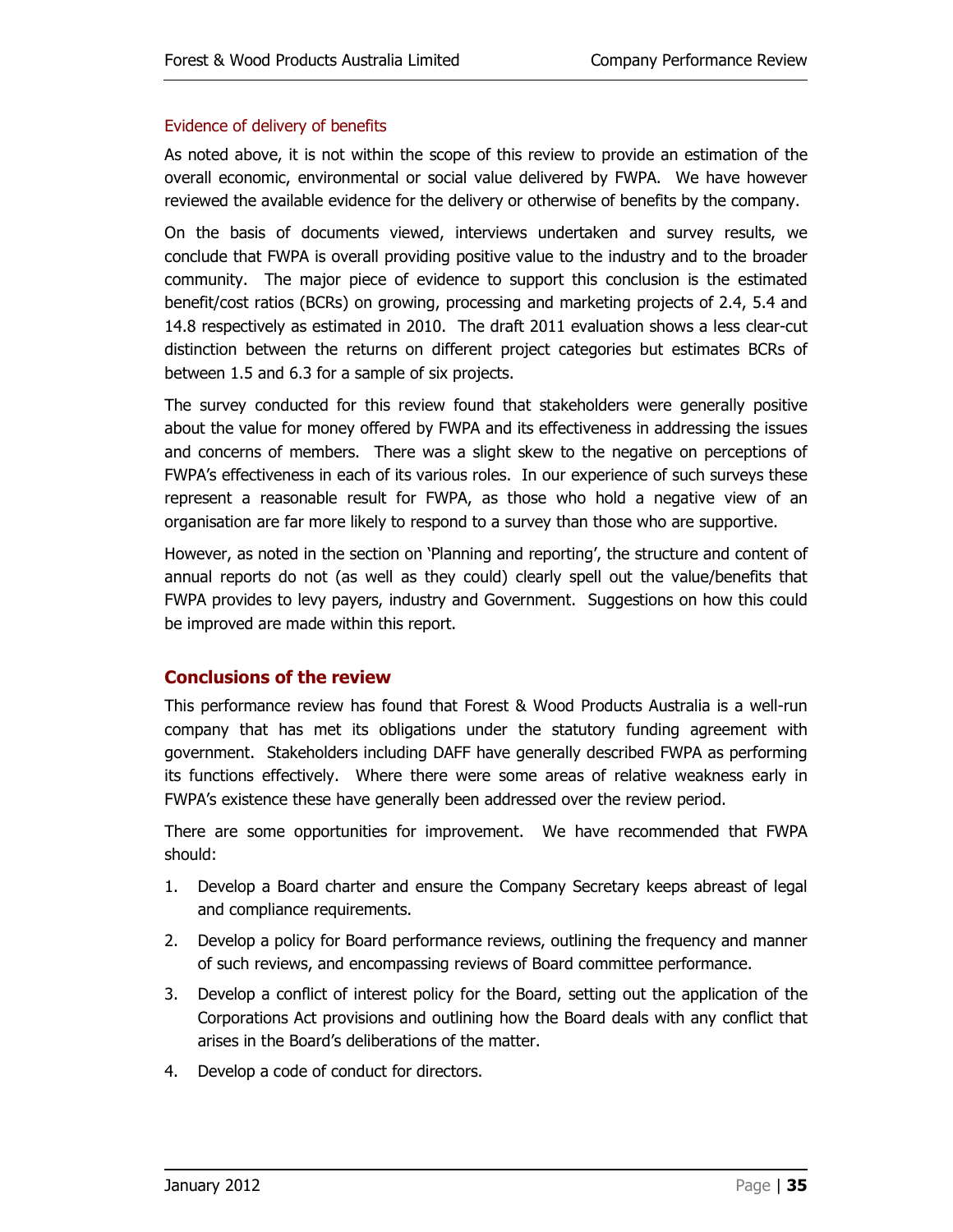None of these recommendations reflect any material problem or evidence of inappropriate practices. Rather, they reduce risk at the margins and ensure FWPA is operating at best practice as defined by the ASX Corporate Governance Principles.

This review also notes its support for a series of improvement initiatives that are already underway. These include:

- The establishment of an annual two-day strategic planning process by the Board;
- The updating of the policies and procedures manual;
- The development of investment plans to quide R&D priority setting, and the associated consolidation of an industry advisory group process;
- **IMPROVEMENTS** In the alignment of performance measures from strategic through annual operating plans to annual reports (further work is required in this area); and
- **The deliberate policy of frequent visits and other contact with major stakeholders,** including larger levy payers and peak bodies, by the Managing Director.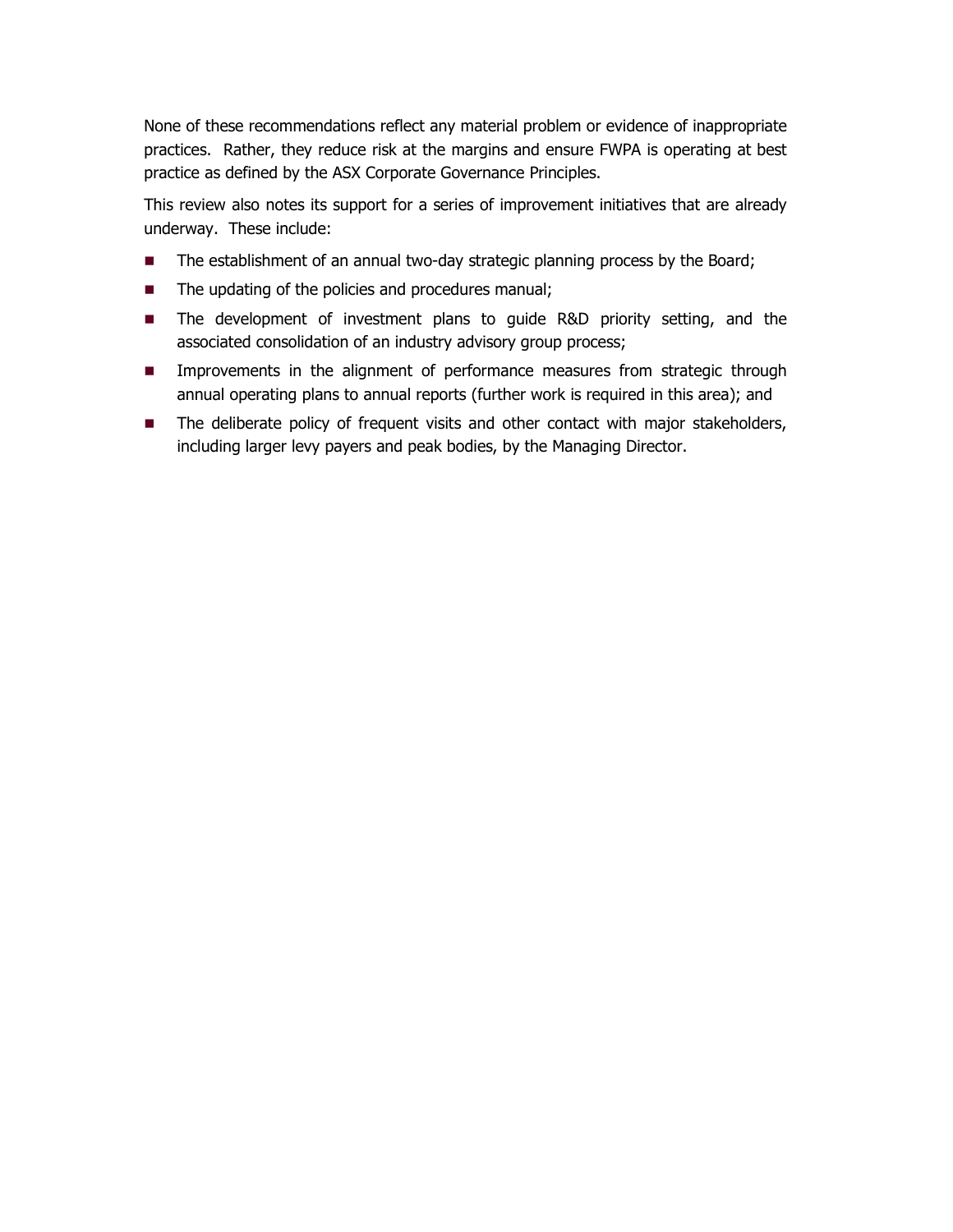#### **Appendix 1: Documents reviewed**

| <b>CATEGORY</b>                          | <b>DOCUMENT</b>                                                                                                                                           |  |  |  |
|------------------------------------------|-----------------------------------------------------------------------------------------------------------------------------------------------------------|--|--|--|
| Acts and SFA                             | FWPA Statutory Funding Agreement                                                                                                                          |  |  |  |
|                                          | Forestry Marketing and Research and Development Services Act (Cth) 2007                                                                                   |  |  |  |
|                                          | Corporations Act (Cth) 2001                                                                                                                               |  |  |  |
|                                          | ASX Corporate Governance Principles and Recommendations, 2 <sup>nd</sup> edition 2007 with<br>2010 amendments                                             |  |  |  |
|                                          | Information on Forest Growers Levy, DAFF, October 2010                                                                                                    |  |  |  |
|                                          | Information on Forest and Wood Products Levy & Export Charge, DAFF, July 2007                                                                             |  |  |  |
|                                          |                                                                                                                                                           |  |  |  |
| <b>Board</b>                             |                                                                                                                                                           |  |  |  |
|                                          | Management of FWPA provided access to all Board papers (agendas, papers, minutes<br>etc) via a secure web portal at the commencement of the review.       |  |  |  |
|                                          | Terms of Reference of Board Committees                                                                                                                    |  |  |  |
|                                          | Summary of Comments from Directors on FWPA Board Performance                                                                                              |  |  |  |
|                                          |                                                                                                                                                           |  |  |  |
| Corporate<br>documents                   |                                                                                                                                                           |  |  |  |
|                                          | <b>FWPA Constitution</b>                                                                                                                                  |  |  |  |
|                                          | FWPA Member Register, September 2011                                                                                                                      |  |  |  |
|                                          | FWPA Criteria for Associate Membership                                                                                                                    |  |  |  |
|                                          | Internal Audit Summary 2008-11                                                                                                                            |  |  |  |
|                                          | Business Recovery Plan, 2011                                                                                                                              |  |  |  |
|                                          | <b>FWPA Policies and Procedures Manual</b>                                                                                                                |  |  |  |
|                                          | FWPA 2011-2013 Internal Audit Plan v4                                                                                                                     |  |  |  |
|                                          | FWPA KPI Report, Australian Business Class (2010)                                                                                                         |  |  |  |
|                                          | FWPA Risk Management Plan, June 2011                                                                                                                      |  |  |  |
|                                          | FWPA Risk Register, June 2011                                                                                                                             |  |  |  |
|                                          | FWPA, General Terms of Employment                                                                                                                         |  |  |  |
|                                          |                                                                                                                                                           |  |  |  |
| <b>Strategic and</b><br>investment plans |                                                                                                                                                           |  |  |  |
|                                          | Strategic Plan 2009-2013                                                                                                                                  |  |  |  |
|                                          | R&D themes and investment priorities, chart, 2010                                                                                                         |  |  |  |
|                                          | Investment plans for each priority area                                                                                                                   |  |  |  |
|                                          | National primary industries research, development and extension (RD&E) framework:<br>RD&E strategy for the forest and wood products sector, February 2010 |  |  |  |
|                                          |                                                                                                                                                           |  |  |  |
| <b>Annual operating</b><br>plans         |                                                                                                                                                           |  |  |  |
|                                          | Annual Operational Plan 2007/08                                                                                                                           |  |  |  |
|                                          | Annual Operational Plan 2008/09                                                                                                                           |  |  |  |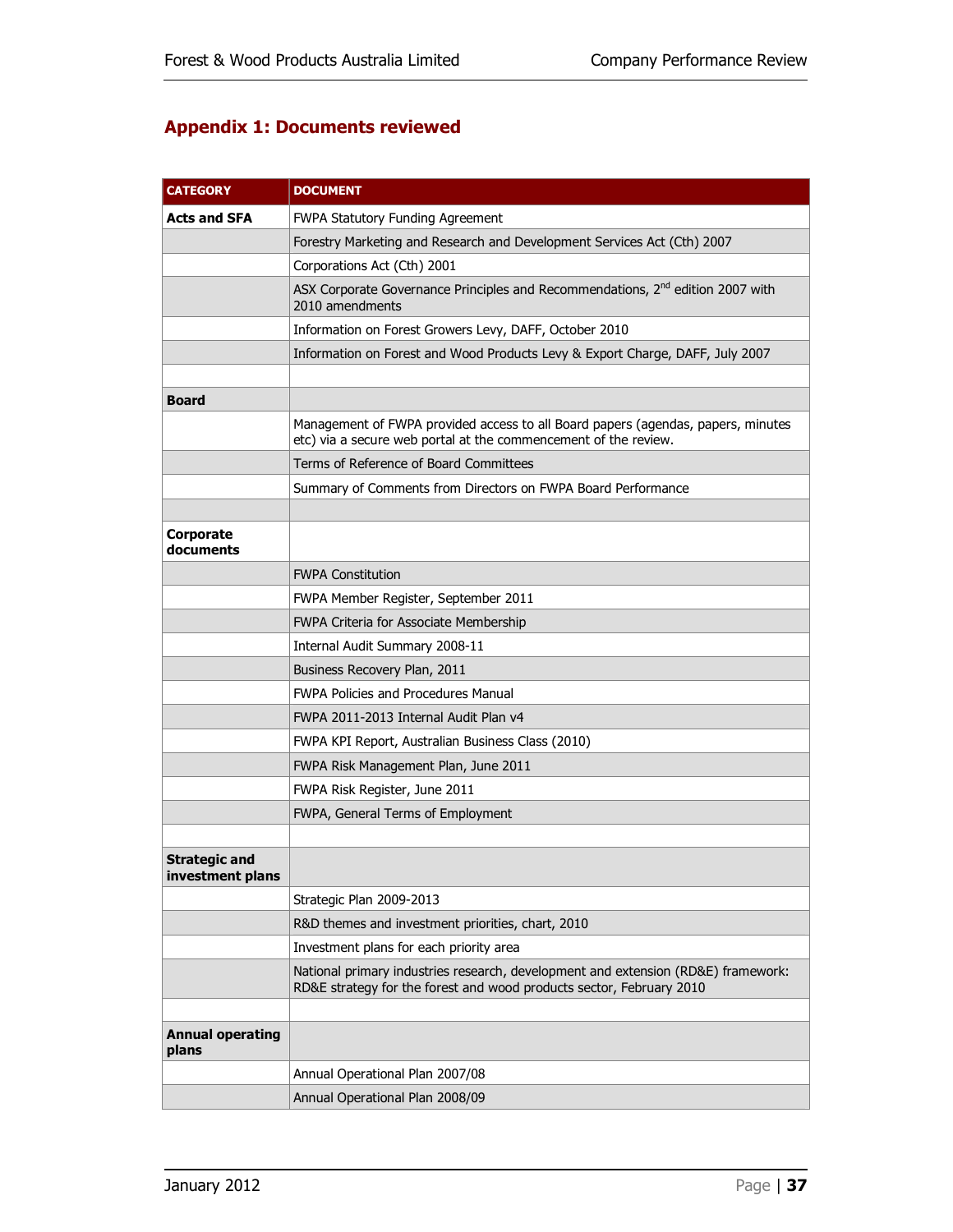| <b>CATEGORY</b>                       | <b>DOCUMENT</b>                                                                                                                           |
|---------------------------------------|-------------------------------------------------------------------------------------------------------------------------------------------|
|                                       | Annual Operational Plan 2009/10                                                                                                           |
|                                       | Annual Operational Plan 2010/11                                                                                                           |
|                                       | Annual Operational Plan 2011/12                                                                                                           |
|                                       |                                                                                                                                           |
| <b>Annual reports</b>                 |                                                                                                                                           |
|                                       | FWPA Annual Report 2007/08                                                                                                                |
|                                       | FWPA Annual Report 2008/09                                                                                                                |
|                                       | FWPA Annual Report 2009/10                                                                                                                |
|                                       | FWPA Annual Report 2010/11                                                                                                                |
|                                       |                                                                                                                                           |
| <b>R&amp;D</b>                        |                                                                                                                                           |
|                                       | Templates for project proposals, research agreement, milestone and final reports,<br>audited final financial report                       |
|                                       | Examples of project reports                                                                                                               |
|                                       | FWPA IP Management Plan, August 2011                                                                                                      |
|                                       | <b>FWPA IP Register</b>                                                                                                                   |
|                                       | R&D Program Evaluation by URS, June 2010                                                                                                  |
|                                       | R&D Benefit Cost Evaluation by URS, Draft, October 2011                                                                                   |
|                                       |                                                                                                                                           |
| <b>Marketing, TT</b><br>and Standards |                                                                                                                                           |
|                                       | Marketing Plan for Building Specifiers (and appendices)                                                                                   |
|                                       | Planet Ark Marketing Plan, December, 2010                                                                                                 |
|                                       | Review of Australian Forestry and Wood Products Education and Training Needs, report<br>for FWPA, Myoora Investments, May 2010            |
|                                       | Technology Transfer Plan, December 2010                                                                                                   |
|                                       | FWPA Technology Transfer review, Peter Zed, October 2010                                                                                  |
|                                       | Standards Plan, February 2010                                                                                                             |
|                                       | <b>USA Marketing Program KPIs</b>                                                                                                         |
|                                       | Wood Products Council Non-Residential Report Card, April-September 2008                                                                   |
|                                       |                                                                                                                                           |
| Communication                         |                                                                                                                                           |
|                                       | Managing Director's Presentation to AGM, October 2010                                                                                     |
|                                       | Various communication documents (Leading Edge, R&D Works etc) were provided to<br>this review and the various FWPA websites were examined |
|                                       |                                                                                                                                           |
| <b>Other documents</b>                |                                                                                                                                           |
|                                       | Final report to FWPA on performance measures, Australian Business Class, 2010                                                             |
|                                       | FWPA Advisory Group Members List                                                                                                          |
|                                       | <b>FWPA Board Contacts</b>                                                                                                                |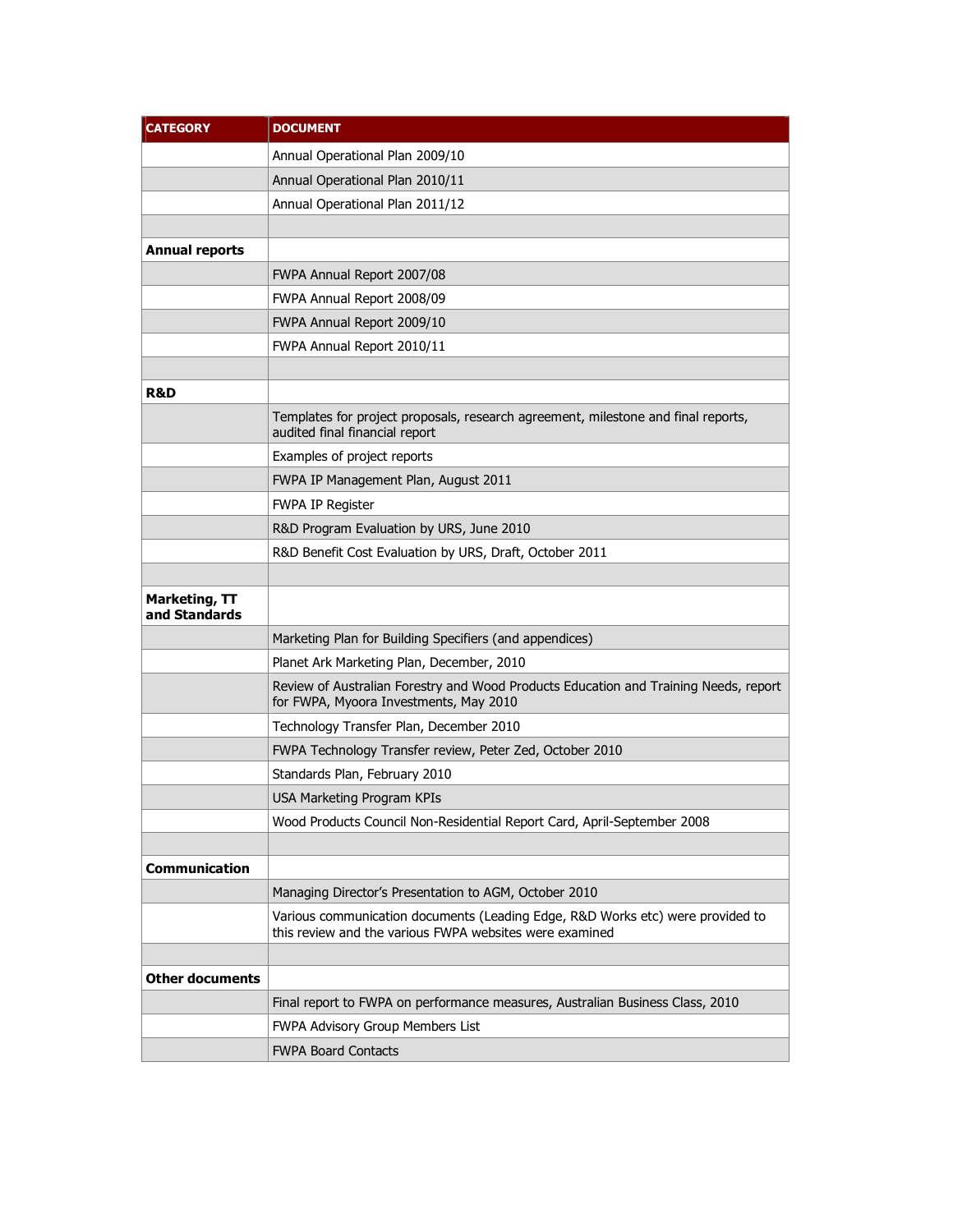#### **Appendix 2: Results of survey**

This section provides additional detail (in highly summarised form) on the stakeholder survey to supplement the key findings presented in the body of the report.

The survey was closed on 11 November 2011 with 48 responses, 19 of which identified the respondent. The identified respondents comprised 10 FWPA members and/or advisory group members, 5 non-member levy payers and 4 service (such as R&D) providers. The members and levy payers comprised a mixture of processors, growers, marketers, exporters and importers.

Overall, most respondents claimed to have a reasonable to good understanding of FWPA's activities in all areas.

Below is a summary of the respondents' ratings of FWPA's performance, expressed as a percentage of the total number of 48 respondents and categorised into 'below average', 'average' and 'above average' bands. The survey question topics listed describe the main topics covered by the survey.

Based on the total percentage of respondents who rated FWPA's performance across all issues as 'average or above average', we have ranked the results in descending order, with FWPA's best performance topic at the top. The respondents believed that the company performed best in the area of communication with members, stakeholders and levy payers.

On average, approximately 73% of the respondents rated FWPA's performance across all the survey question topics listed as 'average or above average'.

| <b>Survey question topics</b>                                                                                                                                       | % BELOW<br><b>AVERAGE</b> | $\frac{0}{0}$<br><b>AVERAGE</b> | % ABOVE<br><b>AVERAGE</b> |
|---------------------------------------------------------------------------------------------------------------------------------------------------------------------|---------------------------|---------------------------------|---------------------------|
|                                                                                                                                                                     |                           |                                 |                           |
| Quality of FWPA communication with stakeholders and levy payers                                                                                                     | 23%                       | 37%                             | 40%                       |
| Quality of FWPA communication with members                                                                                                                          | 23%                       | 40%                             | 37%                       |
| The value of FWPA for the money provided to it                                                                                                                      | 24 <sub>%</sub>           | 48%                             | 28%                       |
| FWPA effectiveness in building networks, connecting the industry<br>and community relations                                                                         | 26%                       | 44%                             | 30%                       |
| FWPA effectiveness in addressing the issues and concerns of<br>members                                                                                              | 26%                       | 44%                             | 30%                       |
| FWPA effectiveness in managing industry issues such as trade,<br>labelling, crisis emergency planning and management, bio-security<br>&environmental sustainability | 28%                       | 48%                             | 24%                       |
| FWPA effectiveness in increasing efficiency of growing, harvesting &<br>processing timber                                                                           | 28%                       | 50%                             | 22%                       |
| Efficiency of FWPA as an organisation                                                                                                                               | <b>28%</b>                | 39%                             | 33%                       |
| FWPA effectiveness in improving viability and productivity of<br>industry businesses                                                                                | 31%                       | 54 <sub>%</sub>                 | 15%                       |
| FWPA effectiveness in building consumer demand                                                                                                                      | 35%                       | 37 <sub>%</sub>                 | 28%                       |

**Table 2 – Summary of responses to survey**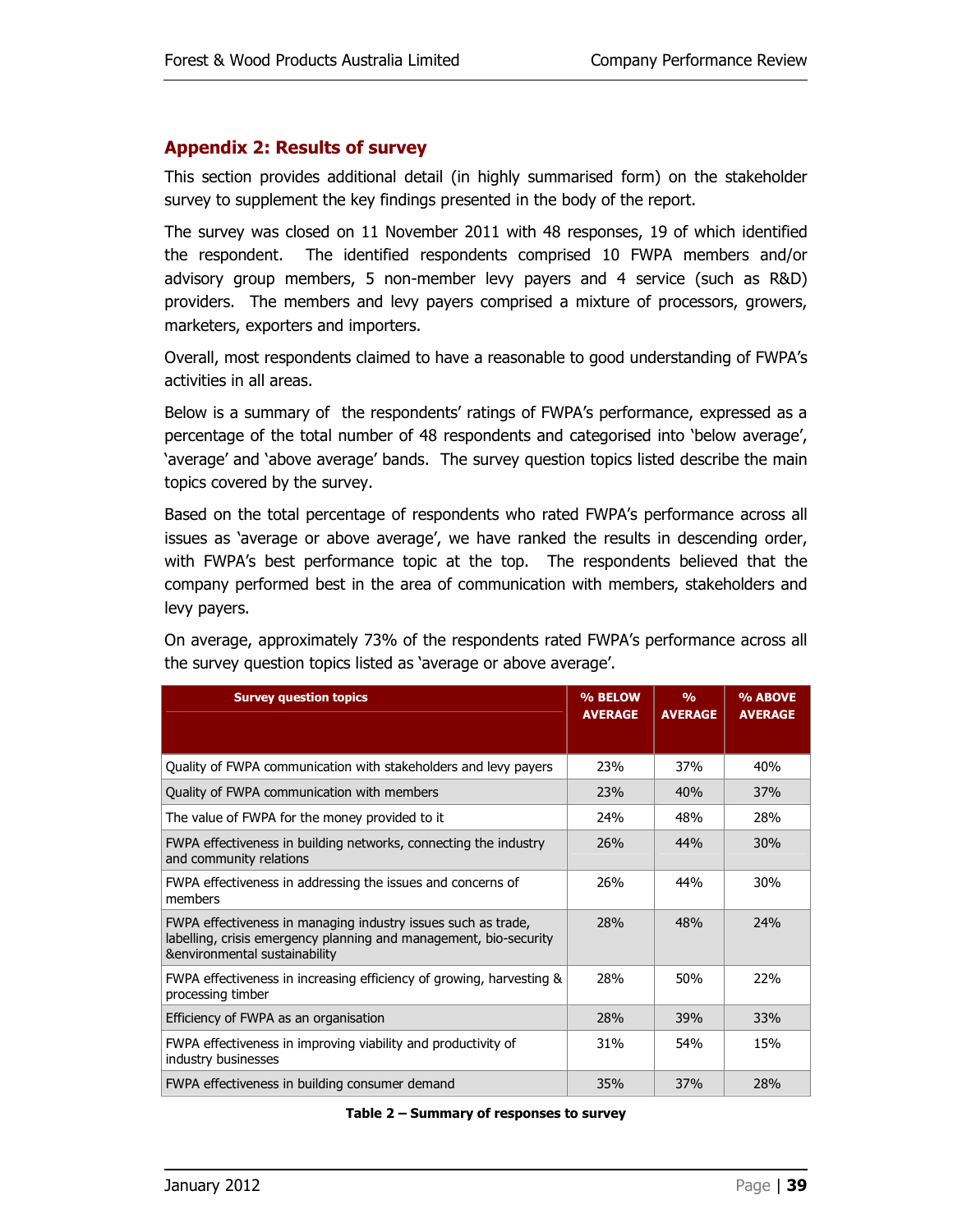# **Appendix 3: Obligations under the SFA: summary of performance**

| <b>REQUIREMENT</b>                                                                                                                                                                                                                                           | <b>SOURCE</b>        | <b>STATUS</b>                                                                                                                                                                                                                                                                                                                                                                                                                                                                                                                                                                                    |  |  |  |
|--------------------------------------------------------------------------------------------------------------------------------------------------------------------------------------------------------------------------------------------------------------|----------------------|--------------------------------------------------------------------------------------------------------------------------------------------------------------------------------------------------------------------------------------------------------------------------------------------------------------------------------------------------------------------------------------------------------------------------------------------------------------------------------------------------------------------------------------------------------------------------------------------------|--|--|--|
| Constitution to contain rules as per<br>Schedule 2 of SFA                                                                                                                                                                                                    | Cl <sub>3.1</sub>    | Achieved<br>$\bullet$                                                                                                                                                                                                                                                                                                                                                                                                                                                                                                                                                                            |  |  |  |
| Notice to the Commonwealth of any<br>proposed change to the Constitution<br>and of any change if made                                                                                                                                                        | $Cl$ 3.2             | A large number (approx. 108) of changes<br>$\bullet$<br>were made to the constitution in 2009. The<br>key changes included:<br>Exclusion of 'advocacy' which was<br>$\circ$<br>previously in the agri-political<br>clause.<br>Quorum at a general meeting can<br>$\circ$<br>now count proxies.<br>Inclusion of a mechanism to allow<br>$\circ$<br>the Board to review who could be a<br>national representative<br>organisation.<br>Management advised that significant<br>$\bullet$<br>consultation took place with members and<br>appropriate notice was given to DAFF.                        |  |  |  |
| Use reasonable endeavours to ensure<br>levy payers can become members                                                                                                                                                                                        | Cl <sub>3.4</sub>    | Current membership is approximately 80%<br>$\bullet$<br>by production volume.<br>Communication with levy payers including<br>$\bullet$<br>reminders about membership occur with an<br>Annual Report sent to all levy payers as well<br>as at industry meetings.<br>The Levies Revenue Service of DAFF provide<br>$\bullet$<br>a list of all levy payers with their amount of<br>levy paid annually after the end of each<br>financial year.<br>Not all large levy payers are members and<br>$\bullet$<br>FWPA are initiating more programs available<br>to members only to encourage membership. |  |  |  |
| Expenditure of funds consistent with the $ C $ 5.1 - 5.5<br>strategic and operating plans, the<br>Government's R&D priorities and Levy<br>Principles and Guidelines.                                                                                         |                      | Expenditure of funds appears consistent with<br>$\bullet$<br>plans. DAFF advised that very satisfied with<br>this aspect. Any queries are dealt with<br>responsibly                                                                                                                                                                                                                                                                                                                                                                                                                              |  |  |  |
| Amount invested in R&D for 2007 to<br>2012 not less than the average of the<br>revenue received from the<br>Commonwealth in last 3 years of<br>FWPRDC i.e. \$6.73 million.                                                                                   | CI <sub>5.6</sub>    | This provision has been met and exceeded<br>$\bullet$<br>every year.                                                                                                                                                                                                                                                                                                                                                                                                                                                                                                                             |  |  |  |
| No agri-political activity                                                                                                                                                                                                                                   | CI 5.10              | No breach of this clause has occurred.<br>$\bullet$                                                                                                                                                                                                                                                                                                                                                                                                                                                                                                                                              |  |  |  |
| Hold funds in an Australian bank<br>account controlled solely by the FWPA                                                                                                                                                                                    | Cl <sub>6.1</sub>    | Complied, management has advised that<br>٠<br>they use only the 4 large Australian banks.                                                                                                                                                                                                                                                                                                                                                                                                                                                                                                        |  |  |  |
| a)Establish and maintain accounting<br>systems, procedures and controls under<br>Australian accounting standards.<br>b)Separate accounts for levy payments,<br>State Growers' contractual payments,<br>R&D activities and Commonwealth<br>matching payments. | Cl $6.1$ (c) - (g)   | Achieved, annual audit confirms compliance<br>with Australian Accounting Standards.<br>Management advise that separate general<br>$\bullet$<br>ledger accounts are kept for each of these.                                                                                                                                                                                                                                                                                                                                                                                                       |  |  |  |
| Management and use of transferred<br>assets, liabilities and funds in accord<br>with the SFA.                                                                                                                                                                | CI 7.1, 7.2 &<br>8.1 | Achieved, confirmed via the annual Audit<br>$\bullet$<br>Compliance Report and all activities of FWPA<br>are only those provided for in the SFA.                                                                                                                                                                                                                                                                                                                                                                                                                                                 |  |  |  |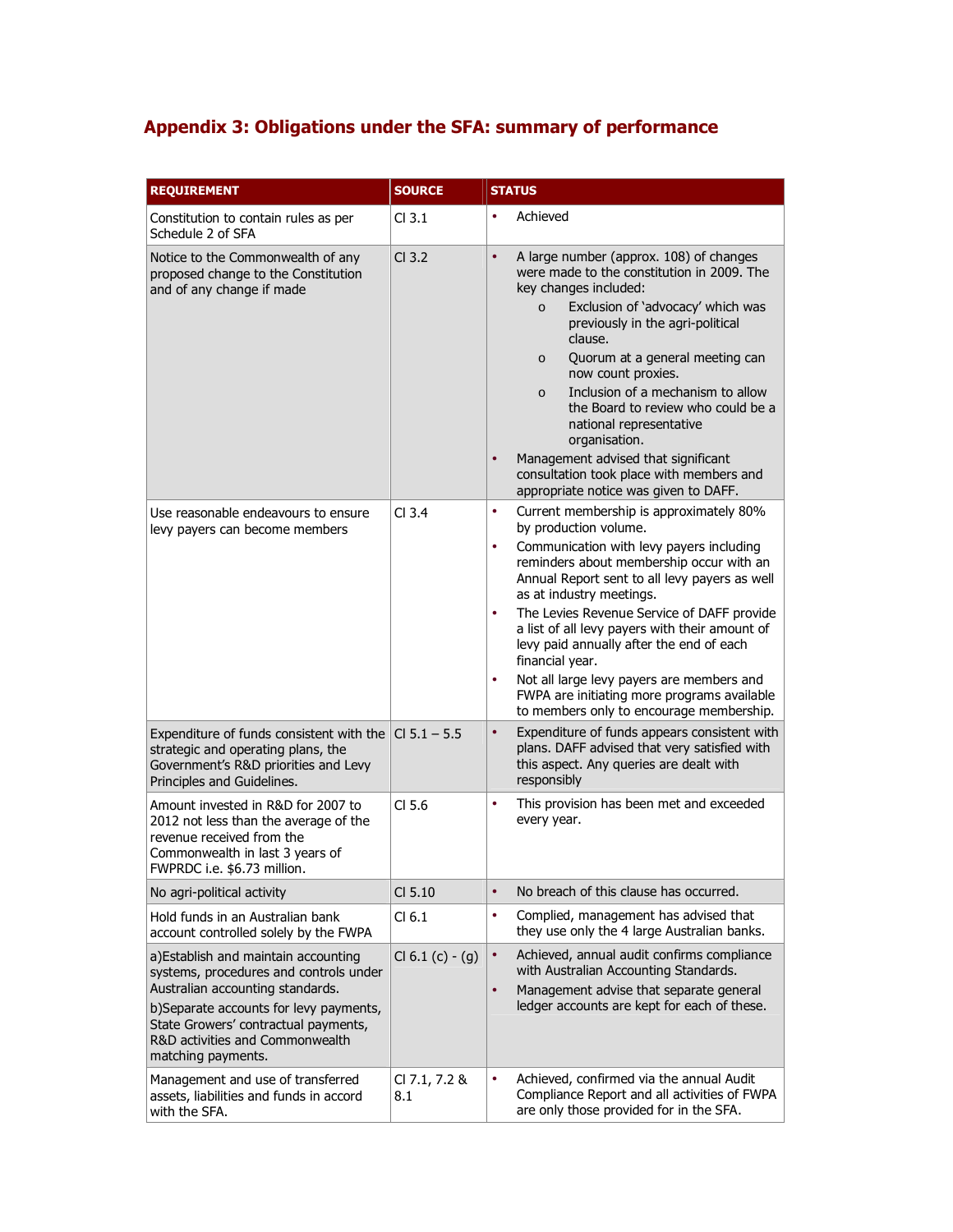| <b>REQUIREMENT</b>                                                                                                                                                                                                                                                                                | <b>SOURCE</b>           | <b>STATUS</b>                                                                                                                                                                                                                                                                                                                                                                                                                                                                                                                   |
|---------------------------------------------------------------------------------------------------------------------------------------------------------------------------------------------------------------------------------------------------------------------------------------------------|-------------------------|---------------------------------------------------------------------------------------------------------------------------------------------------------------------------------------------------------------------------------------------------------------------------------------------------------------------------------------------------------------------------------------------------------------------------------------------------------------------------------------------------------------------------------|
| Strategic plan<br>a) develop and adopt within 9 months<br>of commencement,<br>b) review and update annually,<br>c) make available to levy payers and<br>state growers, and<br>d) provide to the Minister within 28 days<br>of Board resolution.                                                   | CI 9.1                  | a) Achieved.<br>$\bullet$<br>b) Management advised that they review<br>$\bullet$<br>and update annual operating plans each year<br>but had not incorporated changes in the<br>strategic plan until 2011. For example, the<br>education and investment plan and the<br>standards setting were new initiatives but<br>were not inconsistent with the strategic plan<br>and they had been discussed with DAFF.<br>c) Made available on the website.<br>$\bullet$<br>d) Achieved as advised by management and<br>$\bullet$<br>DAFF. |
| Strategic plan – content requirements                                                                                                                                                                                                                                                             | Cl <sub>9.2</sub>       | Content of strategic plan covers<br>$\bullet$<br>requirements of SFA. Very well prepared<br>document                                                                                                                                                                                                                                                                                                                                                                                                                            |
| Strategic plan consultation with:<br>a) levy payers and state growers,<br>b) representatives of industry sectors,<br>c) the Minister                                                                                                                                                              | CI 9.3 & 9.4            | Adequate consultation in the preparation of<br>$\bullet$<br>strategic plan at all levels.<br>Management advised that consultation took<br>$\bullet$<br>place in late 2007 and early 2008 and the<br>plan was finalised by June 2008.<br>Took place with DAFF as nominee for the<br>$\bullet$<br>Minister.                                                                                                                                                                                                                       |
| Operational plan<br>a) develop and adopt prior to 1 July<br>each year,<br>b) content requirements (see also<br>requirements in the constitution)                                                                                                                                                  | CI 9.5 & 9.6            | a) Confirmed by management.<br>٠<br>b) Content of plan covers SFA requirements<br>$\bullet$<br>and is strongly supported by DAFF. Note: the<br>focus is as a compliance document rather<br>than a detailed management document                                                                                                                                                                                                                                                                                                  |
| Other plans to be developed and<br>implemented within 9 months of<br>commencement:<br>a) Risk Management Plan<br>b) Fraud Control Plan<br>c) IP Management Plan<br>d) review each 3 years<br>e) provide a copy of each plan to the<br>Minister within 28 days after adoption<br>by the directors. | Cl <sub>10</sub>        | All plans were first prepared in 2008 and the<br>$\bullet$<br>3 yearly review occurred in 2011.<br>Note that the Fraud Control Plan is contained<br>$\bullet$<br>within the Risk Management Plan.<br>c) IP Management Plan is available and<br>$\bullet$<br>pragmatic in its approach                                                                                                                                                                                                                                           |
| Annual Report<br>- content requirements<br>- copies to the Minister, timing                                                                                                                                                                                                                       | CI 11.1 &<br>Schedule 3 | The Annual reports cover the requirements<br>$\bullet$<br>of the SFA. See section on planning and<br>reporting<br>Some commentary provided on ways to<br>$\bullet$<br>improve reports as a communication tool to<br>industry                                                                                                                                                                                                                                                                                                    |
| Financial information to the<br>Commonwealth<br>a) 30 June and 31 December<br>requirements & timing<br>b) certification by Chair/CEO                                                                                                                                                              | CI 11.2, 11.3           | Management confirmed this is done in<br>$\bullet$<br>accord with the requirement.                                                                                                                                                                                                                                                                                                                                                                                                                                               |
| Material changes that affect Op Plan or<br>SFA obligations - 30 day notification to<br>Minister.                                                                                                                                                                                                  | $Cl$ 11.4               | Management advised there have been none.<br>$\bullet$                                                                                                                                                                                                                                                                                                                                                                                                                                                                           |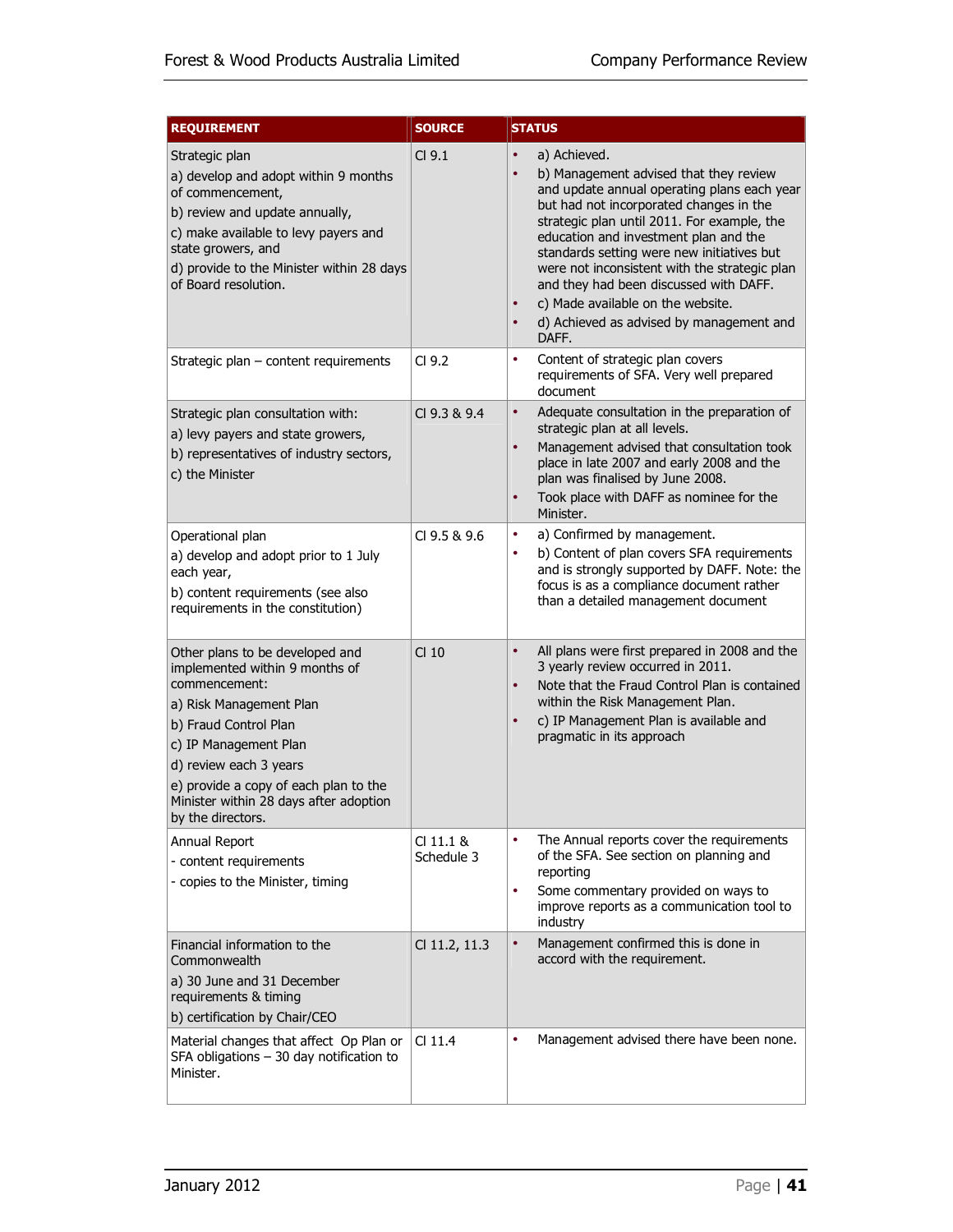| <b>REQUIREMENT</b>                                                                                                                                                                                                                                                                                                                                                                                                                   | <b>SOURCE</b>    | <b>STATUS</b>                                                      |
|--------------------------------------------------------------------------------------------------------------------------------------------------------------------------------------------------------------------------------------------------------------------------------------------------------------------------------------------------------------------------------------------------------------------------------------|------------------|--------------------------------------------------------------------|
| Other requests from the C/w for<br>information.                                                                                                                                                                                                                                                                                                                                                                                      | $Cl$ 11.5        | None. Had meetings when requested by<br>$\bullet$<br>DAFF.         |
| Chair/CEO meetings with the<br>Minister/nominee - at least every 6<br>months                                                                                                                                                                                                                                                                                                                                                         | $Cl$ 11.6        | Achieved.<br>$\bullet$                                             |
| Access to records $-$ any requests by the<br>C/w?                                                                                                                                                                                                                                                                                                                                                                                    | Cl <sub>13</sub> | No requests.<br>$\bullet$                                          |
| Audit Compliance Report and<br>Certification Report<br>a) provision of audited annual financial<br>report to the Minister<br>b) Audit Compliance Report to be<br>provided to the Minister within 5<br>months of end of financial year<br>c) Audit Compliance Report<br>requirements<br>d) Certification report to be provided to<br>the Minister within 5 months of end of<br>financial year<br>e) Certification report requirements | Cl <sub>14</sub> | Management advised these provisions have<br>$\bullet$<br>been met. |
| Any request by the C/w for an audit<br>report due to a breach?                                                                                                                                                                                                                                                                                                                                                                       | $Cl$ 14.4        | None.<br>$\bullet$                                                 |
| Conflict of interest - notification to the<br>Minister regarding any conflict of<br>interest for obligations of SFA                                                                                                                                                                                                                                                                                                                  | Cl <sub>18</sub> | None to be notified.<br>$\bullet$                                  |
| Acknowledgement of Commonwealth<br>matching payments on relevant<br>matters.                                                                                                                                                                                                                                                                                                                                                         | Cl <sub>19</sub> | $\bullet$<br>Acknowledgement made as advised by<br>management.     |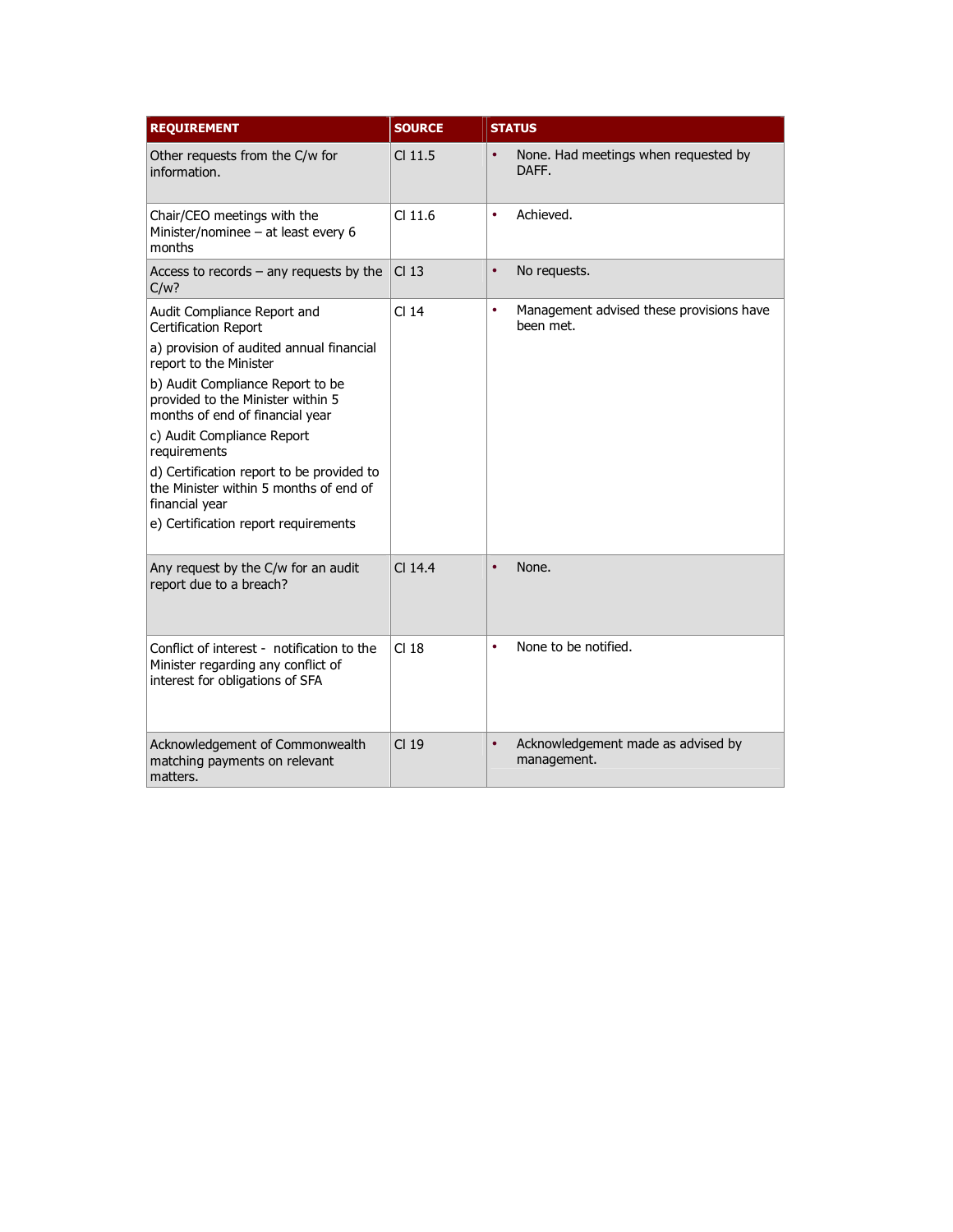#### **Appendix 4: Obligations under the Constitution: summary of performance**

| <b>REQUIREMENT</b>                                                                                                                                                                                                                             | <b>SOURCE</b>     | <b>STATUS</b>                                                                                                                                                                                                                                                                                                                          |
|------------------------------------------------------------------------------------------------------------------------------------------------------------------------------------------------------------------------------------------------|-------------------|----------------------------------------------------------------------------------------------------------------------------------------------------------------------------------------------------------------------------------------------------------------------------------------------------------------------------------------|
| Agri political activity - nil                                                                                                                                                                                                                  | Cl <sub>2.4</sub> | As per SFA notes – nothing to report, no<br>$\bullet$<br>breach.                                                                                                                                                                                                                                                                       |
| Expenditure of funds consistent with the<br>Strategic and Operating Plans and<br>guidelines agreed by the Members or<br>the Board                                                                                                              | $CI$ 2.5          | Expenditure of funds appears consistent with<br>$\bullet$<br>plans.                                                                                                                                                                                                                                                                    |
| <b>Admission of Members</b>                                                                                                                                                                                                                    | Cl <sub>4</sub>   | Member register provided.<br>٠                                                                                                                                                                                                                                                                                                         |
| Register of Members:<br>a) requirements of details,<br>b) audit of information                                                                                                                                                                 | CI <sub>5</sub>   | Register maintained with details required.<br>$\bullet$<br>The information other than for importers is<br>$\bullet$<br>provided electronically by DAFF annually. For<br>the importers, if management identified a<br>large change in levy paid they would query<br>this with the importer. They have not<br>needed to do this to date. |
| State Growers' Contractual<br>Contributions and Voluntary Payments:<br>a) agreements reached<br>b) terminations.                                                                                                                               | Cl <sub>6</sub>   | 5 year contracts in place which need to be<br>٠<br>renewed shortly.<br>Expiry date of 2012 for these contracts. If a<br>٠<br>levy increase is to occur, clauses relating to<br>this may need to be included in the new<br>contracts.                                                                                                   |
| Membership removal                                                                                                                                                                                                                             | $CI$ 7.8 $-$ 7.15 | There are two members in receivership and<br>$\bullet$<br>not currently paying levies. The Board has<br>instituted procedures in accord with the<br>constitution.                                                                                                                                                                      |
| Determination of voting rights:<br>a) levy amount information<br>b) written notice to members annually<br>c) request for review by member<br>d) maintenance of Voting Entitlements<br>Register                                                 | $Cl 8.1 - 8.6$    | a) Provided by LRS in DAFF.<br>٠<br>b) Done with the AGM papers.<br>$\bullet$<br>c) No reviews have been requested.<br>٠<br>d) Done annually based on the levy payment<br>٠<br>information provided by DAFF and otherwise<br>as changes occur.                                                                                         |
| Full members - entitled to receive a<br>notice of a general meeting, attend,<br>speak and vote and receive an annual<br>report.                                                                                                                | $Cl$ 8.7 $-$ 8.10 | Done. Strong attendance of industry at the<br>$\bullet$<br>2011 AGM.                                                                                                                                                                                                                                                                   |
| Associate members - entitled to receive<br>a notice of a general meeting, attend<br>and speak and receive an annual report.                                                                                                                    | Cl <sub>9</sub>   | There are no associate members at present.<br>$\bullet$                                                                                                                                                                                                                                                                                |
| <b>AGM</b><br>- when held<br>- notice of meeting,<br>- issue of voting entitlements & proxy<br>forms,<br>- minutes of AGM,<br>- any voting?<br>- use of external agency for conduct of<br>poll?<br>- any other general meetings of<br>members? | CI 11 & 12        | Staff undertake a poll if required. To date no<br>$\bullet$<br>polls have been required.<br>Other than AGMs no other general meetings<br>$\bullet$<br>have been held.                                                                                                                                                                  |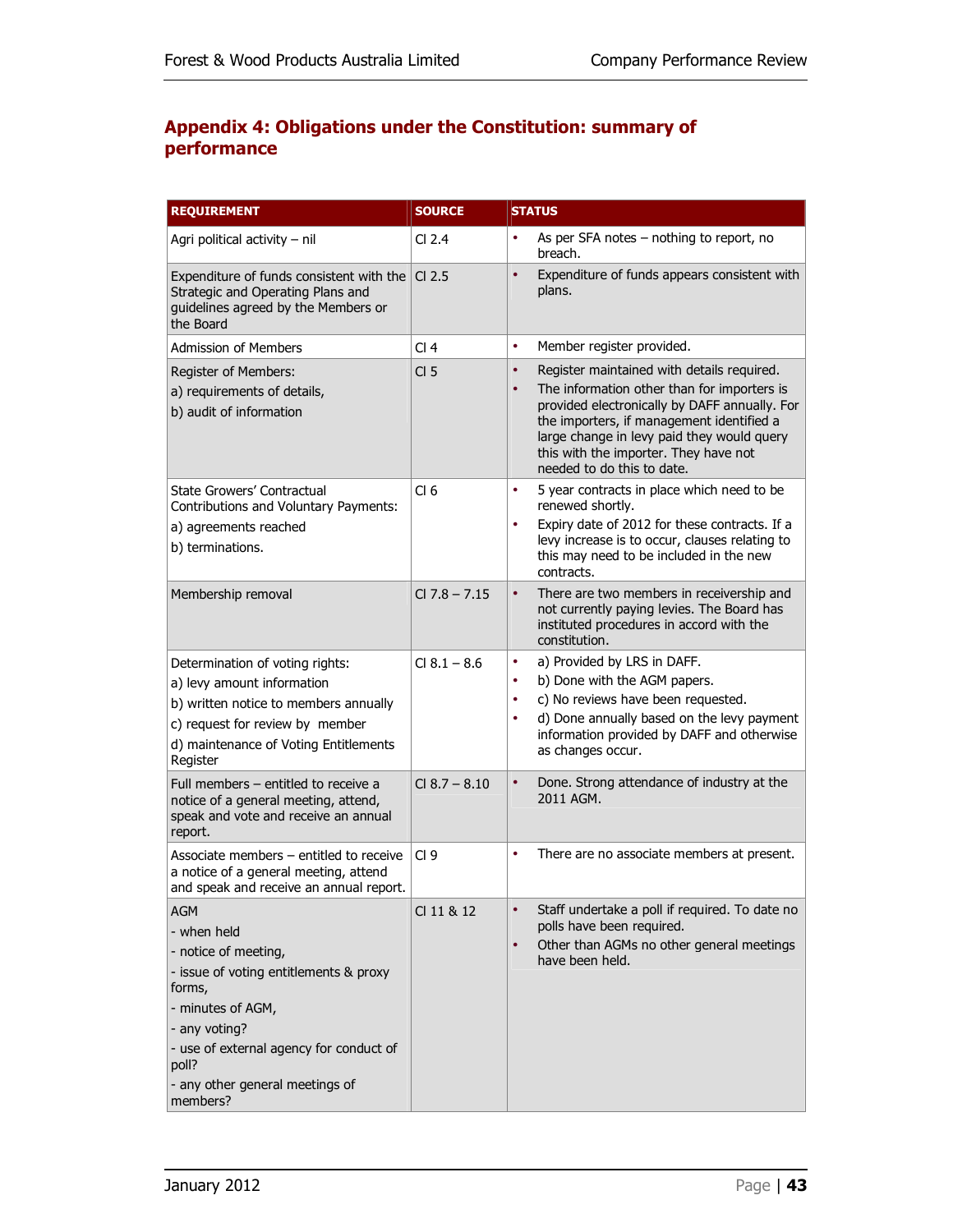| <b>REQUIREMENT</b>                                                                                                                                                                                                         | <b>SOURCE</b>                                                                    | <b>STATUS</b>                                                                                                                                                                                                                                                                                                                                                                                                                                                                                                                                                                                                                                                                                                                                                                                                                                                                                                                                                                                                                                                                                                                                    |
|----------------------------------------------------------------------------------------------------------------------------------------------------------------------------------------------------------------------------|----------------------------------------------------------------------------------|--------------------------------------------------------------------------------------------------------------------------------------------------------------------------------------------------------------------------------------------------------------------------------------------------------------------------------------------------------------------------------------------------------------------------------------------------------------------------------------------------------------------------------------------------------------------------------------------------------------------------------------------------------------------------------------------------------------------------------------------------------------------------------------------------------------------------------------------------------------------------------------------------------------------------------------------------------------------------------------------------------------------------------------------------------------------------------------------------------------------------------------------------|
| <b>Directors</b><br>a) number and category of directors,<br>b) rotation of directors<br>c) process of appointment<br>d) Selection Committee<br>e) Skills of Directors<br>f) Board performance review.                      | $Cl$ 13.3<br>$Cl$ 13.4<br>$Cl$ 13.5 - 13.7<br>$Cl$ 13.9 $-$<br>13.12<br>CI 13.13 | a) The Board has comprised eight directors<br>$\bullet$<br>over the review period, while the constitution<br>allows for up to nine.<br>b) There has been rotation of directors each<br>year with either one or two new directors in<br>each year from 2008/09 to 2010/11.<br>c) The constitution provides for an industry<br>٠<br>selection committee to recommend<br>candidates for election at an AGM. This has<br>been done each year.<br>d) As above.<br>٠<br>e) The skill requirements have generally<br>٠<br>been met, while noting that there is not a<br>director with formal accounting/finance<br>qualifications, although there is a director<br>who is a qualified chartered secretary and<br>has experience on audit committees.<br>f) Two Board reviews have been done. The<br>٠<br>first was done by an external consultant<br>using an online tool with directors self<br>assessing. The result was that they rated<br>themselves lower than average but<br>contested this based on the methodology.<br>The second was done internally by the<br>Chairman having a discussion with each<br>director. A report of this review was |
| Managing Director - Board appointment                                                                                                                                                                                      | Cl 14                                                                            | subsequently discussed with the Board.<br>OK<br>$\bullet$                                                                                                                                                                                                                                                                                                                                                                                                                                                                                                                                                                                                                                                                                                                                                                                                                                                                                                                                                                                                                                                                                        |
| Proceedings of the Board<br>a) Board charter,<br>b) Committees' charters,<br>c) frequency of Board and Committee<br>meetings<br>d) minutes of meetings<br>e) Conflict of interest policy<br>f) Corporate governance manual | Cl <sub>17</sub>                                                                 | The proceedings of the Board are generally<br>$\bullet$<br>well managed with clear agendas and<br>minutes recorded. The agendas are set out<br>in a manner that separates matters for<br>decision from other matters.<br>There is no formal Board Charter and it is<br>٠<br>recommended that one be put in place.<br>There are three Board committees:<br>٠<br>Audit and Finance Committee<br>$\Omega$<br>Research & Development<br>$\circ$<br><b>Investment Committee</b><br>Promotion, Services and<br>$\circ$<br>Communications Committee.<br>Each committee has terms of reference in<br>$\bullet$<br>place which are reviewed each year.<br>Performance reviews of the committees<br>٠<br>operations have not been done in<br>conjunction with the Board reviews and it is<br>recommended that this be considered.                                                                                                                                                                                                                                                                                                                          |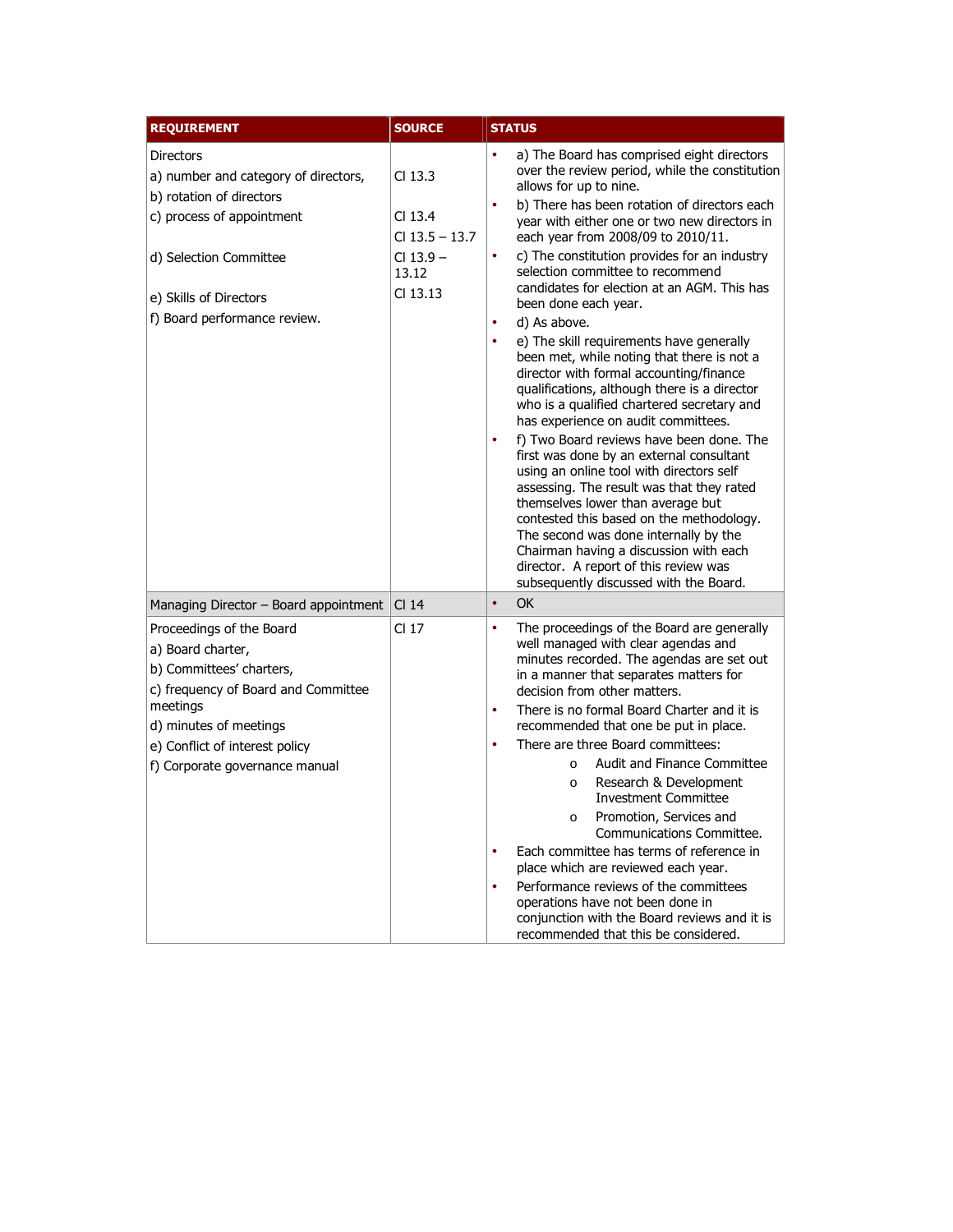| <b>REQUIREMENT</b>                                                                                                                                                                                                                               | <b>SOURCE</b>    | <b>STATUS</b>                                                                                                                                                                                                                                                                                                                                                                                                                                                                                     |
|--------------------------------------------------------------------------------------------------------------------------------------------------------------------------------------------------------------------------------------------------|------------------|---------------------------------------------------------------------------------------------------------------------------------------------------------------------------------------------------------------------------------------------------------------------------------------------------------------------------------------------------------------------------------------------------------------------------------------------------------------------------------------------------|
| Secretary - Board appointment                                                                                                                                                                                                                    | CI 18            | The Company Secretary is the R&D Manager<br>$\bullet$<br>and carries out this role with assistance from<br>the Business Manager. Given that the<br>Company Secretary is not formally qualified<br>for this role and has not had previous<br>experience, it is important that he keeps<br>abreast of important developments in this<br>area through seeking legal advice when<br>necessary and also through attendance at<br>appropriate courses/seminars on the duties<br>of a company secretary. |
| Indemnity/insurance                                                                                                                                                                                                                              | Cl <sub>19</sub> | Done.<br>$\bullet$                                                                                                                                                                                                                                                                                                                                                                                                                                                                                |
| a) indemnity provided for<br>directors/management?                                                                                                                                                                                               |                  |                                                                                                                                                                                                                                                                                                                                                                                                                                                                                                   |
| b) insurance policies.                                                                                                                                                                                                                           |                  |                                                                                                                                                                                                                                                                                                                                                                                                                                                                                                   |
| <b>Industry Advisory Groups</b><br>a) establishment<br>b) composition/representation                                                                                                                                                             | CI 21            | $\bullet$<br>There are currently three industry advisory<br>groups, for Market Access and Development,<br>Sustainability and Resources and Wood<br>Products Processing. Until 2010/11 there<br>was also an industry advisory group for<br>Engineered Wood Products.                                                                                                                                                                                                                               |
| Strategic Plan<br>a) developed within 1 year of date of<br>Constitution<br>b) reviewed periodically<br>c) Board resolution<br>d) provide to the Minister and make<br>generally available to members within<br>28 days<br>e) content requirements | Cl <sub>22</sub> | a) Done.<br>۰<br>b) See earlier comment in SFA.<br>٠<br>c) Done.<br>٠<br>d) Done.<br>$\bullet$<br>e) Content requirements have been met.<br>$\bullet$                                                                                                                                                                                                                                                                                                                                             |
| Operational Plan<br>a)take into account public accountability<br>obligations of Corporations Act<br>b) provide to the Minister prior to<br>beginning of financial year<br>c) content requirements                                                | CI 23            | $\bullet$<br>a) Done.<br>b) Done.<br>$\bullet$<br>c) Content requirements have been met.<br>$\bullet$                                                                                                                                                                                                                                                                                                                                                                                             |
| Accounts, audit & records<br>a) Corporations Act requirements<br>b) Appointment of auditor                                                                                                                                                       | Cl <sub>25</sub> | Unqualified audit reports have been issued<br>$\bullet$<br>each year.<br>External auditors are Crowe Horwarth,<br>٠<br>Melbourne.<br>Internal auditors are BDO Kendall With a<br>$\bullet$<br>three year internal audit program in place.                                                                                                                                                                                                                                                         |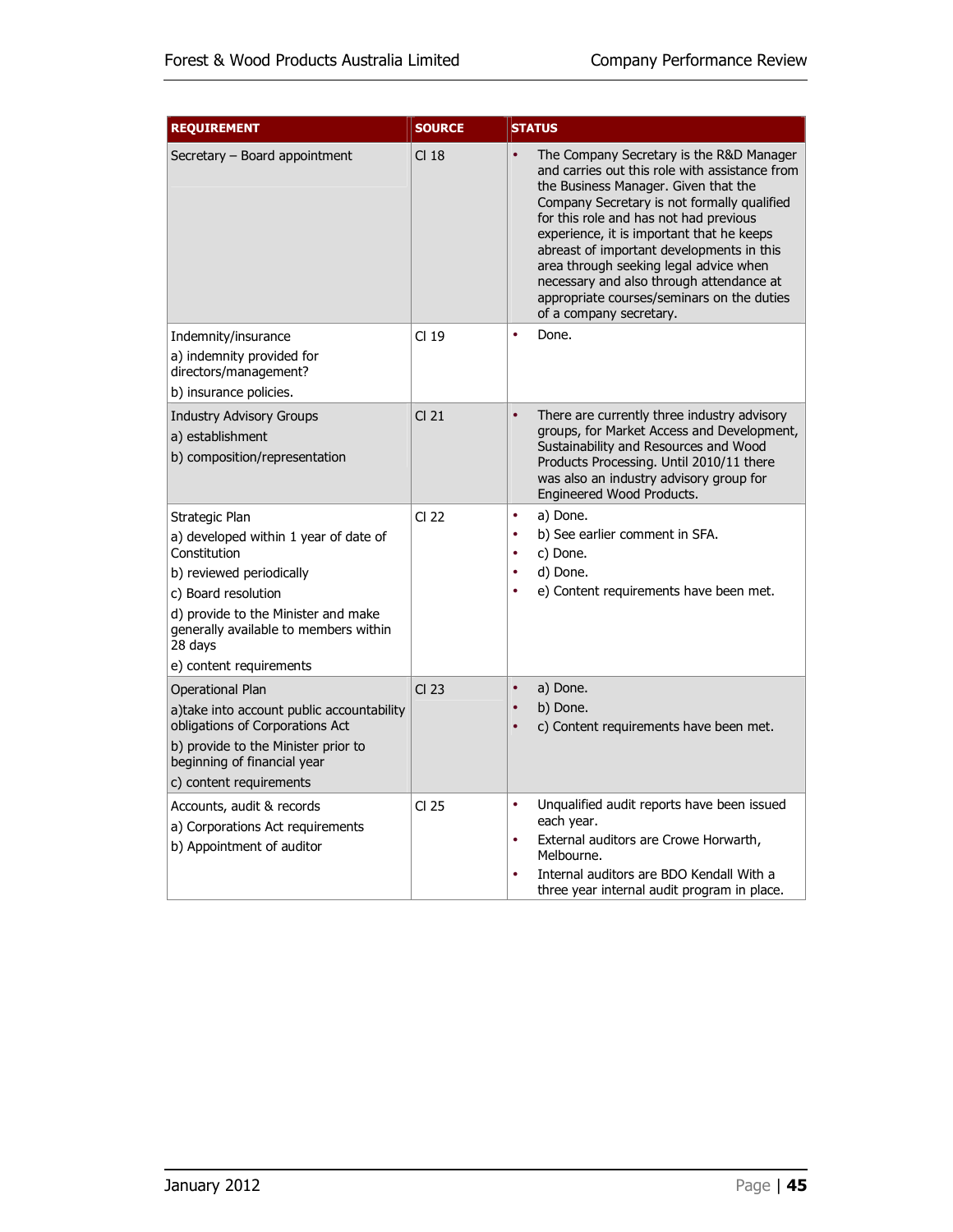# **Appendix 5: Reporting of AOP KPIs in the 2010/11 Annual Report**

| Reference in AOP (2010/11)                                                                                                                                                                                                                                             | Reporting in 2010/11 Annual<br><b>Report</b>                                                                                                           |  |  |  |  |  |  |
|------------------------------------------------------------------------------------------------------------------------------------------------------------------------------------------------------------------------------------------------------------------------|--------------------------------------------------------------------------------------------------------------------------------------------------------|--|--|--|--|--|--|
| Section 1 pg 6 Accountability to Levy payers                                                                                                                                                                                                                           |                                                                                                                                                        |  |  |  |  |  |  |
| (not described or dot pointed as KPI's - see paragraph 'Accountability to<br>Levy Payers')                                                                                                                                                                             | Pg 24 lists benefit / cost<br>$\bullet$<br>analysis<br>Reported that<br>$\bullet$<br>communicated to<br>Government and industry<br>but doesn't say how |  |  |  |  |  |  |
| Section 2 Strategy 1, Generic Industry Promotion                                                                                                                                                                                                                       |                                                                                                                                                        |  |  |  |  |  |  |
| The KPIs of this program will include the following:                                                                                                                                                                                                                   |                                                                                                                                                        |  |  |  |  |  |  |
| Consumer and specifier recall of the program activities and branding.                                                                                                                                                                                                  | Page 16 - refers to "Tracker<br>Study" and trends but results<br>not reported                                                                          |  |  |  |  |  |  |
| Improvement in consumer and specifier perceptions of wood and forest<br>products.                                                                                                                                                                                      | See above                                                                                                                                              |  |  |  |  |  |  |
| Increase in purchase intent by consumers and specifiers of wood and<br>forest products in decorative and construction applications.                                                                                                                                    | Not reported                                                                                                                                           |  |  |  |  |  |  |
| Section 2 Strategy 2, R & D Investment                                                                                                                                                                                                                                 |                                                                                                                                                        |  |  |  |  |  |  |
| Completion and promulgation of at least four draft investment plans in<br>accordance with the R&D priorities.                                                                                                                                                          | Not directly reported                                                                                                                                  |  |  |  |  |  |  |
| Ensure that R&D expenditure levels within budgets agreed by FWPA Board.                                                                                                                                                                                                | Not reported                                                                                                                                           |  |  |  |  |  |  |
| Finalisation and implementation of the PISC endorsed Forest and Wood<br>Products RD&E plan including facilitation of the first National R&D Forum.                                                                                                                     | Not reported                                                                                                                                           |  |  |  |  |  |  |
| Improve the average processing time for proposals to be less than 3<br>months from submission by researcher to funding decision (6 months for<br>unsolicited proposals).                                                                                               | Not reported                                                                                                                                           |  |  |  |  |  |  |
| Introduce new terms of reference, including performance indicators, for the<br>industry advisory groups. Also, establish a register of interested individuals<br>willing to participate in advisory groups and planned rotation process for<br>advisory group members. | See pg 24 on Advisory Groups -<br>but PI not directly reported                                                                                         |  |  |  |  |  |  |
| Section 2, Strategy 3, Capability, Adoption & Promotion                                                                                                                                                                                                                |                                                                                                                                                        |  |  |  |  |  |  |
| Increased consumption of research findings through download from the<br>Internet or other methods (e.g., attendance at seminars).                                                                                                                                      | Generally reported in earlier<br>parts of the Report, but not in                                                                                       |  |  |  |  |  |  |
| Number of page views at the FWPA websites.                                                                                                                                                                                                                             | this section                                                                                                                                           |  |  |  |  |  |  |
| Stakeholder feedback on the relevance and useability of our communication<br>program.                                                                                                                                                                                  | Many outputs reported                                                                                                                                  |  |  |  |  |  |  |
| Section 2, Strategy 4, Provision of Industry Services                                                                                                                                                                                                                  |                                                                                                                                                        |  |  |  |  |  |  |
| Members who have nominated for the network to raise issues that are<br>affecting their business. Others include:                                                                                                                                                       | Many outputs listed in various<br>parts on the report but,<br>specifically:                                                                            |  |  |  |  |  |  |
| Delivering timely & effective outcomes for Industry                                                                                                                                                                                                                    | Not reported                                                                                                                                           |  |  |  |  |  |  |
| Positive feedback from Industry                                                                                                                                                                                                                                        | Not reported                                                                                                                                           |  |  |  |  |  |  |
| Working within budget                                                                                                                                                                                                                                                  | Not reported                                                                                                                                           |  |  |  |  |  |  |
| Demonstrating a strategic approach to delivering industry services                                                                                                                                                                                                     | See pg 37 re 'Standards<br>Coordination'                                                                                                               |  |  |  |  |  |  |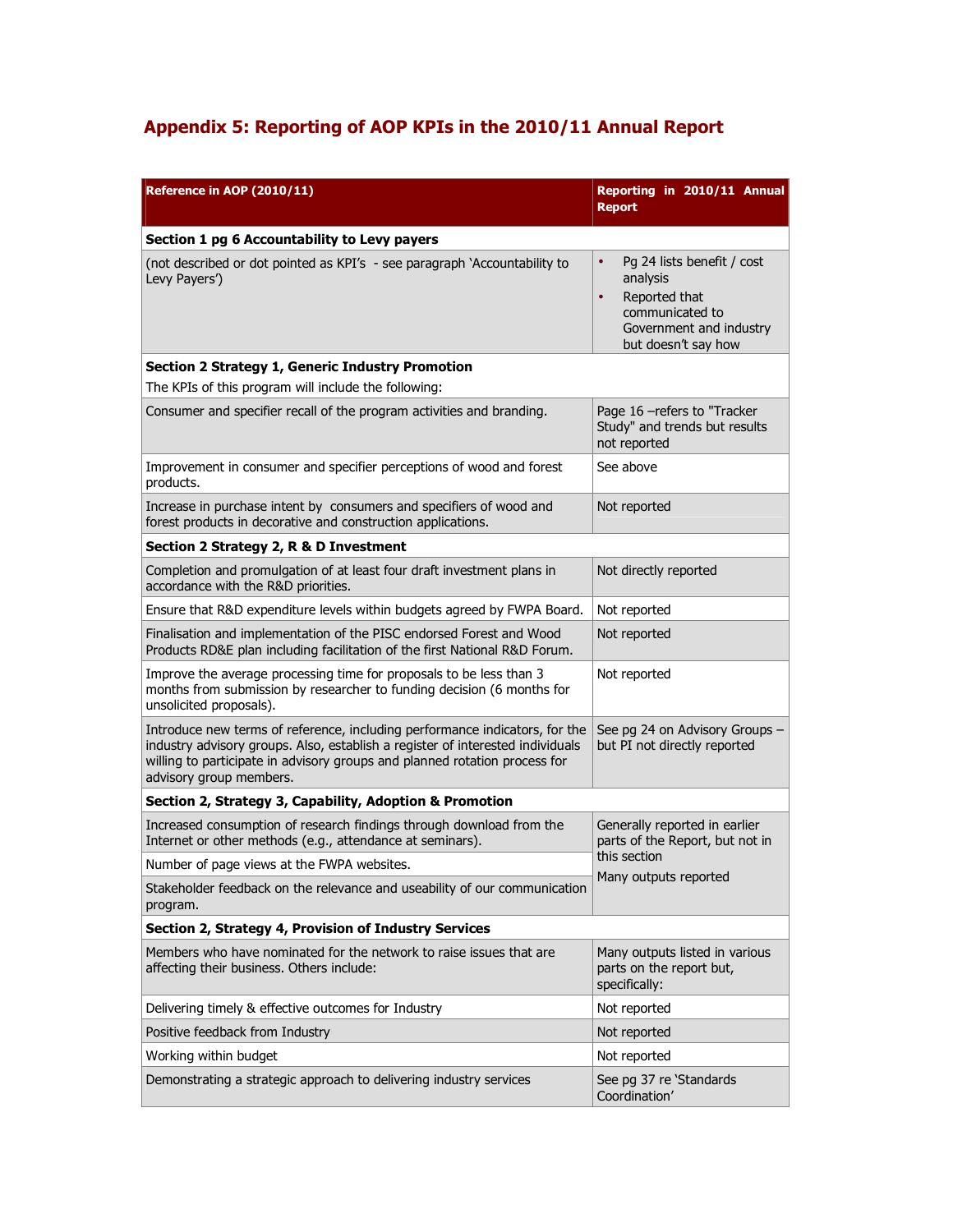| Reference in AOP (2010/11)                                          | Reporting in 2010/11 Annual<br><b>Report</b>                 |
|---------------------------------------------------------------------|--------------------------------------------------------------|
| Demonstration and recognition that FWPA is taking a leadership role | See pg 37 leadership role in<br>taking over 'standards' work |
| Showing transparency in all activities                              | Not reported                                                 |
| Increasing the use of wood based products                           | Not reported                                                 |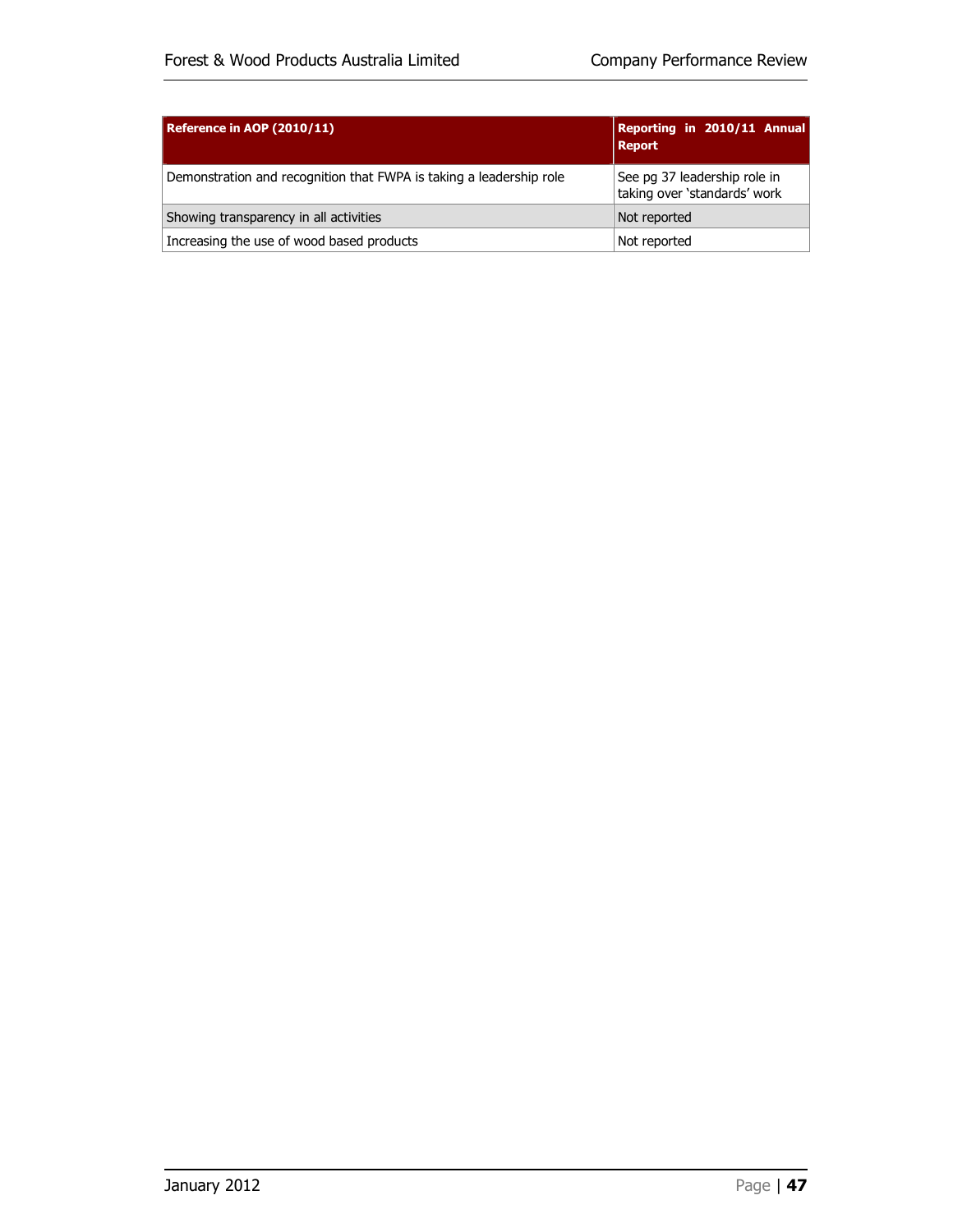#### **Appendix 6: Survey questionnaire :**

The following questionnaire was The following questionnaire was made available between 13 September and 11 November 2011 on the web site 'Survey Monkey 2011 on the web site 'Survey Monkey'.

The questionnaire also formed the basis for one The questionnaire also formed the basis for one-on-one consultations, although the questions were adapted to the interviewees.

#### **1. Welcome**

Welcome to the Forest & Wood Products Australia (FWPA) Performance Review survey. The survey aims to gather feedback on the performance of FWPA in providing value for the financial contributions of levy payers and Government. the financial contributions of levy payers and Government. questions were adapted to the interviewees.<br>**1. Welcome**<br>Welcome to the Forest & Wood Products Australia (FWPA) Performance Review survey.<br>The survey aims to gather feedback on the performance of FWPA in providing value fo The following questionnaire was made available between 13 September and 11 November<br>2011 on the web site "Survey Monkey".<br>The questionnaire also formed the basis for one-on-one consultations, although the<br>questions were ad

You can choose to make your responses anonymous however only collated results will be<br>presented in reports and briefings. You will not be individually identifiable. presented in reports and briefings. You will not be individually identifiable.

The survey takes approximately 10 minutes to complete. Your comments / feedback will be greatly appreciated.

#### **2. About you**

It will help us to analyse the survey results if we understand a little about your background. This information will not be used to identify you in the report.

1. Please provide your name (OPTIONAL)

2. Please indicate your role in the forest & wood products industry: (You may tick more than one option)

- $\Box$  Forest grower
- $\Box$  Forest harvester
- $\Box$  Forest products processor
- $\Box$  Forest products domestic marketer or trader
- $\Box$  Forest products importer
- $\Box$  Forest products exporter
- $\Box$  Part of a peak body or forest & wood products industry organisation
- FWPA Director
- $\Box$  FWPA staff member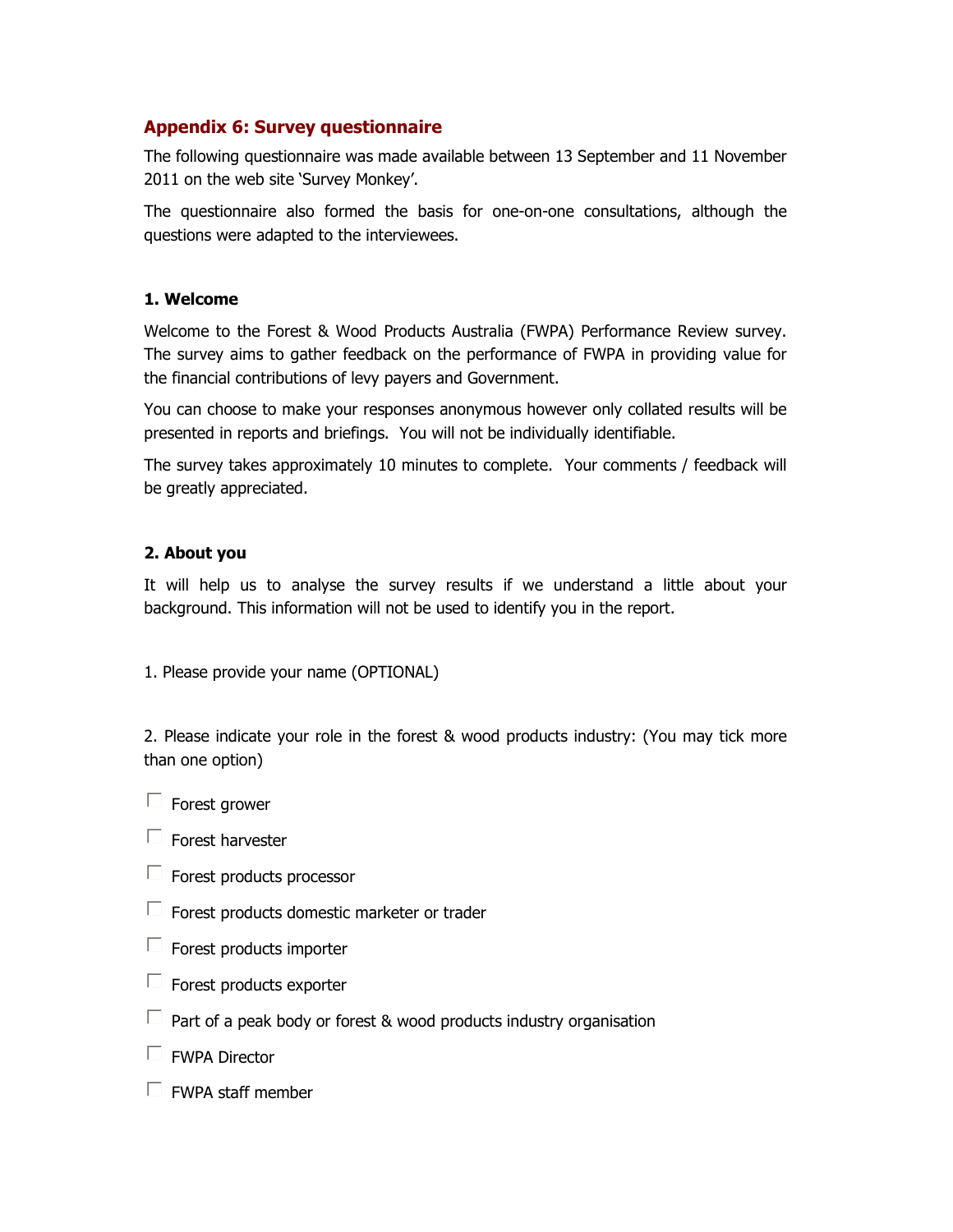Researcher in the forest& wood products industry

- $\Box$  Other service provider to the forest& wood products industry wood products<br> $\square$  No
- $\Box$  Government officer
- $\Box$  Other (please specify)

3. Are you a levy payer to FWPA?

Yes

 $\square$  No

4. Are you a member of FWPA?

 $\Box$  Yes a Full Member

 $\Box$  Yes an Associate Member

5. If you are a forest grower indicate in which state your business is based (You may tick more than one box)

- $\Box$  ACT
- $\square$  NSW
- $\Box$  NT
- $\Box$  Old
- $\Box$  SA
- $\Box$  Tas
- $\Box$  Vic
- $\Box$  WA
- $\Box$  Not applicable

6. If you are a forest harvester indicate in which state your business is based (You may tick more than one box)

 $\Box$  ACT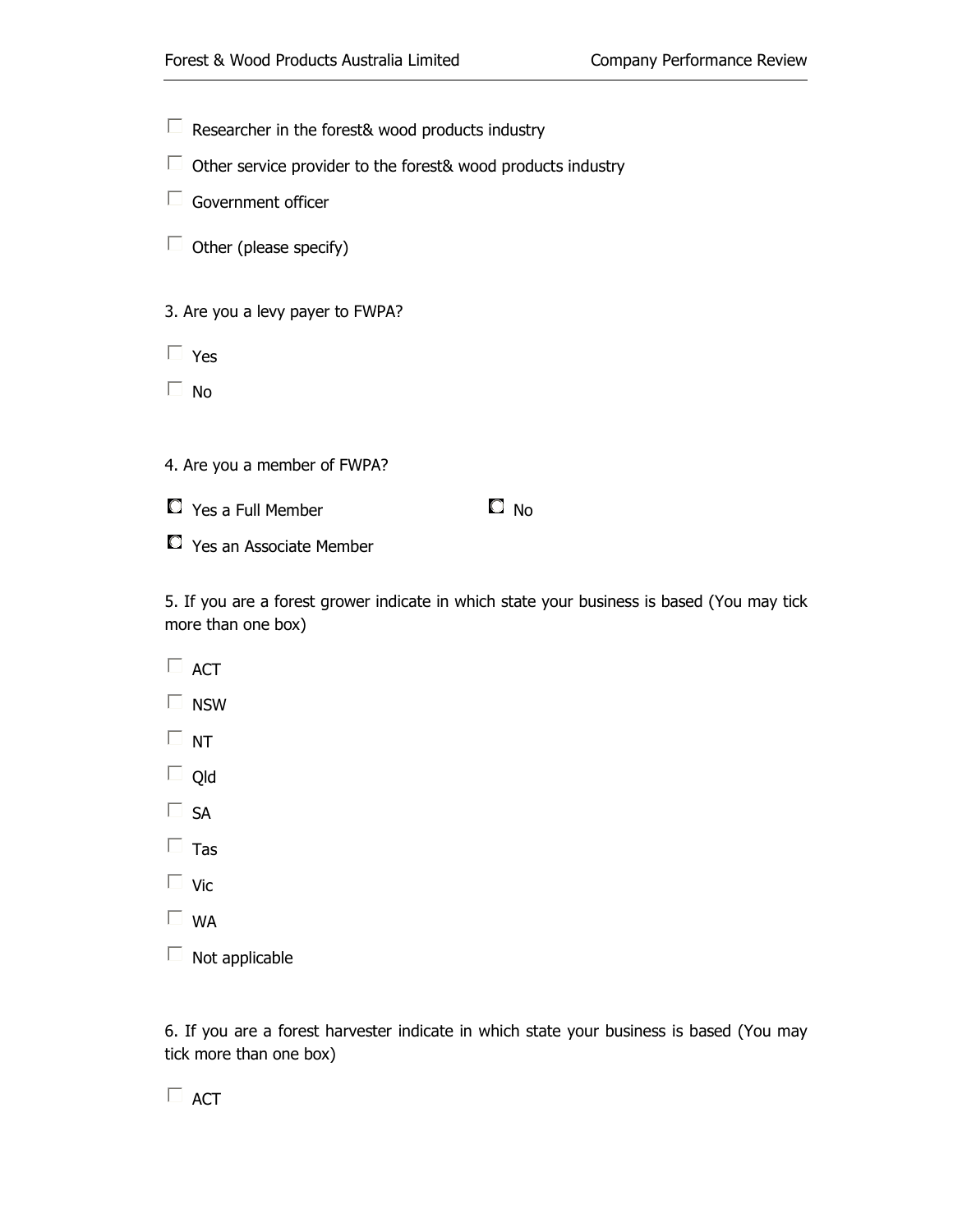| nsw |
|-----|
| NΤ  |
| Qld |
| SA  |
| Tas |
| Vic |
|     |

- $\Box$  WA
- $\Box$  Not applicable

7. If you are a forest & wood products processor indicate in which state your business is based (You may tick more than one box)

- $\Box$  ACT
- $\square$  NSW
- $\Box$  NT
- □ Qld
- $\square$  SA
- $\Box$  Tas
- $\Box$  Vic
- $\square$  WA
- $\Box$  Not applicable

8. If you are a forest & wood products domestic marketer/trader indicate in which state your business is based (You may tick more than one box) are a forest & wood products processor indicate in which state your business is<br>u may tick more than one box)<br>pplicable<br>are a forest & wood products domestic marketer/trader indicate in which state<br>ness is based (You may t

- $\Box$  ACT
- $\square$  NSW
- $\Box$  NT
- □ Qld
- $\square$  SA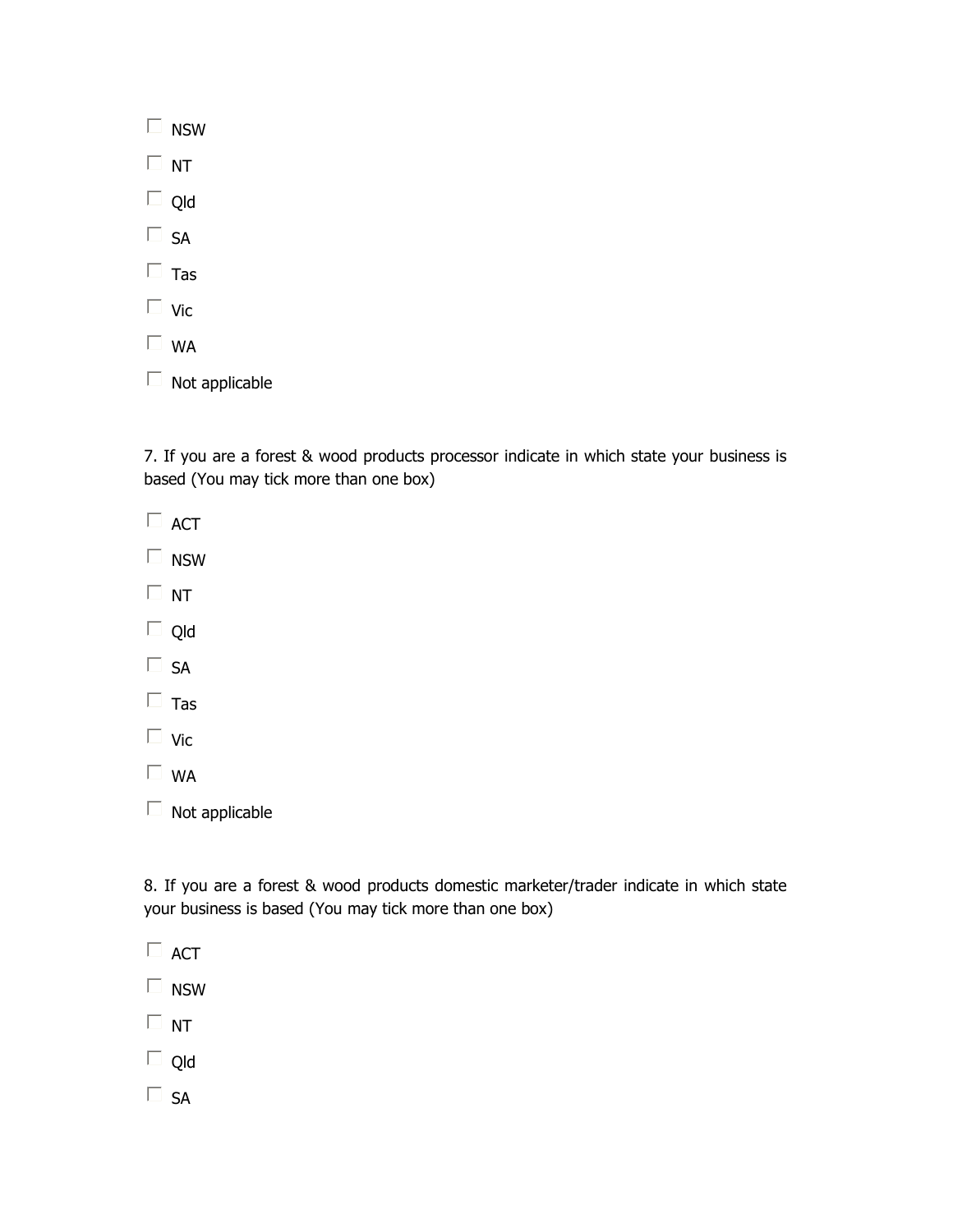$\Box$  Tas

 $\Box$  Vic

 $\Box$  WA

 $\Box$  Not applicable

9. If you are a forest & wood products importer indicate in which state your business is based (You may tick more than one box)

 $\Box$  ACT

 $\square$  NSW

 $\square$  NT

 $\Box$  Qld

 $\square$  SA

 $\Box$  Tas

 $\Box$  Vic

 $\Box$  WA

 $\Box$  Not applicable

10. If you are a forest & wood products exporter indicate in which state your business is based (You may tick more than one box) If you are a forest & wood products importer indicate in which state<br>sed (You may tick more than one box)<br>ACT<br>NSW<br>NT<br>NT<br>Old<br>SA<br>Tas<br>Vic<br>WA<br>Not applicable<br>.<br>If you are a forest & wood products exporter indicate in which stat

 $\Box$  ACT  $\square$  NSW  $\Box$  NT  $\Box$  Qld  $\square$  SA  $\Box$  Tas  $\Box$  Vic  $\Box$  WA  $\Box$  Not applicable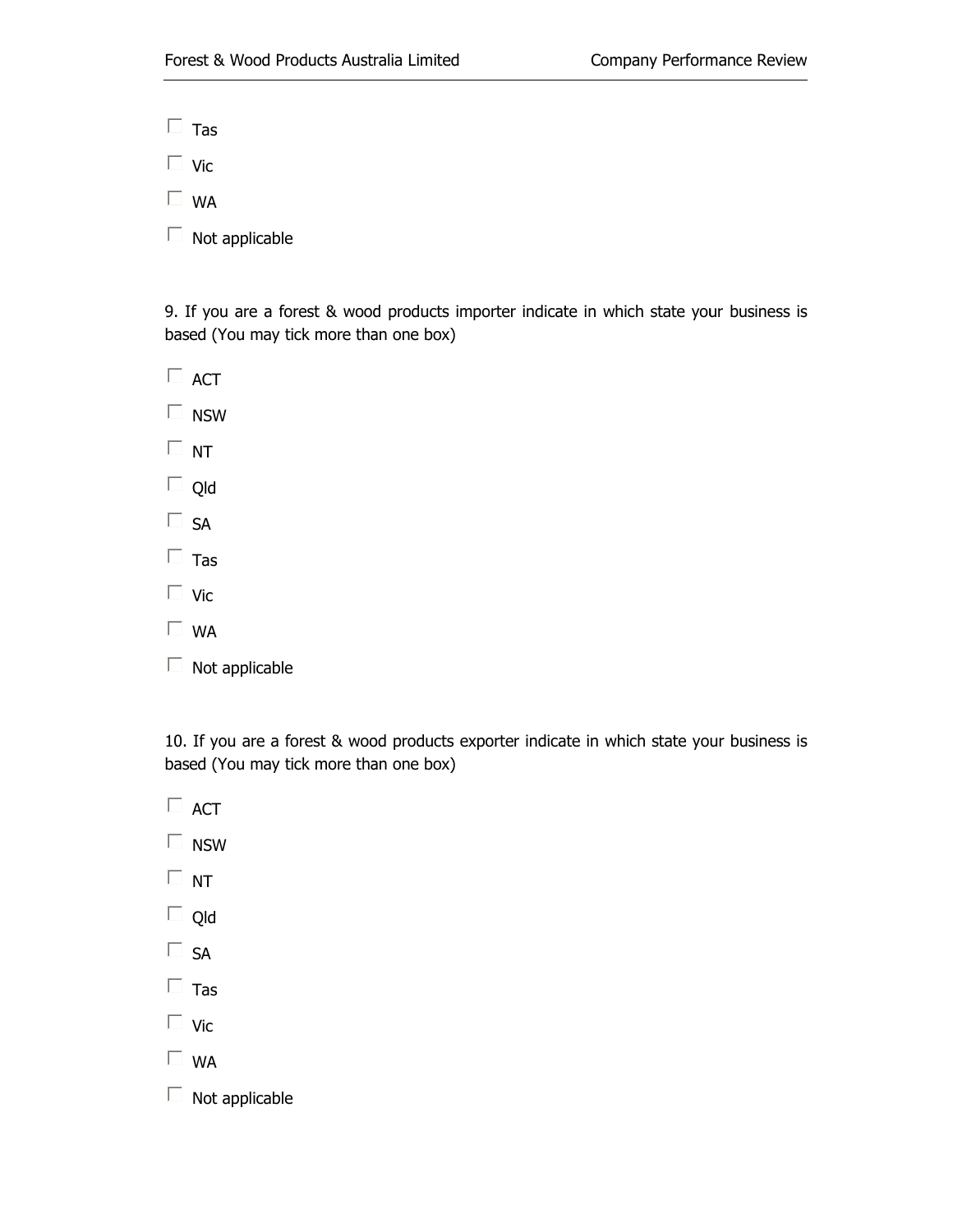#### **3. Value and performance**

The following questions seek your views on the value offered by FWPA to your business and to the industry, and on the performance of FWPA across a range of areas.

1. Using the ranking system below, please indicate how familiar you are with FWPA's activities in each of the following areas:

|                                                                                                                                                              | I know<br>nothing<br>about<br><b>FWPA's</b><br>activities | I know a<br>little about<br><b>FWPA's</b><br>activities | I have a<br>reasonable<br>understanding of<br><b>FWPA's activities</b> | I have quite a<br>good<br>understanding of<br><b>FWPA's activities</b> | I understand<br><b>FWPA's</b><br>activities very<br>well |
|--------------------------------------------------------------------------------------------------------------------------------------------------------------|-----------------------------------------------------------|---------------------------------------------------------|------------------------------------------------------------------------|------------------------------------------------------------------------|----------------------------------------------------------|
| Building consumer<br>demand                                                                                                                                  |                                                           |                                                         |                                                                        |                                                                        |                                                          |
| Improving viability and<br>productivity of industry<br>businesses                                                                                            |                                                           |                                                         |                                                                        |                                                                        |                                                          |
| Increasing efficiency of<br>growing, harvesting &<br>processing timber                                                                                       |                                                           |                                                         |                                                                        |                                                                        |                                                          |
| Managing industry<br>issues such as trade,<br>labelling, crisis<br>emergency planning and<br>management,<br>biosecurity,<br>environmental<br>sustainability? |                                                           |                                                         |                                                                        |                                                                        |                                                          |
| Building networks,<br>connecting the industry<br>and community relations                                                                                     |                                                           |                                                         |                                                                        |                                                                        |                                                          |

#### 2. Please rate FWPA's performance in each of the following functions:

|                                                                                                                                               | Very<br>poor | Ouite<br>poor | Average | Above<br>average | Excellent |
|-----------------------------------------------------------------------------------------------------------------------------------------------|--------------|---------------|---------|------------------|-----------|
| Building consumer demand                                                                                                                      |              |               |         |                  |           |
| Improving viability and productivity of industry<br>businesses                                                                                |              |               |         |                  |           |
| Increasing efficiency of growing, harvesting &<br>processing timber                                                                           |              |               |         |                  |           |
| Managing industry issues such as trade, labelling, crisis<br>emergency planning and management, biosecurity,<br>environmental sustainability? |              |               |         |                  |           |
| Building networks, connecting the industry and<br>community relations                                                                         |              |               |         |                  |           |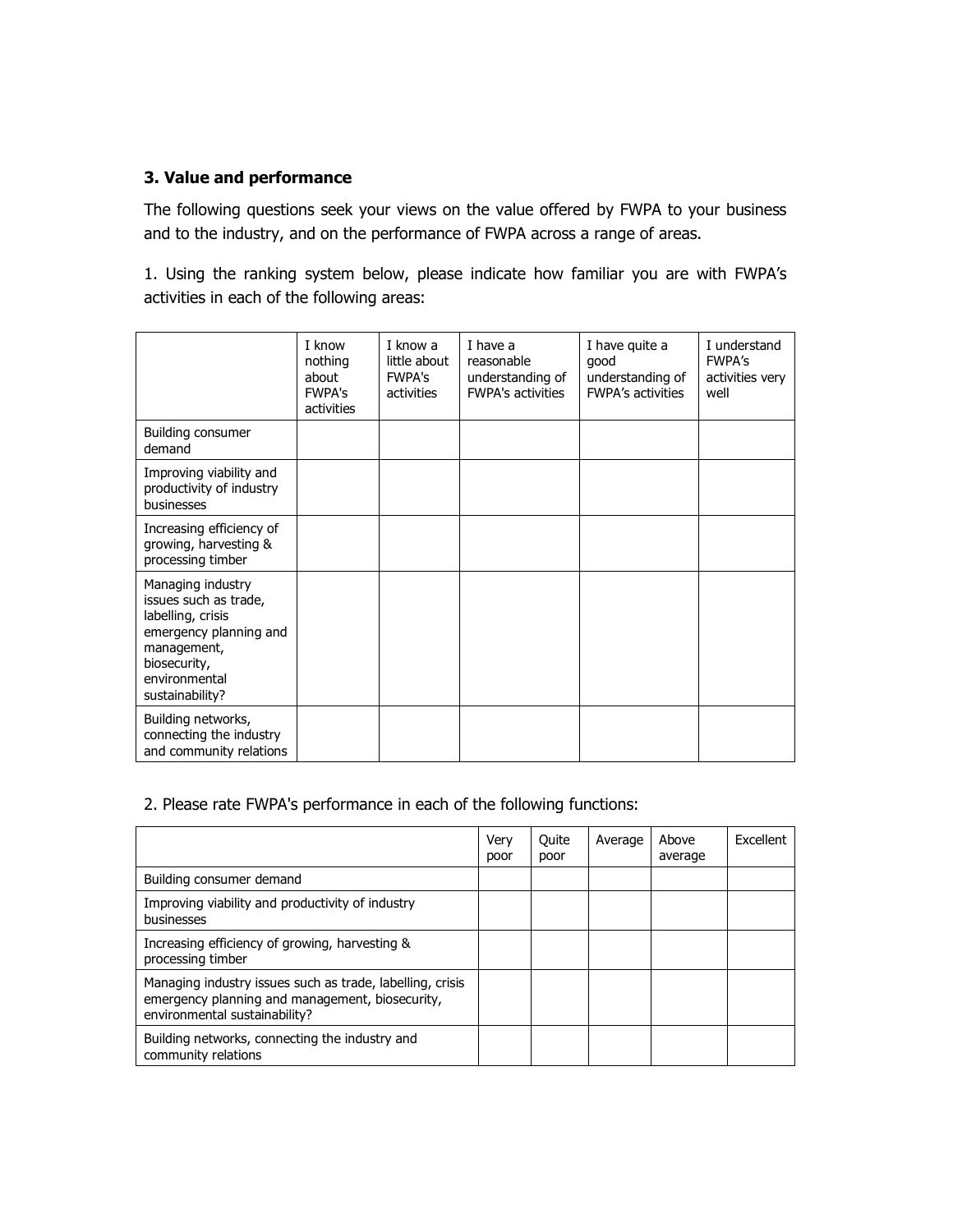3. How efficient do you think FWPA is as an organisation? How

| poor<br><b>Very</b> | poor<br>Juite | Average | average<br>Above | Excellent |
|---------------------|---------------|---------|------------------|-----------|
|                     |               |         |                  |           |

Comments:

4. How do you rate the value of FWPA for the money provided to it?

| poor | poor  | rage | average | -         |
|------|-------|------|---------|-----------|
| Very | Juite | ⊣∨⊢  | Above   | Excellent |
|      |       |      |         |           |

Comments:

#### **4. Membership and reporting**

This section looks specifically at how FWPA manages its membership base, including its communications with members. This section looks specifically at how FWPA manages its membership base, including its<br>communications with members.<br>1. If you are a levy payer but not a member, why not? (You may tick more than one

option) s section looks specifically at how FWPA manages its membership base, including its mmunications with members.<br>If you are a levy payer but not a member, why not? (You may tick more than one<br>ion)<br>It's not worth the trouble<br>

- $\Box$  It's not worth the trouble
- $\Box$  I don't like FWPA
- $\Box$  It's not relevant for me
- $\Box$  I didn't know I could become a member
- $\Box$  I don't know what membership entails
- $\Box$  Other

#### Comments:

#### 2. If you are a Member, how easy was it to become a Member?

| Really difficult<br><b>Quite difficult</b> | Average | Quite easy | Really easy | . am not a Member |
|--------------------------------------------|---------|------------|-------------|-------------------|
|--------------------------------------------|---------|------------|-------------|-------------------|

Comments:

3. How do you currently receive information from FWPA? (You may tick more than one option)<br>  $\Box$  E-mail  $\Box$  Post option)

| Post |
|------|
|      |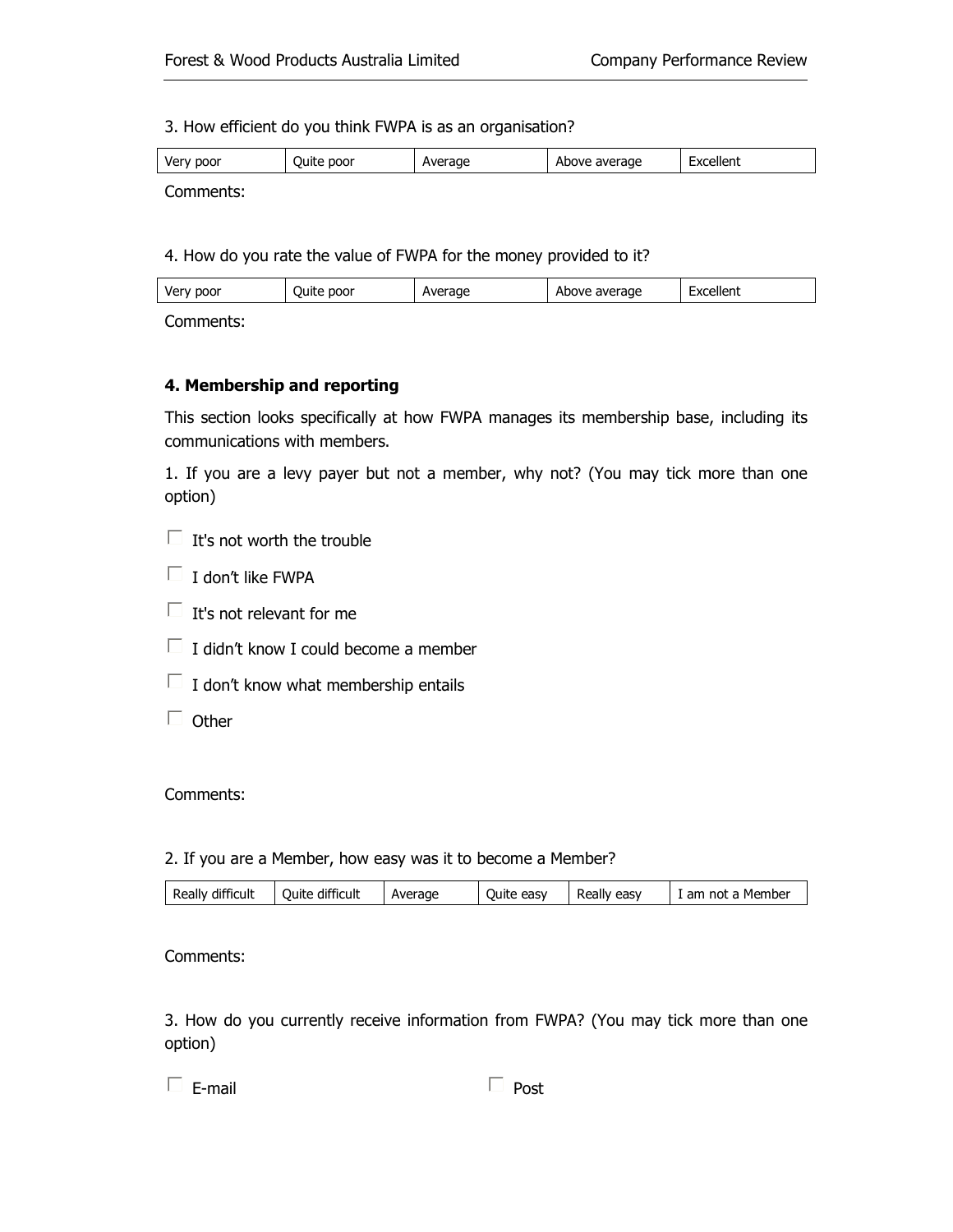| $\Box$ E-news               | $\Box$ Download from web site                 |
|-----------------------------|-----------------------------------------------|
| $\Box$ Magazines & journals | $\Box$ Road shows & other industry meetings   |
| $\Box$ Fax                  | $\Box$ I don't receive information about FWPA |

Comments:

#### 4. How well does FWPA communicate with its stakeholders and levy payers? and

| poor<br>Very | poor<br>' )uite | rage | average<br>Above | Excellent |
|--------------|-----------------|------|------------------|-----------|
|              |                 |      |                  |           |

Comments:

#### 5. How well does FWPA communicate with its members?

| Very<br>poor | poor<br>Juite | erage<br>Ave | Above average | Excellent |
|--------------|---------------|--------------|---------------|-----------|
|              |               |              |               |           |

Comments:

6. How do you think FWPA could improve its communication with levy payers, members and stakeholders? 6. How do you think FWPA could improve its communication with levy payers,<br>and stakeholders?<br>7. How well do you feel FWPA addresses the issues and concerns of members? do you think FWPA could improve its communication with levy payers, membe<br>
keholders?<br>
well do you feel FWPA addresses the issues and concerns of members?<br>
There of the poor and there of the poor and there of the poor<br>
Abo

| poor<br>Verv<br>v u | poor<br>Juite | Average | average<br>$\sim$ $\sim$ $\sim$ | $\overline{\phantom{0}}$<br>Excellent |
|---------------------|---------------|---------|---------------------------------|---------------------------------------|
|                     |               |         |                                 |                                       |

Comments:

#### **5. Other Views**

1. What are the main areas in which you think FWPA needs to improve?

2. Are there specific areas where you believe that FWPA should be increasing its effort?

3. Are there specific areas where you believe that FWPA should be decreasing its effort?

4. Are there any other comments that you would like to make that are pertinent to the performance of FWPA?